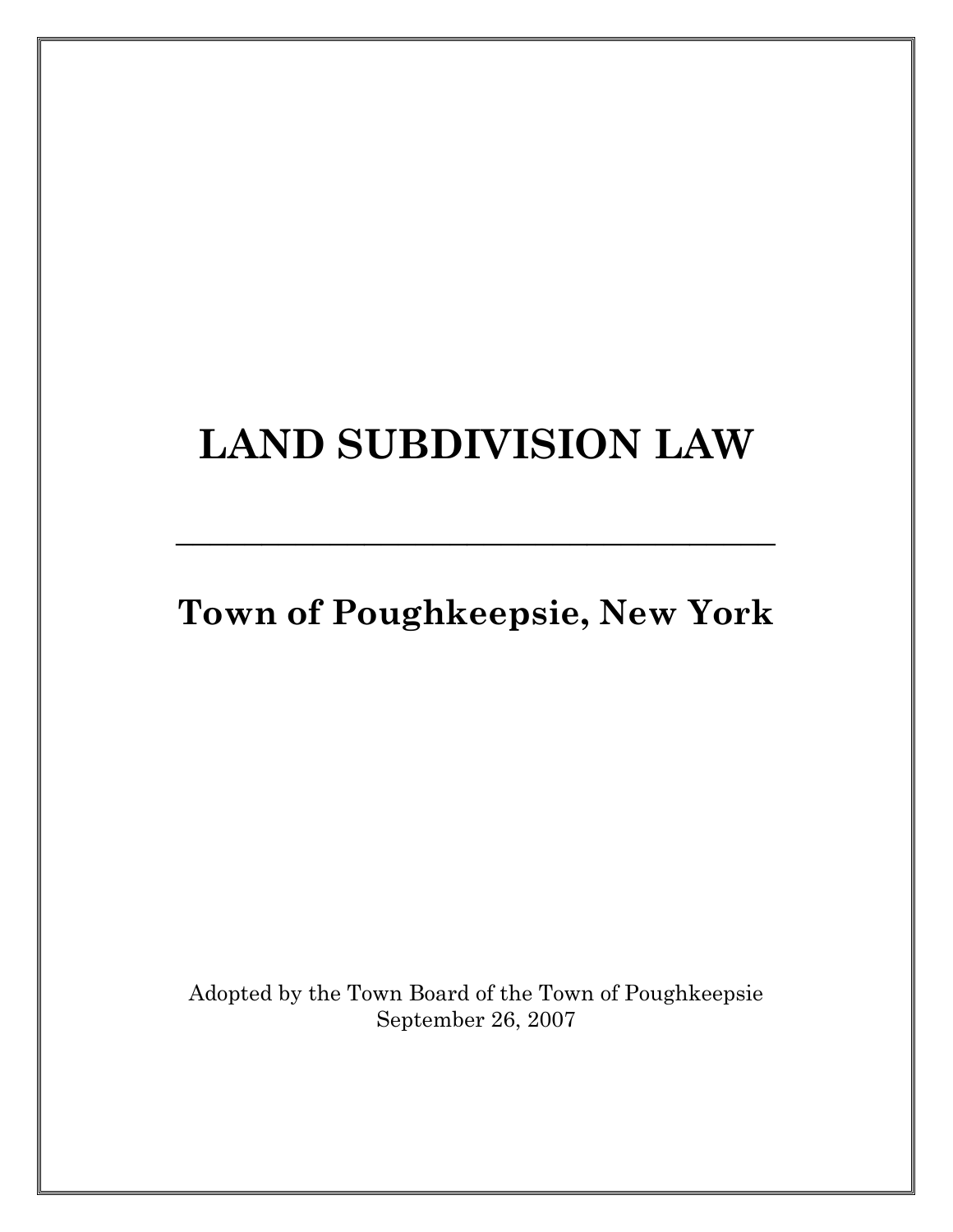#### **Chapter 177 – SUBDIVISIONS Table of Contents**

| <b>Section</b> | <b>Title</b>                                                                     | Page     |
|----------------|----------------------------------------------------------------------------------|----------|
|                | <b>ARTICLE I</b>                                                                 |          |
|                | <b>General Provisions</b>                                                        |          |
| $§ 177-1$      | Legislative authority; intent, purpose                                           | 4        |
| $§ 177-2$      | Greenway Connections                                                             | $\bf 5$  |
| $§ 177-3.$     | Title                                                                            | $\bf 5$  |
| $§ 177-4$      | Severability                                                                     | $\bf 5$  |
| $§ 177-5$      | Effective date                                                                   | $\bf 5$  |
|                |                                                                                  |          |
|                | <b>ARTICLE II</b>                                                                |          |
| $$177-6$       | Definitions and Word Usage                                                       | $\bf 5$  |
| $§ 177-7$      | Word usage<br>Definitions                                                        | $\,6\,$  |
|                |                                                                                  |          |
|                | <b>ARTICLE III</b>                                                               |          |
|                | Application and Review Procedures                                                |          |
| $§ 177-8$      | Approval required; compliance with provisions                                    | 10       |
| $§ 177-9$      | Pre-application review and classification                                        | 10       |
| § 177-9A       | Pre-application procedure                                                        | 11       |
| $$177-10$      | Procedure for minor subdivision plat approval                                    | 11       |
| $$177-11$      | Procedure for conditional approval of preliminary layout for a major subdivision | 16       |
| $$177-12$      | Procedure for final approval of major subdivision plat                           | 19       |
| $$177-13$      | Enforcement                                                                      | $\bf 25$ |
| $$177-14$      | Cluster subdivisions                                                             | 27       |
| $$177-15$      | Maximum density calculation for a major subdivision                              | 31       |
| $$177-16$      | Reserved                                                                         | 33       |
|                | <b>ARTICLE IV</b>                                                                |          |
|                | General Requirements and Design Standards                                        |          |
| $§ 177-17$     | Construal of provisions; waiver                                                  | 33       |
| $§ 177-18$     | <b>Streets</b>                                                                   | $33\,$   |
| $§ 177-19$     | Alleys                                                                           | 37       |
| $§ 177-20$     | Easements                                                                        | 38       |
| $§ 177-21$     | <b>Blocks</b>                                                                    | 38       |
| $$177-22$      | Lots                                                                             | 38       |
| $§ 177-23$     | Reserved                                                                         | 39       |
| $§ 177-24$     | Parks and playgrounds                                                            | 39       |
| $$177-25$      | General grading                                                                  | $39\,$   |
| $§ 177-26$     | Reserved                                                                         | 39       |
| $§ 177-27$     | Reserved                                                                         | 39       |
|                | <b>ARTICLE V</b>                                                                 |          |
|                | Documents To Be Submitted                                                        |          |
| $§ 177-28$     | Pre-application plans and data; minor and major subdivisions                     | 39       |
| $§ 177-29$     | Preliminary layout and accompanying data; major subdivisions                     | 40       |
| $$177-30$      | Plat and accompanying data; minor and major subdivisions                         | 41       |
| $§ 177-31$     | Reserved                                                                         | 42       |
|                | <b>ARTICLE VI</b>                                                                |          |
|                | <b>Streets</b>                                                                   |          |
| $$177-32$      | Preparation and submission of highway plan                                       | 42       |
| $§ 177-33$     | Reserved                                                                         | 45       |
|                |                                                                                  |          |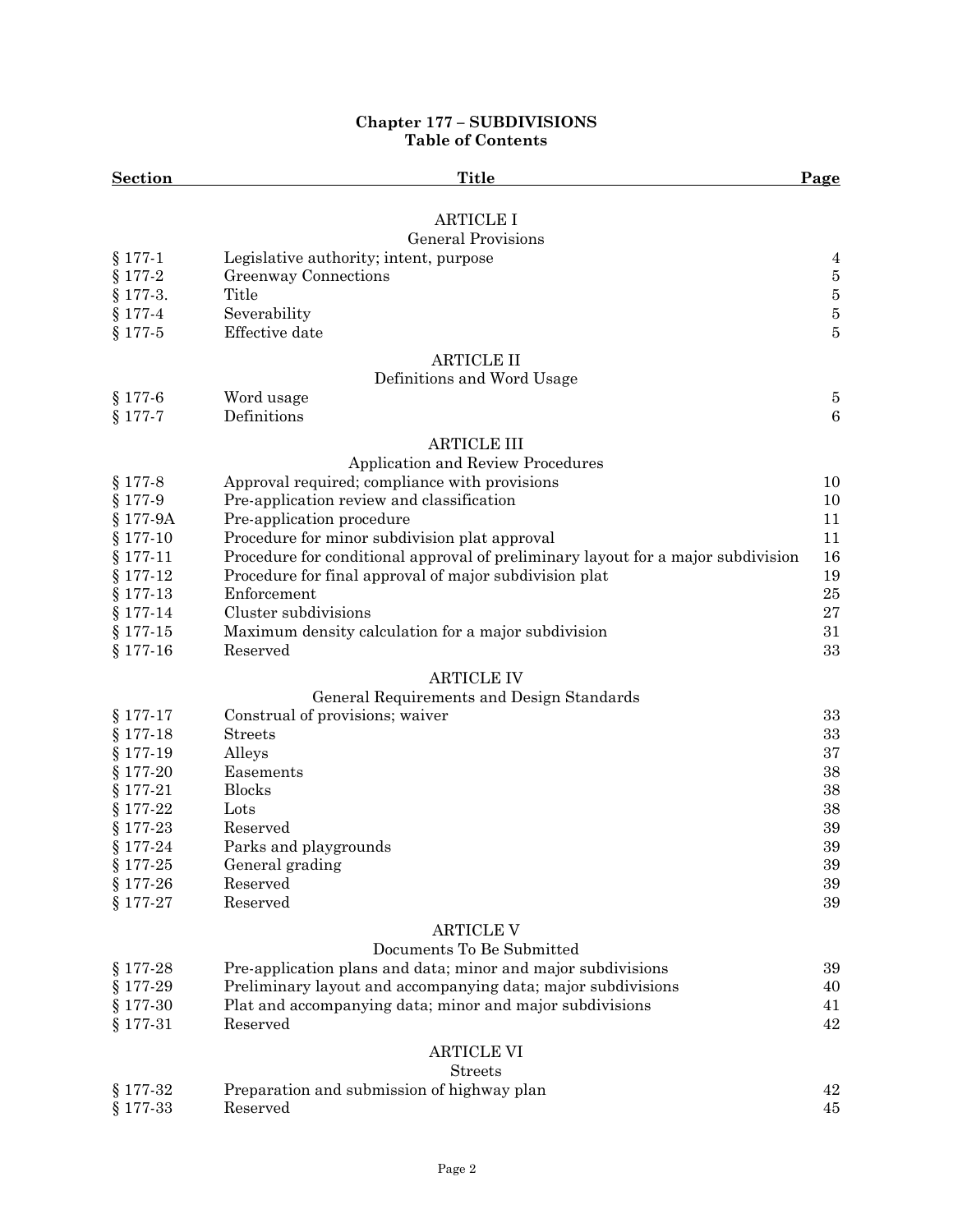| $$177-34$  | Construction specifications | 45 |
|------------|-----------------------------|----|
| $§ 177-35$ | Drainage requirements       | 46 |
| $§ 177-36$ | Bases and subbases          | 49 |
| $§ 177-37$ | Bituminous pavements        | 50 |
| $§ 177-38$ | Incidental construction     | 50 |
| $§ 177-39$ | Reserved                    | 52 |
|            | <b>ARTICLE VII</b>          |    |
|            | Waivers                     |    |
| $§ 177-40$ | Waiver of regulations       | 52 |
| $§ 177-41$ | Attachment of conditions    | 52 |

- $\S 177-42$  Exemptions 53
- $\S 177-43$  Reserved 53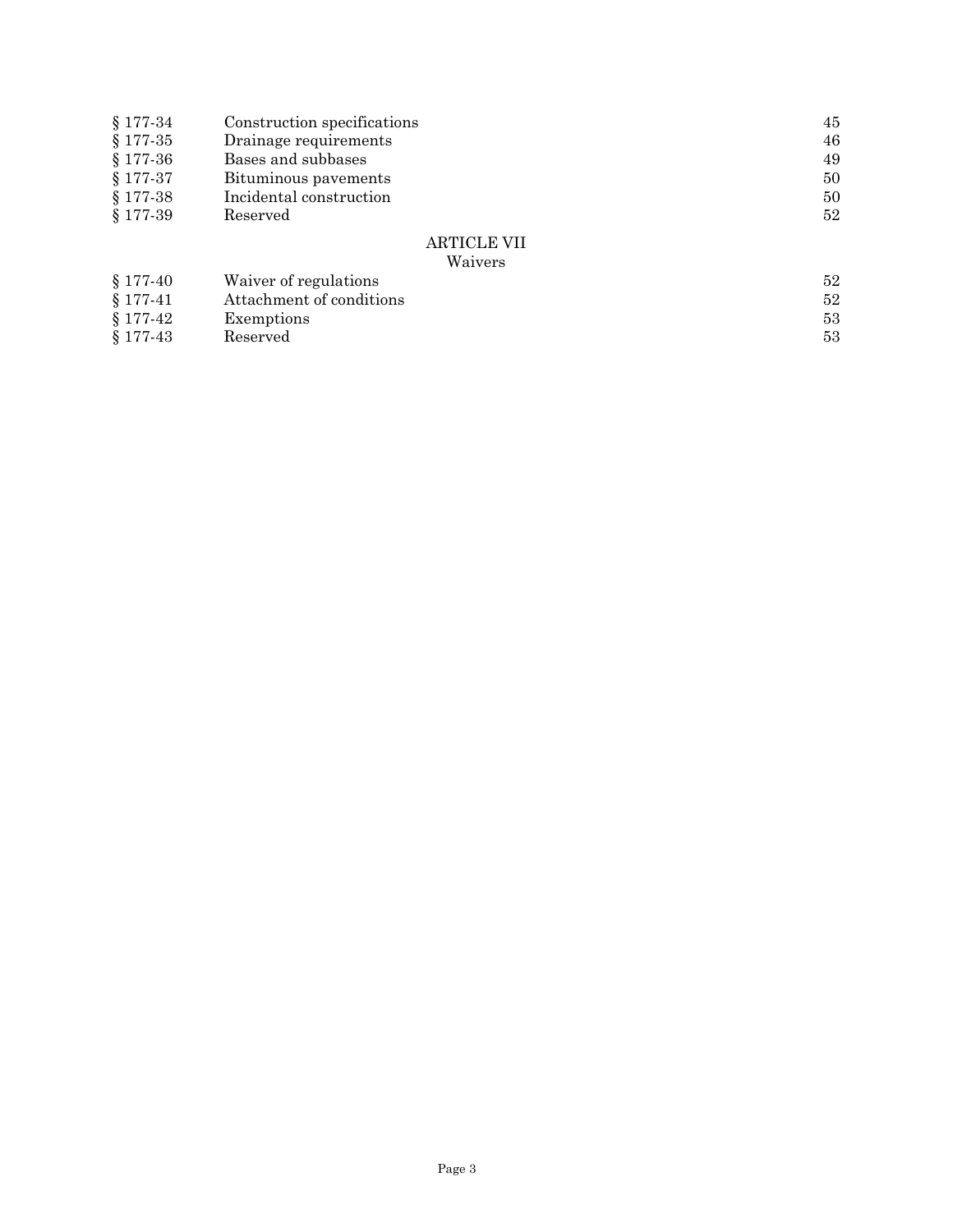#### **ARTICLE I GENERAL PROVISIONS**

# **§ 177-1. Legislative authority; intent, purpose.**

- A) By the authority of the Town Board of the Town of Poughkeepsie, pursuant to the provisions of Article 16 of the Town Law of the State of New York, the Planning Board of the Town of Poughkeepsie is authorized and empowered to approve plats showing lots, with or without streets or highways, to approve the development of entirely or partially undeveloped plats already filed in the Office of the Dutchess County Clerk and to conditionally approve preliminary plats, within that part of the Town of Poughkeepsie outside the limits of any incorporated village.
- B) The Planning Board of the Town of Poughkeepsie is also hereby authorized and empowered, pursuant to Town Law §276(2), to approve the development of plats, entirely or partially undeveloped, which were filed in the Office of the Dutchess County Clerk prior to the appointment of the Planning Board. The term "undeveloped" shall mean those plats where twenty (20%) percent or more of the lots within the plat are unimproved unless existing conditions, such as poor drainage, have prevented their development.
- C) Pursuant to the §10 of the Municipal Home Rule Law this local law is also intended to supersede and amend inconsistent provisions of Town Law §276(8) by eliminating the provisions for default approval resulting from the Planning Board's failure to take any action or hold any hearing on a preliminary or final plat within the statutory time periods.
- D) The Town of Poughkeepsie has authorized its Planning Board to approve plats showing lots, blocks or sites, with or without streets or highways, as a complete or as a partial development of land, and to approve such plats for filing with the Office of the Dutchess County Clerk as provided in these regulations. The Clerk of the Town of Poughkeepsie shall immediately file a certificate of that fact with the Office of the Dutchess County Clerk.
- E) It is declared to be the policy of the Town Board to consider land subdivisions as part of the orderly and desirable development of land. These regulations provide procedures and standards for the Planning Board in its review of subdivision plats. The intent of these regulations is to encourage the most appropriate and best development of land in order to protect and promote the general health, safety and welfare, which is intended to include the following:
	- 1) To assure that land to be subdivided will produce building sites of such character and area that will permit their development for homes or buildings without danger to health or peril from fire, flood or other menace
	- 2) To facilitate the adequate and efficient provision of community facilities, services and utilities and require the most desirable and appropriate systems for drainage, water supply, sewage disposal and other needed improvements, including any appropriate parks and playgrounds.
	- 3) To promote the safe and convenient circulation of vehicles and pedestrians, and to promote the efficient design, location and construction of roads, streets, sidewalks, pathways, and driveways so as to accommodate current and future needs.
	- 4) To minimize the destruction of the natural character of the land and promote the conservation of all elements of topography and vegetation which contribute to the natural beauty of the land.
	- 5) To provide, through all subdivision planning and development, for the privacy of family residents while enhancing the general appearance of the community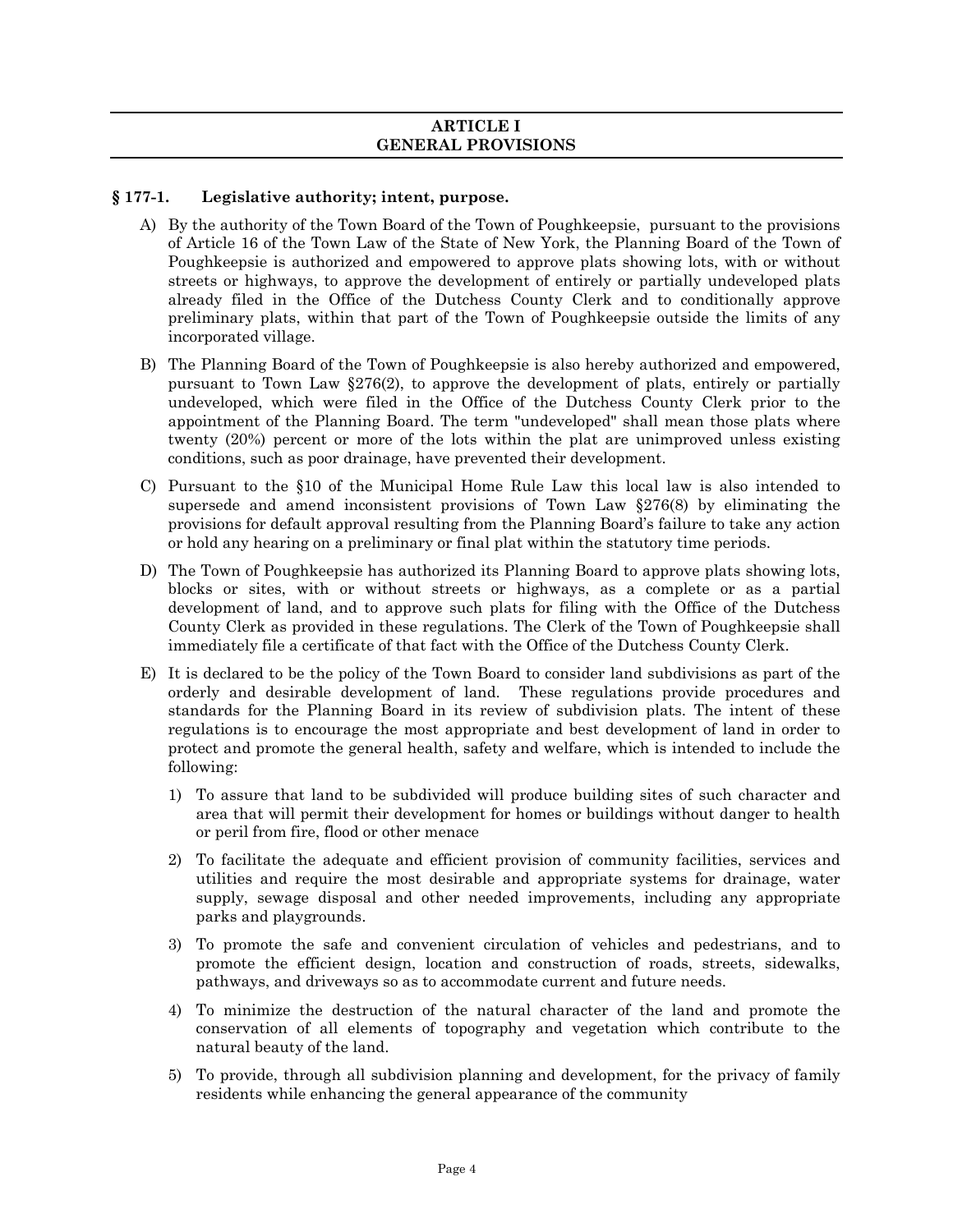F) This Chapter may be amended by the Town Board after due notice and public hearing.

# **§ 177-2. Greenway Connections.**

- A) By Local Law No. 14-2000 of the Year 2000 the Town of Poughkeepsie has adopted "Greenway Connections: Greenway Compact Program and Guides for Dutchess County Communities", as amended from time to time, as a statement of land use policies, principals, and guides to supplement other established land use policies of the Town. In its consideration of any discretionary action(s) under this Chapter, the Planning Board should take into account said statement of polices, principles and guides, as appropriate. Adoption of the Greenway Connections is not intended, and shall not be construed, so as:
	- 1) To limit the Town's home rule authority pursuant to the Municipal Home Rule Law; or
	- 2) To authorize any other local, county, or state agency or department to supersede the Town authority under this Chapter, Chapter 210 or any other chapter of the Town of Poughkeepsie Town code; or
	- 3) To prevent the Town in its sole discretion from adopting a local law at a later date for the purpose of withdrawing, in whole or in part, from the Greenway Compact or Greenway Connections.

# **§ 177-3. Title.**

A) This chapter shall be known and may be cited as the "Land Subdivision Law of the Town of Poughkeepsie, Dutchess County, New York."

# **§ 177-4. Severability.**

A) If any clause, sentence, paragraph, section or part of this Chapter shall be adjudged by any court of competent jurisdiction to be invalid, such judgment shall not affect, impair or invalidate the remainder thereof, but shall be confined in its operation to the clause, sentence, paragraph, section or part thereof directly involved in the controversy in which such judgment shall have been rendered or as determined by such judgment.

# **§ 177-5. Effective Date**

A) This Local Law shall take effect upon filing with the Secretary of State.

# **ARTICLE II DEFINITIONS AND WORD USAGE**

# **§ 177-6. Word usage.**

- A) Except where specifically defined herein, all words in this local law shall carry their customary meanings. Words used in the present tense shall include the future. Words used in the singular shall include the plural, and words used in the plural shall include the singular, unless context clearly indicates otherwise.
- B) The word "shall" is always mandatory. The word "may" is permissive. The phrase "used for" includes "arranged for," "designed for," "intended for," "maintained for" and "occupied for."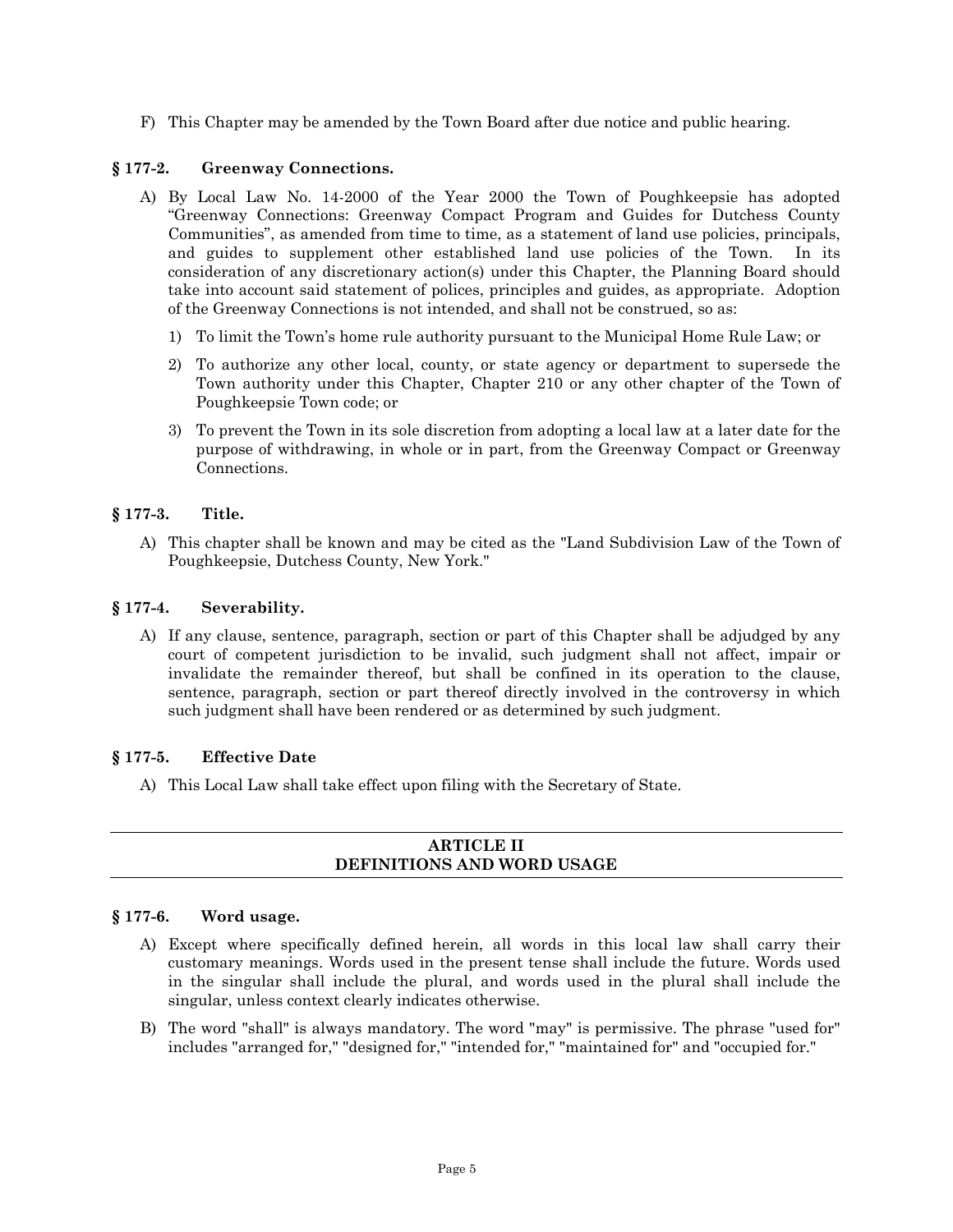# **§ 177-7. Definitions.**

- A) The definitions as set forth in §210-9, "Zoning" are hereby incorporated by reference. In the event of a conflict between the meaning of a word or phrase as set forth in this Chapter and Chapter 210 the meaning as set forth in Chapter 210 shall apply.
- B) As used in this Chapter, the following terms shall have the meanings indicated:

APPLICANT, SUBDIVIDER -- Any person, firm, corporation, partnership, association or other entity who shall lay out any subdivision or resubdivision, or part thereof, either on behalf of himself or for another or others.

ATTORNEY or TOWN ATTORNEY -- The Attorney of the Town of Poughkeepsie.

BOARD -- The Planning Board of the Town of Poughkeepsie.

BUILDABLE AREA – The space remaining on a lot after the minimum yard, area and bulk requirements of this Chapter have been met, or that area of the lot for which a variance from said minimum yard, area and bulk requirements has been granted by the Zoning Board of Appeals.

BUILDABLE LOT  $- A$  lot having a buildable area capable of accommodating proposed principal and accessory improvements, and including, where required, an on-site water supply facility and sewage treatment system that meet the standards of the Dutchess County Department of Health. A buildable lot shall also adjoin and have access to an improved street, or shall adjoin and have access to a paper street that will be improved as part of the development plan for the lot.

BUILDABLE YIELD – The number of potential building lots or the maximum unit density for a proposed subdivision after deduction of constrained land areas and public improvements on the parent parcel and the minimum yard, area and bulk requirements for each proposed lot have been met.

BUILDING CODE -- The official New York State Uniform Fire Prevention and Building Code as adopted by the Town Board or together with any and all amendments thereto.

BUILDING INSPECTOR -- The official appointed by the Town Board to administer the building code.

BUILDING PERMIT -- An application form for a building permit or use permit obtainable from the Building Inspector or his or her appointed assistant.

CERTIFICATE OF OCCUPANCY -- A permit to occupy and use a building.

CLUSTER SUBDIVISION -- A residential subdivision pursuant to Town Law §278 where the dwelling units that would result on a given parcel under a conventional subdivision plan are allowed to be concentrated on a smaller and more compact portion of land, and where a majority of the remaining land is left in its natural open space condition in perpetuity. Cluster development results in a flexibility of design and development to promote the most appropriate use of land, to facilitate the adequate and economical provisions of streets and utilities, and to preserve the natural and scenic qualities of open lands.

CONCEPTUAL SUBDIVISION PLAN -- A conceptual sketch made on a topographic survey map, showing the proposed subdivision in relation to existing conditions and with reference to the minimum lot and area requirements of the zoning district in which the property is located.

CONCEPTUAL SUBDIVISION PLAN REVIEW -- The review of a conceptual layout of a proposed subdivision by the Planning Board. The review is limited to ensuring that the proposed subdivision meets the minimum lot and area requirements as set forth in the Chapter 210, subject to approval of the plat in preliminary and/or final form in accordance with the provisions of this Chapter.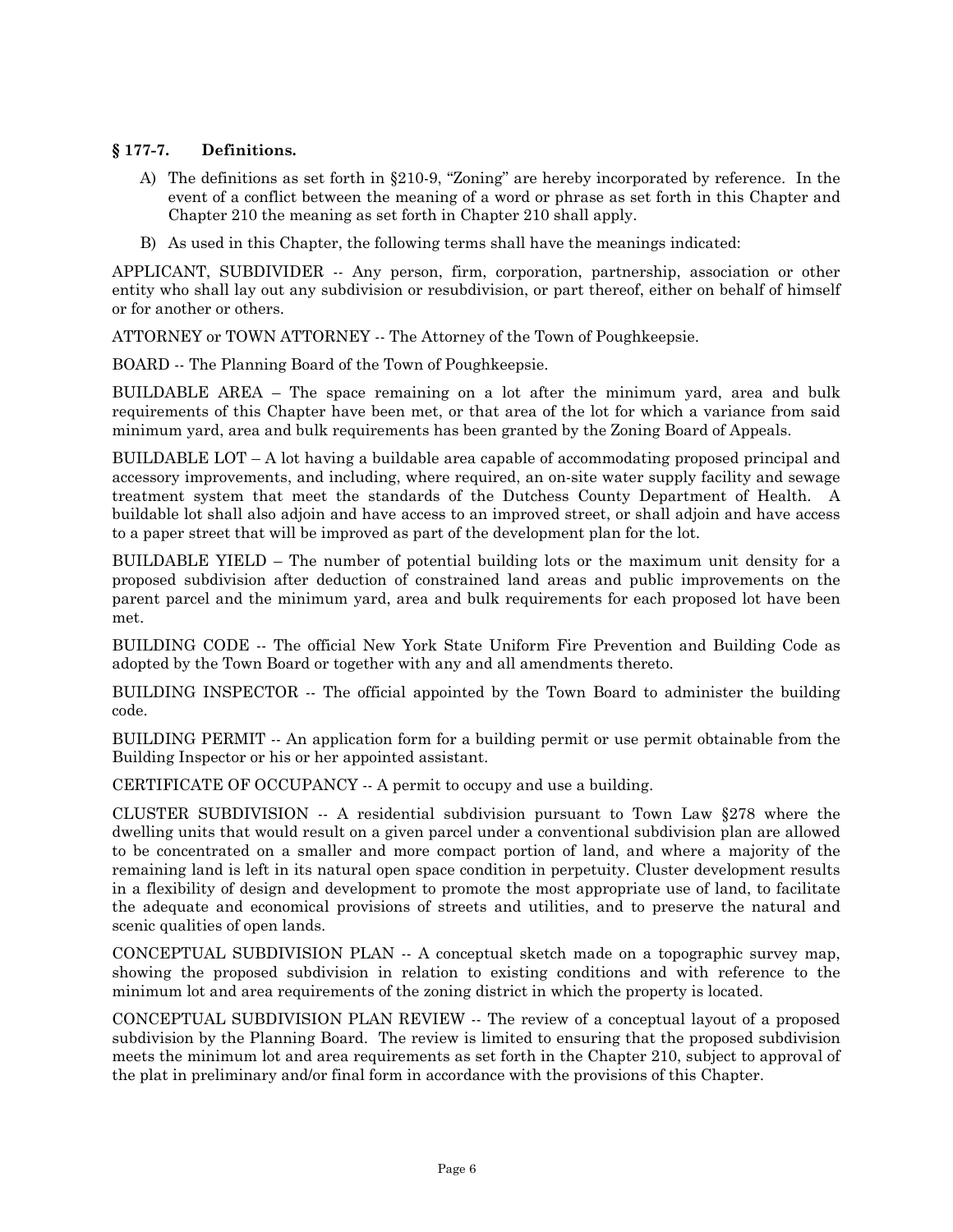CONDITIONAL APPROVAL -- Approval by the Planning Board of a preliminary or a final plat subject to such conditions as may be set forth by the Planning Board in a resolution conditionally approving such plat. Such conditional approval does not qualify a final plat for recording nor authorize issuance of any building permits prior to the signing of the plat by a duly authorized officer of the Planning Board and recording of the plat in the office of the County Clerk or Registrar as herein provided.

CURB -- A low barrier usually along the pavement line of a street, road or highway, controlling surface drainage and separating vehicular areas from pedestrian and/or landscaping areas.

DIRECTOR OF PLANNING, TOWN PLANNER -- The duly appointed head of the Town of Poughkeepsie Planning Department.

EASEMENT -- A recorded acquired right of use on the property of another.

ENGINEER or TOWN ENGINEER -- The duly designated engineer of the Town of Poughkeepsie or, the Superintendent of Highways, or the consultant or engineer employed by or assigned to the Planning Board.

FINAL PLAT -- A drawing prepared by a New York State Licensed Professional Engineer or Land Surveyor (with appropriate certification), in a manner prescribed by this local law, showing a proposed subdivision and containing, in such additional detail as shall be provided by these regulations, all information required to appear on a preliminary plat and the modifications, if any, required by the Planning Board at the time of approval of a preliminary plat of such proposed subdivision if such preliminary plat has been so approved and which, if approved, may be filed or recorded by the Owner in the Office of the Dutchess County Clerk.

FINAL SUBDIVISION PLAT APPROVAL -- The signing of a plat in final form by a duly authorized officer of the Planning Board pursuant to a Planning Board resolution granting final approval to the plat or after conditions specified in a resolution granting conditional approval of the plat are completed. Such final approval qualifies the plat for recording in the Office of the County Clerk.

GRADE, ESTABLISHED -- The elevation of the centerline of the streets as officially established by the town authorities.

GRADE, FINISHED -- The completed surfaces of lawns, walks and roads brought to grades as shown on official plans or designs relating thereto.

GRADING -- The alteration of the surface or subsurface conditions of land, lakes, ponds or watercourses by excavation or filling to a depth greater than six (6) inches.

INCENTIVE ZONING - Adjustments to the maximum unit density requirements of the Town Zoning Law in exchange for the preservation of significant open space and/or the provision of improvements, facilities or amenities deemed to be of benefit to the Town.

INTERIOR LOT -- A lot enclosed on all sides by other lots and not abutting a public street.

LOT -- Land occupied or to be occupied by a building and its accessory buildings or by a dwelling group and its accessory buildings, together with such open spaces as are required under the provisions of this Chapter, having not less than the minimum area and width required by Chapter 210 for a lot in the district in which such land is situated and having its principal frontage on a street or on such other means of access as may be determined in accordance with the provisions of state law to be adequate as a condition of the issuance of a building permit for a building on such land.

LOT LINE REVISION, LOT LINE AMENDMENT – A change in the location of a boundary between two or more lots within a previously approved plat, filed in the Dutchess County Clerk's Office. See also Local Law No. 10 of 2007 "Town of Poughkeepsie Lot Line Revision Law".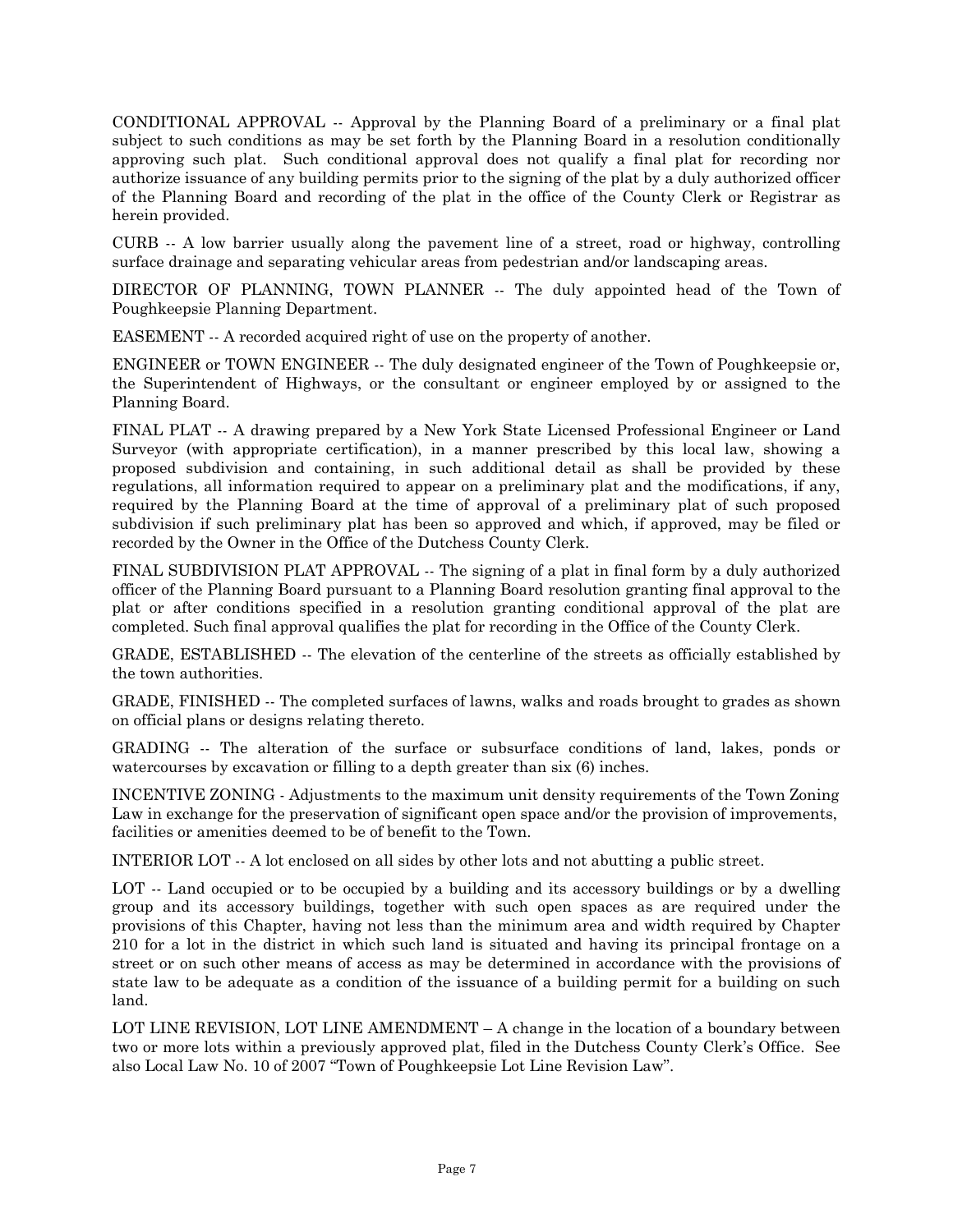LOT, CORNER -- A lot which has an interior angle of less than one hundred thirty-five degrees (135°) at the intersection of two street lines. A lot abutting upon a curved street shall be considered a "corner lot" if the tangents to the curve at the points of intersection of the side lot lines intersect at an interior angle of less than one hundred thirty-five degrees (135°).

LOT, FLAG  $-$  a lot which has sufficient frontage on a public street to comply with the minimum lot frontage requirements of this Chapter, but which is shaped in such a manner that the portion of the lot closest to the street can only be used for access purposes and not as a yard or buildable area, and whose width some distance back from the right-of-way is sufficient to provide proper space to meet the yard and setback requirements.

LOT, HOUSE -- In cluster subdivisions, that portion of the subdivision reserved as a development area for the location of dwelling units and constituting lands outside of the protected open space areas.

LOT, INTERIOR -- A lot other than a corner lot.

LOT, THROUGH -- An interior lot having frontage on two parallel or approximately parallel streets, but which is not a corner lot.

OFFICIAL MAP -- A map established by the Town Board, showing street, highways and parks theretofore laid out, adopted and established by law and any amendments thereto adopted by the Town Board or additions thereto resulting from approval of subdivision plats by the Planning Board and the subsequent filing of such approved plats.

OPEN SPACE -- Land either left in a natural state for conservation or cultivated for agricultural purposes, or landscaped and improved for scenic purposes or recreational purposes, and devoted to active or passive recreation, or devoted to the preservation of distinctive architectural, historic, geologic or botanic sites, scenic views, or other open space qualities. The term shall not include land that is paved, used for the storage, parking or circulation of automobiles, or occupied by any structure unless such structure serves the agricultural, scenic, recreational, or other open space use, or enhance access thereto and use thereof. Open space may be included as a portion of one (1) or more large lots, or may be contained in one or more separate open space lot but shall not include private yards within one hundred (100) feet of a principal structure.

OPEN SPACE, USABLE -- An unenclosed portion of the ground of a lot which is not devoted to driveways, access roads, parking spaces; which is free of structures that would interfere with the functionality of the open space and the intended use of the property; which is no less than eight feet in width at any point; which is available and accessible to all occupants of the building or buildings on said lot, or on a separate dedicated lot as part of a common development scheme, for purposes of active or passive outdoor use.

OWNER -- The owner of record of a tract or parcel, the subdivision of which requires approval of the Planning Board, or a person or persons holding an option to purchase a tract or parcel, contingent only upon receipt of Planning Board approval of a proposed subdivision of such tract or parcel. The "owner" may be represented by a duly authorized agent or representative in the conduct of business before the Board, except in those instances specified hereafter that require the appearance of the "owner" in person.

PARENT PARCEL – A parcel of land legally in existence on the effective date of this Chapter. For purposes of this Chapter the parent parcel shall be deemed to be that lot, parcel or tract of land owned by the person or persons as shown on the records of the Town of Poughkeepsie Assessor's Office as of the effective date of this Chapter.

PLAT -- The final map, drawing or chart on which the subdivider's plan of subdivision is presented to the Planning Board for approval and which, if approved, will be submitted to the County Clerk for recording. (See §§ 276, 277, 278 and 279 of Town Law.)

PRELIMINARY LAYOUT -- A preliminary drawing showing the proposed layout of a subdivision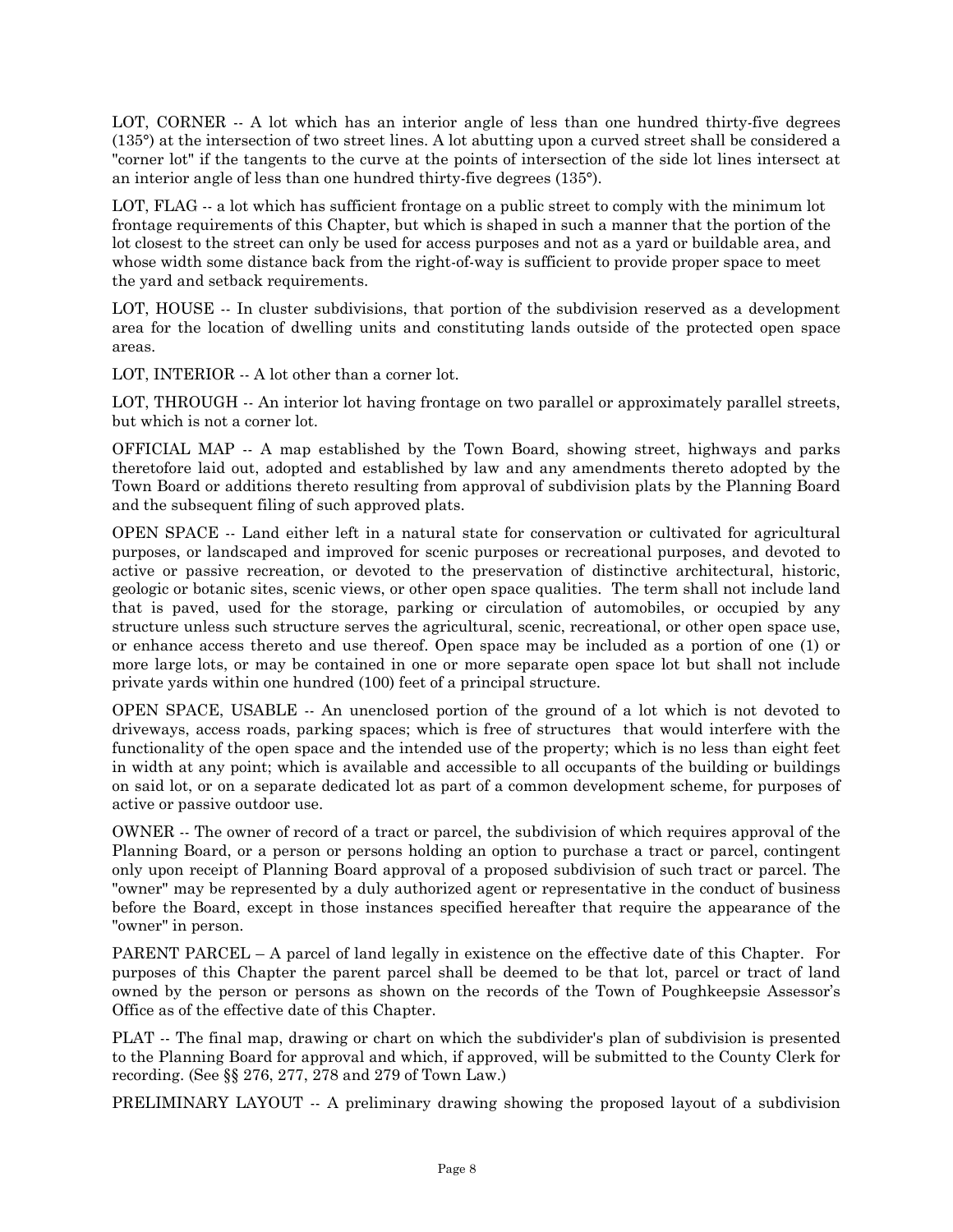which is submitted to the Planning Board for its consideration and conditional approval.

PRELIMINARY PLAT  $-$  A drawing prepared in the manner prescribed in this Chapter showing the layout of a proposed subdivision including, but not restricted to, road and lot layout and approximate dimensions, key plan, topography and drainage, all proposed facilities, including preliminary plans and profiles, at suitable scale and in such detail as this Chapter requires.

PRELIMINARY PLAT APPROVAL -- The approval of a proposed subdivision as set forth in a preliminary plat, but subject to the approval of the final plat in accordance with the provisions of this Chapter.

RESOURCE ANALYSIS – A map depicting the environmental conditions of a lot including, but not limited to, the location of soils, wetlands, water bodies, rock outcrops, vegetation, slopes, and manmade improvements on a lot, prepared as part of a Conceptual Subdivision Plan Review.

RESUBDIVISION – The further subdivision of lots or the relocation of lot lines of any lot or lots, including the alteration of any streets or the establishment of any new streets, within a subdivision previously approved by the Planning Board and which has been filed in the Office of the Dutchess County Clerk.

ROADWAY -- The portion of the street which is paved and ordinarily used for vehicular traffic. (Also see "street.")

STEEP SLOPE – All ground areas having a topographical gradient equal to or greater than twenty (20) percent measured by utilizing two (2) foot contours.

STREET -- A way for vehicular traffic, whether designated as a street, highway, throughway, thoroughfare, avenue, boulevard, road, parkway, right-of-way, lane, place or court or however otherwise designated. An existing public way which affords principal means of access to abutting properties and is suitably improved; or a proposed access way shown on a plat approved by all appropriate official agencies.

- A) ALLEYS -- Minor ways which are used primarily for vehicular service access to the back or the side of properties otherwise abutting on a street.
- B) ARTERIAL STREETS AND HIGHWAYS -- Those streets which are used primarily for fast or heavy traffic.
- C) COLLECTOR STREETS -- Those streets which carry traffic from minor streets to the major system of arterial streets and highways, including the principal entrance streets of a residential development and streets for circulation within such a development.
- D) DEAD-END STREETS or CULS-DE-SAC -- Those streets which are closed to traffic at one end.
- E) MARGINAL ACCESS STREETS -- Minor streets which are parallel to and adjacent to arterial streets and highways and which provide access to abutting properties and protection for through traffic.
- F) MINOR STREETS -- Those streets which are used primarily for access to the abutting properties.

STREET JOG – Opposing streets that have their centerlines off-set to each other rather than lined up directly opposite to each other.

STREET LINE -- The dividing line between the street right-of-way and a lot.

STREET, PAPER -- A street that has never been built but is shown on an approved plan, subdivision plat, tax map, or Official Map of the Town of Poughkeepsie.

STREET PAVEMENT -- The wearing or exposed surface of the roadway used by vehicular traffic.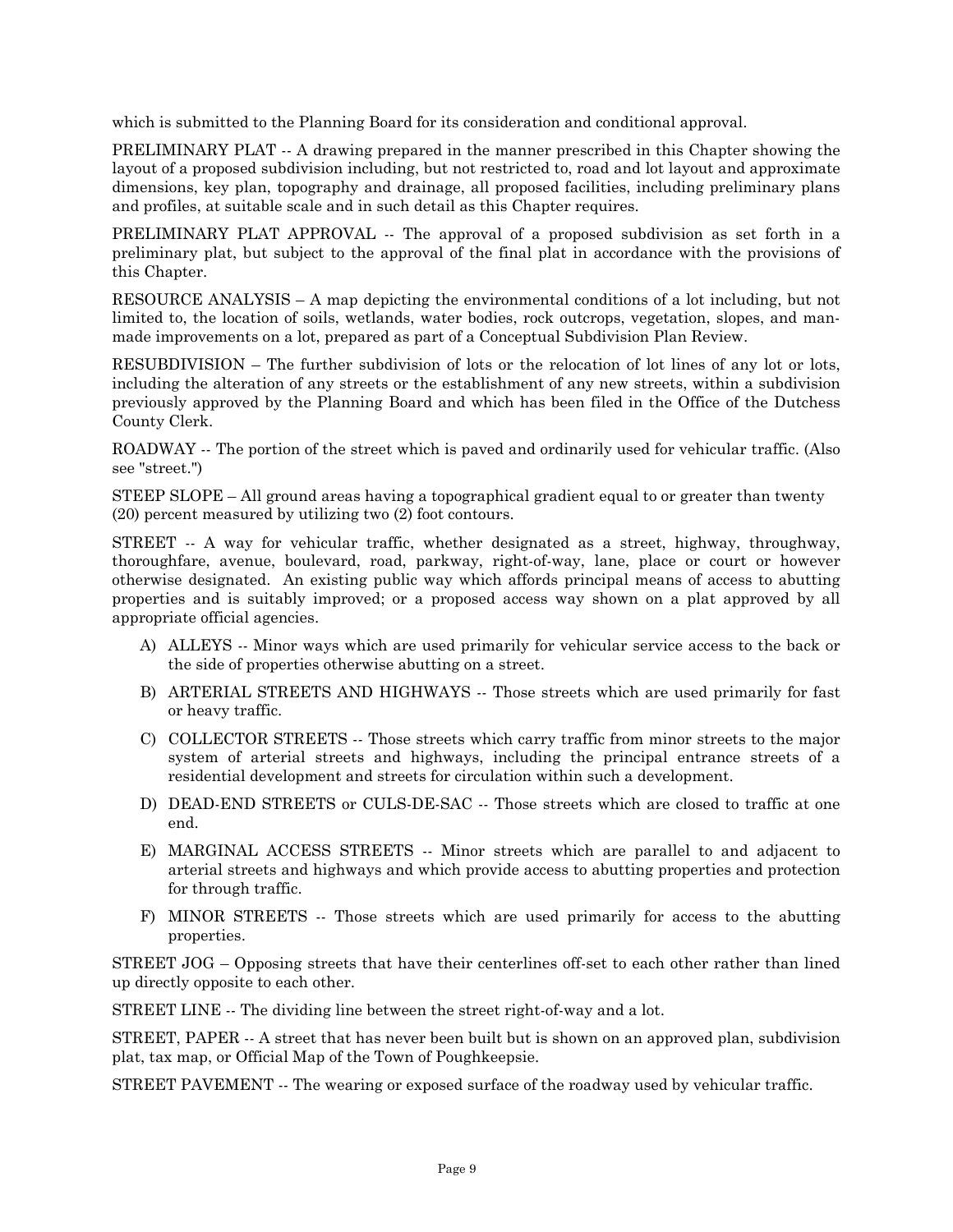STREET WIDTH -- The width of the right-of-way or the distance between property lines, on opposite sides of a street.

SUBDIVIDER -- Any person, firm, corporation, partnership or association which shall lay out, for the purpose of development and/or sale, any subdivision, as defined herein, either for himself, herself, itself or for others.

SUBDIVISION -- The division of any parcel of land into two or more lots, plots, sites or other division of land, with or without streets, for the purpose of immediate or future sale or building development. Under this Chapter there are two types of subdivisions:

- A) MINOR SUBDIVISION -- Any subdivision containing not more than two lots, each of at least the minimum size as permitted by Chapter 210, each fronting on an existing public street, not involving any new street or road or the extension of municipal facilities, not adversely affecting the development of the remainder of the parcel or adjoining properties and not in conflict with any provision or portion of the Town Plan.
- B) MAJOR SUBDIVISION -- A subdivision not classified as a minor subdivision.

SUPERBLOCK -- An oversize residential block wherein private open space, undisturbed by automobile traffic, is provided for the common use of all residents in the block.

SUPERINTENDENT -- The duly elected Superintendent of Highways of the Town of Poughkeepsie, New York.

TOWN PLAN, MASTER PLAN, COMPREHENSIVE PLAN -- A comprehensive plan that indicates the general locations recommended for the various functional classes or public works, places and structures and for the general physical development of the Town of Poughkeepsie and includes any unit or part of such plan separately adopted and any amendment to such plan or parts thereof.

# **ARTICLE III APPLICATION AND REVIEW PROCEDURES**

# **§ 177-8. Approval required; Compliance with provisions.**

- A) Applications for subdivision and resubdivision approval under this Chapter shall comply fully with the applicable provisions of Article 16 of the Town Law, the Public Health Law, and this Chapter. Due care in the preparation of the maps and other information called for will expedite the process of obtaining approval of a subdivision or resubdivision.
- B) When any subdivision or resubdivision of land is proposed, and before any contract for the sale of land or any offer to sell such subdivision or resubdivision, or any part thereof is made, or any grading, clearing, construction or other improvement is undertaken therein, the owner or his duly authorized agent shall have received the prior approval of the Planning Board for such subdivision or resubdivision in accordance with the procedures set forth in this Chapter.
- C) An application for a resubdivision shall be referred to the agency or department that first approved the original subdivision. See also Local Law No. 10 of 2007 "Town of Poughkeepsie Lot Line Revision Law".
- D) Each lot created pursuant to this Chapter shall be a Buildable Lot as defined herein.
- E) The creation or establishment of "flag lots" as defined herein is prohibited.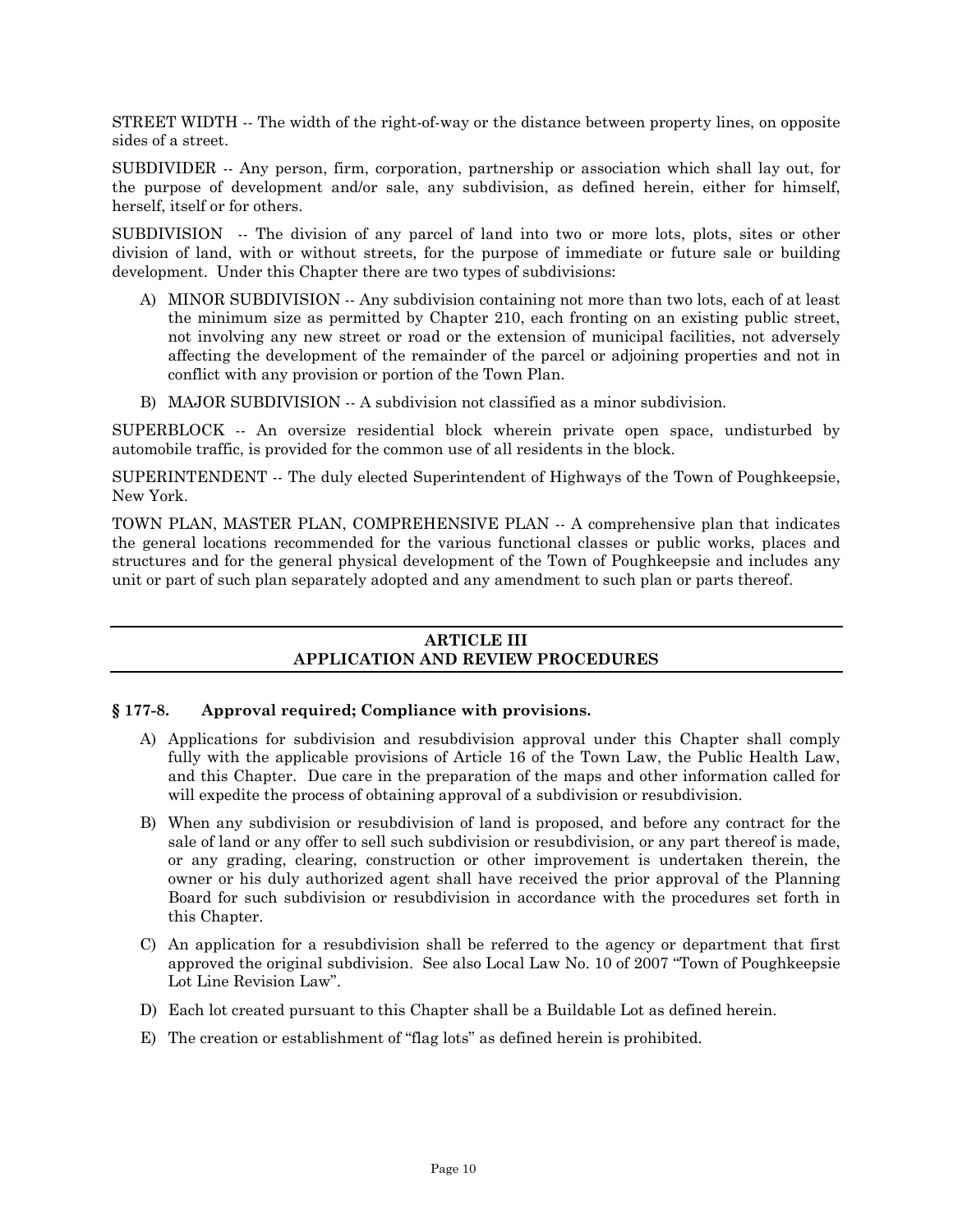#### **§ 177-9. Pre-application review and classification.**

- A) Prior to filing a formal application for approval or conditional approval of a final layout or a preliminary layout that has not previously been reviewed by the Planning Board, the applicant shall:
	- 1) Determine the requirements of the Town of Poughkeepsie Planning Board, the Dutchess County Highway Department (where development is proposed along a county road), the Town Highway Department (where development is proposed along a town road), the Dutchess County Health Department (where approval is required pursuant to the Sanitary Code of Dutchess County and the laws of the State of New York), and the New York State Department of Transportation (where development is proposed along a state road).
	- 2) Submit to the Board and its designated representative plans and data as specified in Article V of this Chapter.
- B) This step does not require a formal application, a fee or filing of a plat with the Board. The submission is made in order to discuss the appropriateness of the proposed layout, the suitability of the land for development, the general requirements for improvements, and conformity with the Town Plan and with Chapter 210.

# **§ 177-9A. Pre-application procedure.**

- A) Prior to submittal of an application for subdivision approval all applicants are required to submit a Resource Analysis and a Conceptual Subdivision Plan, and shall participate in a discussion with the Planning Board about the Resource Analysis and Conceptual Subdivision Plan. The Resource Analysis and the Conceptual Subdivision Plan shall be depicted on separate maps.
- B) Twelve (12) copies of the Resource Analysis and Conceptual Subdivision Plan shall be submitted to the Planning Board. There shall be no statutory time limit for the review of the Resource Analysis, nor the need to make a determination of whether the subdivision application is complete. The Planning Board, in its discretion, may waive a Resource Analysis review. All applicants are required to submit a Conceptual Subdivision Plan for review prior to submitting an application for subdivision approval.
	- 1) In conjunction with a submission of a Conceptual Subdivision Plan, an applicant shall submit a Resource Analysis and shall participate in a discussion with the Planning Board to determine the appropriateness of the applicant's conceptual plan. The submission shall include an identification of the primary assets and limitations of the property proposed to be subdivided. This will provide an opportunity for the owner and Planning Board to discuss the appropriate range of and intensity of development; the general locations intended for improvements; areas planned to remain undeveloped; and general access and utility plans. It is also expected that the applicant will have performed an on-site assessment of the parcel(s) proposed to be created. The applicant should therefore be prepared to discuss possible subdivision concepts based on what has been learned from the Resource Analysis. No statement, comment or other communication made during this review shall be binding upon any party.
	- 2) The pre-application process is required to ensure that town development goals are recognized as they may apply to the property in question. This should help expedite the formal subdivision review before the applicant has made a substantial investment in the application process.
- C) Resource Analysis and Conceptual Subdivision Plan review. All parties concerned with a proposed subdivision or resubdivision of land will benefit from a pre-application discussion.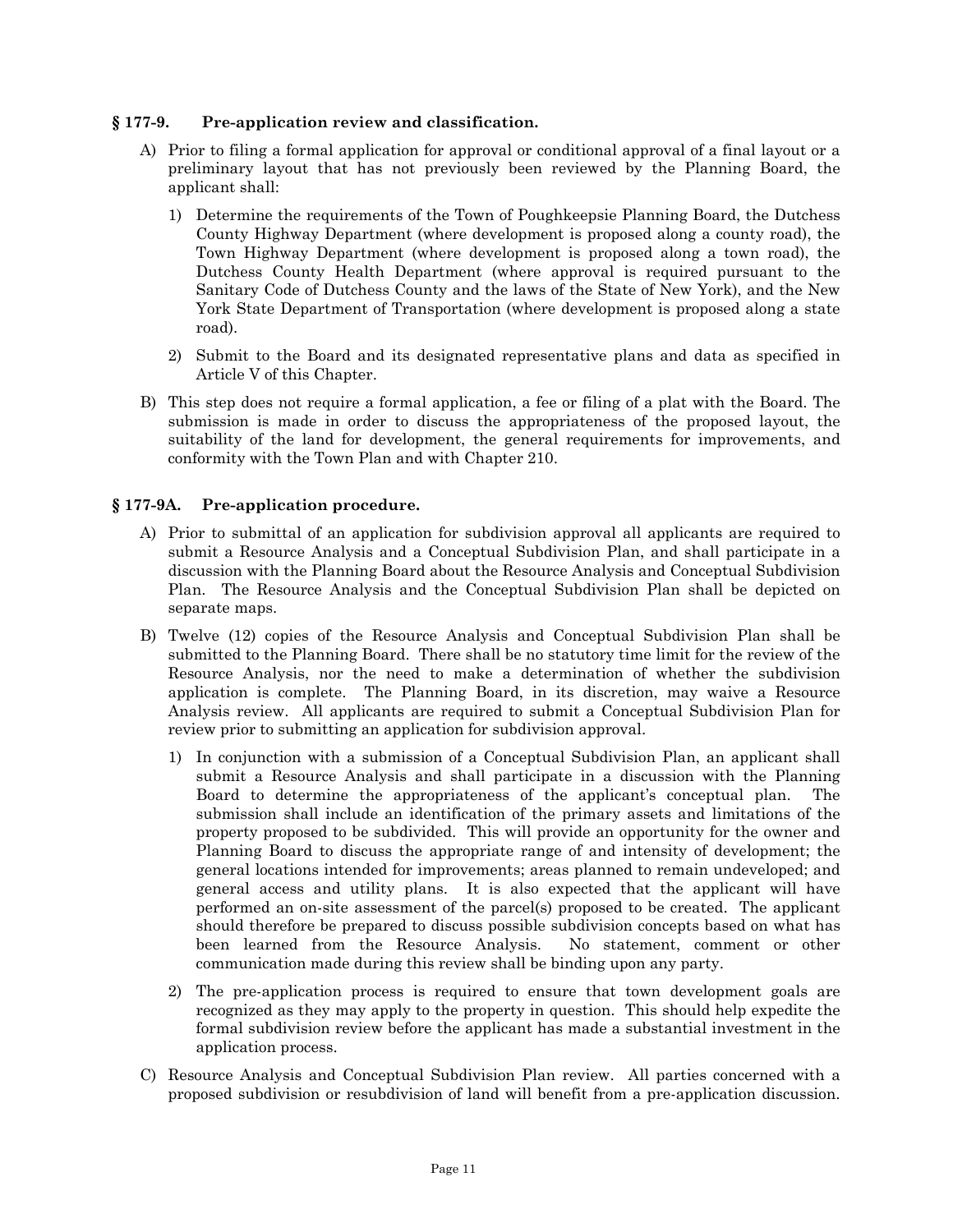Accordingly, the applicant shall present the following information:

- 1) The proposed subdivision name or identifying title, and the words "Town of Poughkeepsie, Dutchess County, New York" in the lower right corner of the plans.
- 2) The name of the property owner(s) and the authorized applicant, if different from the property owner(s).
- 3) Aerial map at a scale of one inch equals four hundred feet  $(1<sup>o</sup> = 400)$ , showing the location of the proposed parcel with respect to all streets and property within one thousand (1,000) feet its boundary and superimposed with 10' contours, regulated freshwater wetlands, floodplains, streams, slopes of 20% or greater, water bodies and public trails and recreation areas.
- 4) List of all natural features on the parcel including but not limited to, historic buildings, stone walls, rock outcrops, significant trees and stands of trees, potential wildlife habitats and viewsheds. This list is a preliminary step in identifying natural features and is subject to modification and interpretation by the Planning Board.
- 5) Provide an  $8 \frac{1}{2}$  x 11 soils map indicating if Prime and/or Statewide important soils, as defined by the Soil Survey of Dutchess County New York, exist on the property.
- 6) General subdivision information necessary to explain and/or supplement the Aerial Map.
- D) Study of Resource Analysis and Conceptual Subdivision Plan. The Planning Board shall discuss the proposed subdivision with the applicant and shall determine how the subdivision meets the objectives of the Town Plan, the Zoning Law, and this Chapter. The Planning Board shall consider the areas of proposed development and their relation to one another, the natural constraints of the land, and the protection of important environmental features and open space, and the potential effect of development on important viewsheds.
- E) The Planning Board shall make recommendations for modification or redesign to be incorporated by the applicant in the next submission to the Planning Board, and shall indicate to the applicant the priority resources to be preserved. Any requirements of these regulations which the applicant requests to be waived should be discussed at this time.
- F) The Resource Analysis and Conceptual Subdivision Plan discussion shall not be construed to be an approval of the development plan by the Planning Board, and does not allow the filing of a plan with the County Clerk or authorize the sale or lease, or any offer to sell or lease, any lots in such proposed subdivision or any part thereof. The Resources Analysis and Conceptual Subdivision Plan discussion is only a precursor to a formal application for subdivision approval.
- G) State Environmental Quality Review. No environmental review of the project pursuant to Article 8 of the Environmental Conservation Law shall be commenced until the discussion of the Resource Analysis and Conceptual Subdivision plan have been completed and an application for preliminary or final subdivision approval has been submitted.

#### **§ 177-10. Procedure for minor subdivision plat approval.**

A) Purpose. The proposed final minor plat, together with drawings and documents, shall constitute the complete development of the subdivision proposal, shall include any conditions of the Planning Board's Conceptual Subdivision Plan approval, and shall include the detailed layout drawings for the improvements and utilities. After approval by the Planning Board of this submission, the performance surety and the general liability insurance policy as approved by the Town Board shall become the basis for the construction of the subdivision and the inspection services by the Town Engineer, the Director of Planning, and other designated Town official. The final plat itself must be recorded with the County Clerk to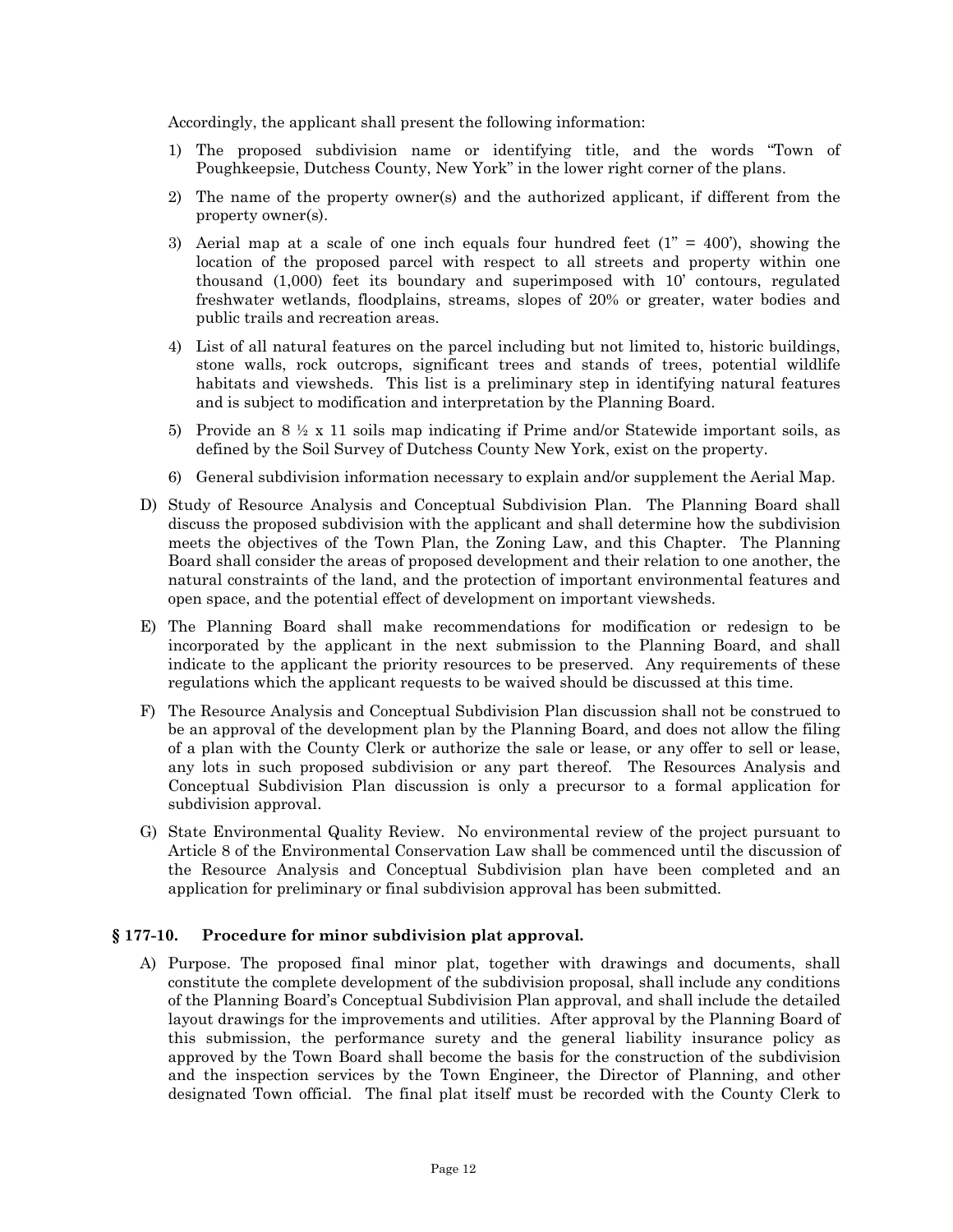have legal status, and an unrecorded plat shall not be a valid basis for site improvements or other commitments. The final plat shall be an accurate survey record of the properties resulting from the subdivision and shall bear the seal and signature of the licensed land surveyor responsible for its preparation.

- B) Notation on plat. If the subdivision is classified by the Planning Board as a minor subdivision, a notation to that effect shall be made on the proposed final plat.
- C) Submittal to the Planning Board. Twelve (12) copies of a minor subdivision plat shall be submitted to the Planning Board, or its designated representative within six (6) months of endorsement of the Conceptual Subdivision Plan. Failure to do so shall require resubmission of the Conceptual Subdivision Plan to the Planning Board for reclassification. If the minor subdivision has frontage on, access to or is otherwise directly related to any county or state road, existing or proposed, as shown on the Official County Map, the Planning Board shall take appropriate action in accordance with §239-k of the General Municipal Law.
- D) Information Waiver. The Planning Board may grant a waiver from the information requirements of this section where it determines that such information is not relevant to, or is not otherwise required, to conduct the review of the application.
- E) Application fee. The submission to the Planning Board for conditional approval of a final layout shall be accompanied by a fee in accordance with the fee schedule approved by the Town Board. The Planning Board shall have the power to waive the application and per-lot fee when it feels it will be in the best interest of the Town. Fees are payable to the Town Clerk and are not refundable.
- F) Planning Department review. Applications for subdivision approval shall be submitted by the applicant to the Town Planning Department not less than 17 days prior to a regularly scheduled public meeting. Such application shall be made prior to making application for a building permit.
- G) Look-Back provision. In the case of a minor subdivision no more than two lots shall be created either simultaneously or sequentially from a parent parcel within a five (5) year period. Should more than that total number of lots be applied for within five years of the date the minor subdivision is approved, the Planning Board shall require the applicant to provide all of the information required of a major subdivision for the previously subdivided lots as well as for the lots under consideration in the new application, and shall process the application as an application for a major subdivision.
- H) Compliance with the State Environmental Quality Review Act. An application for a minor subdivision shall not be considered complete until a negative declaration has been filed or until a notice of completion of a Draft Environmental Impact Statement has been filed in accordance with the provisions of the State Environmental Quality Review Act. The time periods for review of a minor subdivision plat shall begin upon filing of such negative declaration or such notice of completion. An application for minor subdivision approval that has been determined by the Planning Board to require the preparation of a Draft Environmental Impact Statement shall result in the processing of the application as a major subdivision.
- I) Applicant to attend Planning Board meeting. The applicant or his duly authorized representative shall attend meetings of the Planning Board at which the application is considered to discuss the plat. Although not required, applicants are encouraged to commence discussions with the owners of land abutting or in proximity to the project site to ascertain local concerns and local development issues early in the project design process.
- J) When officially received. An application submitted under this section shall be deemed received at the next regular meeting of the Planning Board at which the application is to be considered. An application shall be placed on the Planning Board agenda only upon payment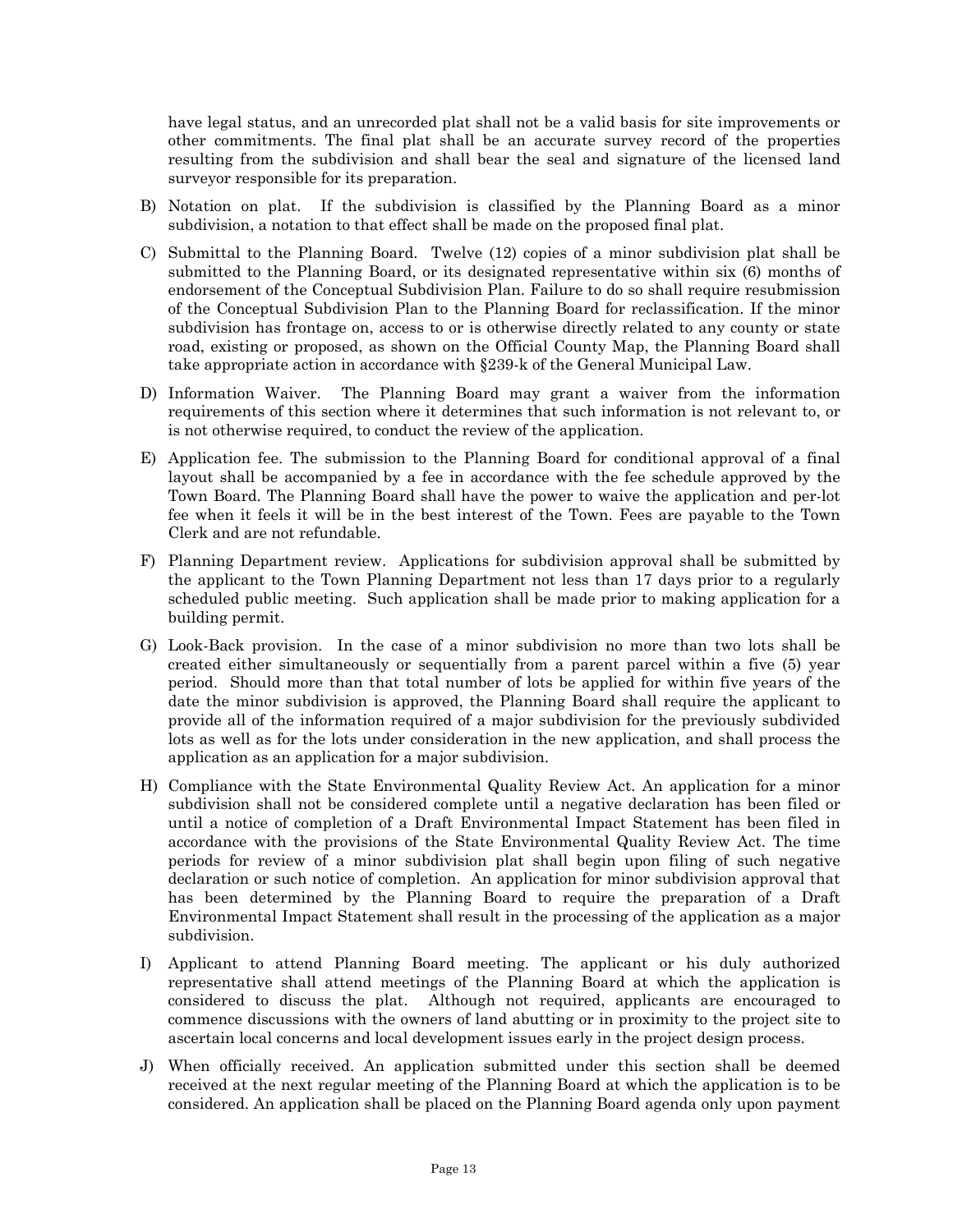of the application and escrow fees as set by the Town Board along with the number of copies of the plat as specified by the Planning Board, an environmental assessment form, and a completed application form, along with any other information required by the Planning Board during the pre-application review.

- K) Agricultural data statement. If any portion of the project is located on property within an agricultural district containing a farm operation, or on property with boundaries within 500 feet of a farm operation located in an agricultural district, the application must include an agricultural data statement containing the name and address of the applicant; a description of the proposed project and its location; the name and address of any owner of land within the agricultural district, which land contains farm operations and is located within 500 feet of the boundary of the property upon which the project is proposed; and a tax map or other map showing the site of the proposed project relative to the location of farm operations identified in the agricultural data statement.
- L) Referral to Neighboring Municipalities. Pursuant to General Municipal Law §239-nn, for a subdivision review under this section involving property located within five hundred (500) feet of an adjacent municipality notice of any public hearing shall be given by mail or electronic transmission to the clerk of the adjacent municipality not less than ten (10) days prior to the date of said hearing.
- M) Public hearing on minor subdivision. The hearing on the minor subdivision plat shall be advertised at least once in the official newspaper so designated by the Town Board at least five (5) days before such hearing. The Planning Board may provide that the hearing be further advertised in such manner as it deems most appropriate for full public consideration of such preliminary plat, including the prominent placement of one or more signs on the premises that is the subject of the application notifying interested persons that an application for a subdivision approval is under consideration by the Board. All notices shall include the name of the subdivision, the name of the applicant, the location of the land to be subdivided, and the date, place, time and subject of the public hearing. Such notice shall not be required for adjourned dates. The hearing on the minor subdivision plat shall be closed upon motion of the Planning Board within one hundred twenty (120) days after it has been opened.
- N) Action on minor subdivision plat. The Planning Board shall, within sixty-two (62) days from the date of the public hearing, approve, conditionally approve with or without modification, or disapprove a complete application for minor subdivision plat approval. When conditionally approving a minor subdivision plat with or without modifications, the Planning Board must state in writing the modifications, if any, it deems necessary before the plat will be endorsed by the Chairman. The Board shall specify in writing its reasons for any disapproval.
- O) Filing of notice of action. Written notice of the action of the Planning Board, plus any conditions attached thereto, shall be provided to the applicant, and a copy of such notice shall be filed with the Town Clerk within five (5) days of the date of approval.
- P) Duration of conditional approval of minor subdivision plat. Conditional approval of the minor subdivision plat shall expire within one hundred eighty (180) days after the date of adoption of the resolution granting such approval. The Planning Board may extend by not more than two additional periods of ninety (90) days each the time in which a conditionally approved plat must be submitted for signature if, in the Board's opinion, such extension is warranted by the particular circumstances. A failure to complete the conditions of minor subdivision approval within the required time period(s) shall result in the approval becoming null and void.
- Q) Filing of minor subdivision plat; expiration of approval. The applicant shall file the approved minor subdivision plat in the Office of the County Clerk within sixty-two (62) days from the date of final approval or such approval shall expire. The signature of the Chairman or Vice-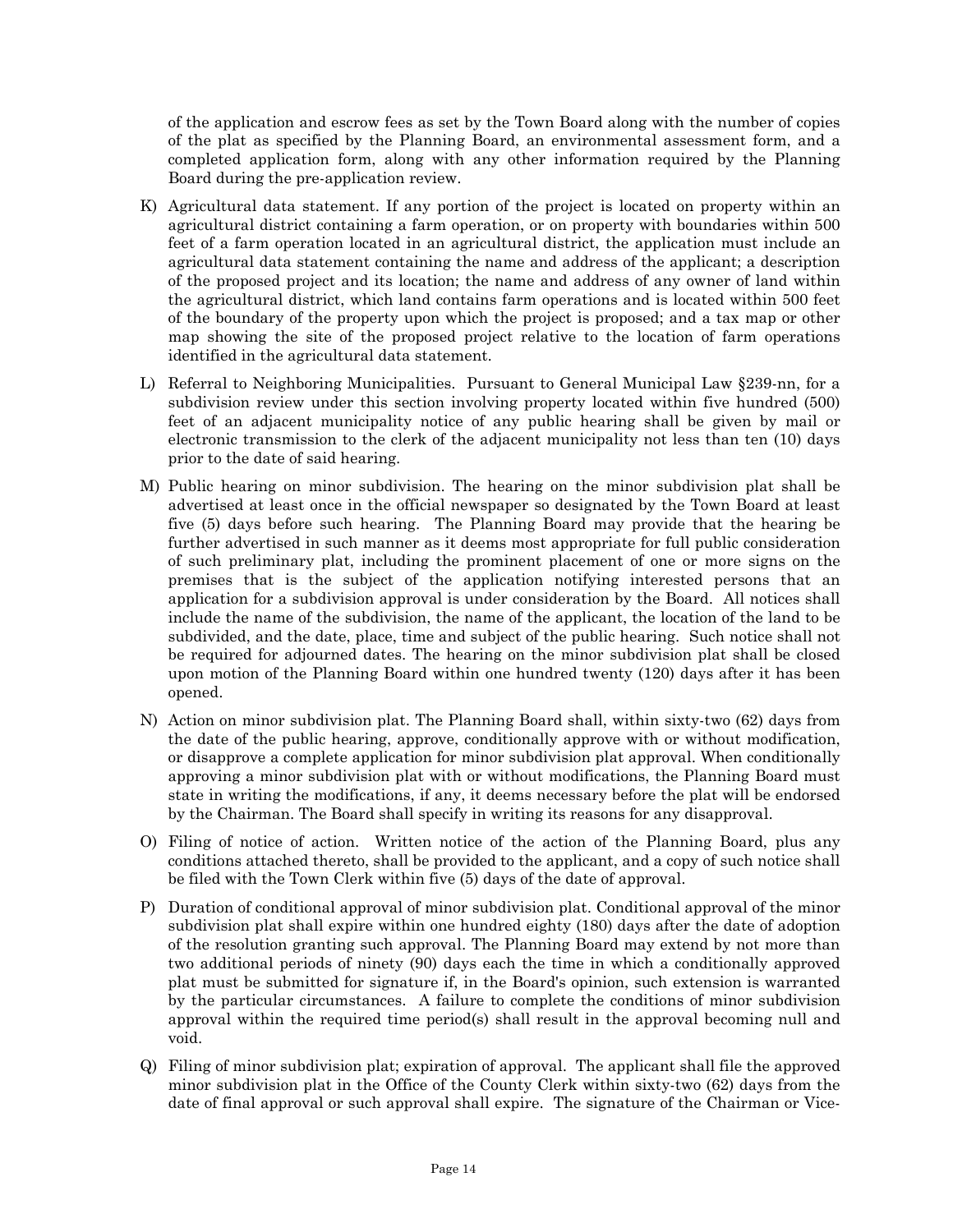Chairman, or other duly authorized officer of the Planning Board signifying final approval and completion of conditions of final approval by the Planning Board shall constitute approval.

- R) Endorsement of the Chairman. Upon approval of the minor subdivision plat, the applicant shall carry out the following steps prior to obtaining the Chairman's signature of approval:
	- 1) Provide proof of compliance with Department of Health standards and approval of the plan for water supply and sewage disposal.
	- 2) Provide proof of compliance with all other required local, state and federal agency permits and approvals including but not limited to: stream disturbance; wetland and wetland buffer disturbance; highway work; curb cuts; storm water connections; SPDES permit discharges; dams and impoundments, etc.
	- 3) Make all required corrections or changes to the minor subdivision plat map as outlined in the resolution of the Planning Board and provide five (5) copies of the corrected final plat to the Planning Department for final review and approval by the Department, the Town Engineer and other designated Town officials for compliance with the resolution of the Planning Board. The applicant shall also complete all applicable conditions of the Planning Board resolution approving the final plat.
	- 4) Provide Mylar and paper copies of the minor subdivision plat in such quantity as specified by the Planning Board to the Planning Department for the endorsement of the Chairman. After the Chairman has signed the Mylar and the paper copies of the plat the Secretary shall immediately notify the applicant of the availability of the minor subdivision plat map. The applicant is solely responsible for filing of the minor subdivision plat with the County Clerk.
	- 5) Pay all outstanding escrow fees and inspection fees. Recreation and inspection fees, if applicable, are due and payable prior to the Chairman endorses the final plat map.
- S) Filed plat map. Within seven (7) days of the date the minor subdivision plat is filed with the County Clerk the applicant shall submit to the Planning Department two (2) copies of the plat showing the endorsement of the County Clerk.
- T) Plat void if revised after approval. No changes, erasures, modifications or revisions shall be made to any subdivision plat after endorsement of said plat by the Chairman of the Planning Board unless the said plat is first resubmitted to the Planning Board and the Board approves any modifications. Such modified plat shall be resubmitted to the Planning Board for restamping and signature. In the event that any such subdivision plat is recorded without complying with this requirement, the same shall be considered null and void, and the Planning Board shall institute proceedings to have the plat stricken from the records of the County Clerk.
- U) Fees. All application fees are in addition to any required escrow fees, and do not cover the cost of environmental review. The applicant shall be responsible for the total cost of environmental reviews that are determined to be necessary to meet the requirements of the State Environmental Quality Review Act (SEQRA). If the Board requires professional review of the application by a designated private planning, engineering, legal or other consultants, or if it incurs other extraordinary expense to review documents or conduct special studies in connection with the proposed application, reasonable fees shall be paid for by the applicant and an escrow deposit will be required in accordance with Chapter 105.
- V) Building Permits. Upon receipt of a copy of the final subdivision plat certified by the County Clerk, the Building Inspector may issue building permits for lots within the subdivision. No changes, erasures, modifications or revisions other than those required by the County Health Department, shall be made on any subdivision plat after final approval has been given by the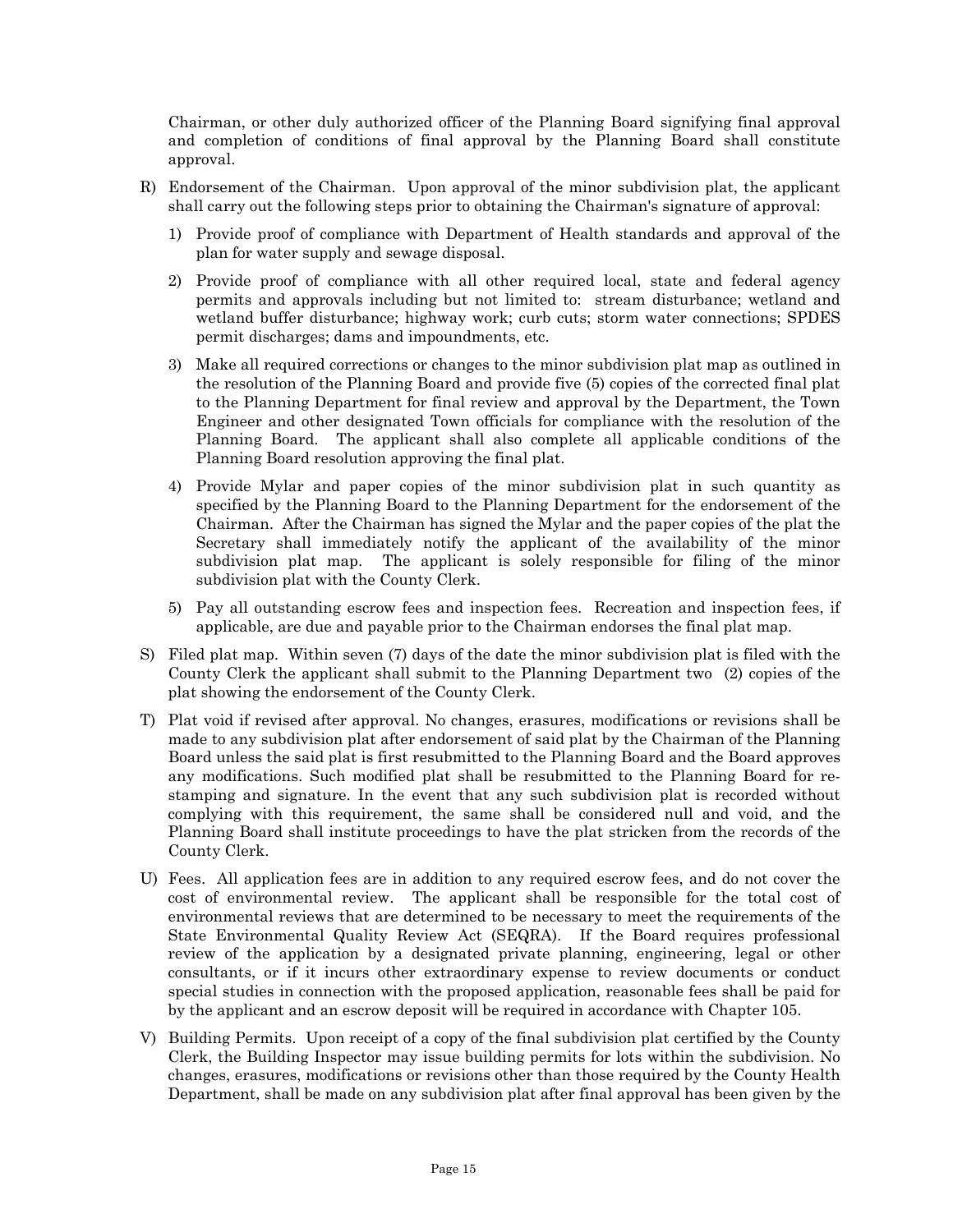Planning Board and such change, erasure, modification or revision has been approved by the Board. Any plat so changed without first being resubmitted to the Planning Board and reapproved shall be considered null and void, and the Board shall institute proceedings to have the plat stricken from the records of the County Clerk.

# **§ 177-11. Procedure for conditional approval of preliminary layout for a major subdivision.**

- A) Purpose. The preliminary layout, the application, and all supporting documents for a proposed subdivision constitute the material to be officially submitted to the Planning Board. On the basis of the general design of the subdivision and any proposed or required public improvements, the Planning Board will indicate its approval or disapproval of the preliminary plat prior to the time that the final plat, including the design and detailing of the improvements and utilities is completed. Approval of the preliminary layout does not constitute an approval of the final plat, nor shall it be considered a valid basis for filing of the preliminary plat with the County Clerk, nor the construction of site improvements, or for other commitments which depend upon detailed design characteristics.
- B) Notation on plat. If the subdivision is classified as a major subdivision by the Planning Board, a notation to that effect shall be made on the proposed preliminary plat.
- C) Submittal to the Planning Board. On reaching conclusion regarding the feasibility of the Conceptual Subdivision Plan and the applicant's general program and objectives, the subdivider shall cause to be prepared a preliminary layout, together with improvement plans and other supplementary material as specified in Article V prepared in accordance with the general requirements and design standards specified in Article IV, and Article IV.
- D) Planning Department review. Applications for subdivision approval shall be submitted by the applicant to the Town Planning Department not less than 17 days prior to a regularly scheduled public meeting. Such application shall be made prior to making application for a building permit.
- E) When officially received. An application submitted under this section shall be deemed received at the next regular meeting of the Planning Board at which the application is to be considered. An application shall be placed on the Planning Board agenda only upon payment of the application fee as set by the Town Board along with an environmental assessment form and the number of copies of the plat map as specified by the Planning Board.
- F) Applicant to attend Planning Board meeting. The applicant or his duly authorized representative shall attend meetings of the Planning Board at which the application is considered to discuss the preliminary plat. Although not required, applicants are encouraged to commence discussions with the owners of land abutting or in proximity to the project site to ascertain local concerns and local development issues early in the project design process.
- G) Information Waiver. The Planning Board may grant a waiver from the information requirements of this section where it determines that such information is not relevant to, or is not otherwise required, to conduct the review of the application. A request for waiver of information shall be submitted by the subdivider, in writing, to the Planning Board at the time the application for preliminary subdivision approval is made.
- H) Study of preliminary plat. The Planning Board shall study the proposed preliminary plat, taking into consideration the goals and polices of the Town Plan for the district in which the parcel is located, the needs of the community, the requirements of the Town Zoning Law and this Chapter, and the best use of the land being subdivided. Particular attention shall be given to the arrangement, location and width of streets, their relation to the topography of the land, water supply, sewage disposal, vehicular and pedestrian access, preservation of natural resources, relationship to improvements on adjacent and neighboring land, drainage,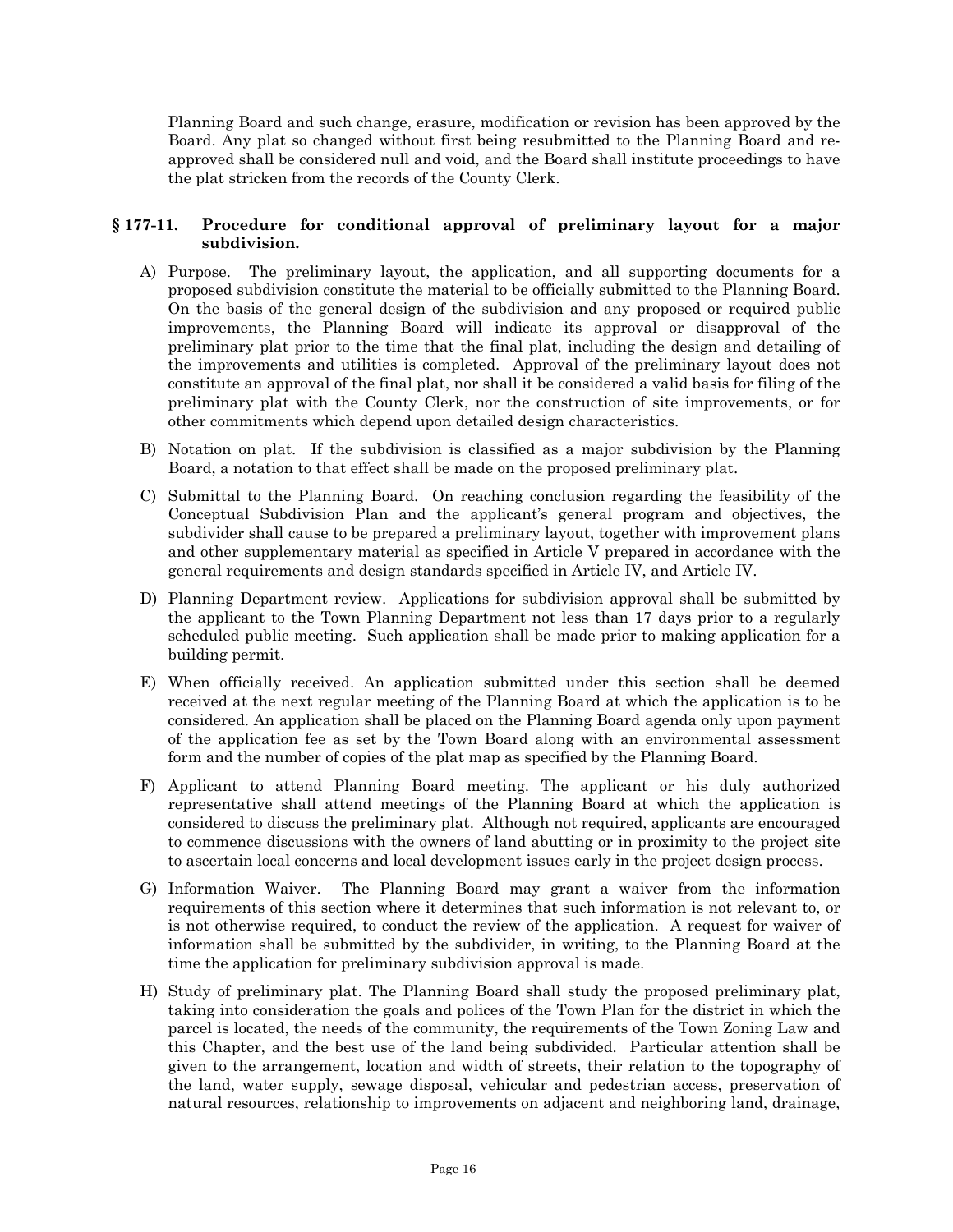lot sizes and arrangement, and the future development of adjoining lands as yet unsubdivided including those lands depicted on the Official Map.

- I) Look-Back provision. Within any ten (10) year period no more than 49 lots may be created either simultaneously or sequentially from a parent parcel for which both central sewer and water services do not exist or have not been provided. Should more than that total number of lots be applied for within ten years of the date of subdivision approval involving the parent parcel the Planning Board may require the applicant to include a plan for providing central sewer and water services to the previously subdivided lots at no additional costs to their present owners as part of the new application for subdivision approval.
- J) Compliance with the State Environmental Quality Review Act. A preliminary plat application shall not be considered complete until a negative declaration has been filed or until a notice of completion of the draft environmental impact statement has been filed in accordance with the provisions of the State Environmental Quality Review Act.
- K) Planning Board As Lead Agency Under the State Environmental Quality Review Act: Public Hearing; Notice; Decision.
	- 1) Public Hearing on Preliminary Plats. The time within which the Planning Board shall hold a public hearing on the preliminary plat shall be coordinated with any hearings the Planning Board may schedule pursuant to the State Environmental Quality Review Act as follows:
		- a) If such board determines that the preparation of an environmental impact statement on the preliminary plat is not required, the public hearing on such plat shall be held within sixty-two (62) days after receipt of a complete preliminary plat by the Planning Department; or
		- b) If the Planning Board determines that an environmental impact statement is required, and a public hearing on the draft environmental impact statement is held, the public hearing on the preliminary plat and the draft environmental impact statement shall be held jointly within sixty-two (62) days after the filing of the notice of completion of such draft environmental impact statement in accordance with the provisions of the State Environmental Quality Review Act. If no public hearing is held on the draft environmental impact statement, a public hearing on the preliminary plat shall be held within sixty-two (62) days of filing the notice of completion.
	- 2) Public Hearing Notice. The hearing on the preliminary plat shall be advertised at least once in the official newspaper so designated by the Town Board at least five (5) days before such hearing if no hearing is held on the draft environmental impact statement, or fourteen (14) days before a hearing held jointly therewith. The Planning Board may provide that the hearing be further advertised in such manner as it deems most appropriate for full public consideration of such preliminary plat, including the prominent placement of one or more signs on the premises that is the subject of the application notifying interested persons that an application for a subdivision approval is under consideration by the Board. All notices shall include the name of the subdivision, the name of the applicant, the location of the land to be subdivided, and the date, place, time and subject of the public hearing. Such notice shall not be required for adjourned dates. The hearing on the preliminary plat shall be closed upon motion of the Planning Board within one hundred twenty (120) days after it has been opened.
	- 3) Decision. The Planning Board shall approve, with or without modification, or disapprove such preliminary plat as follows: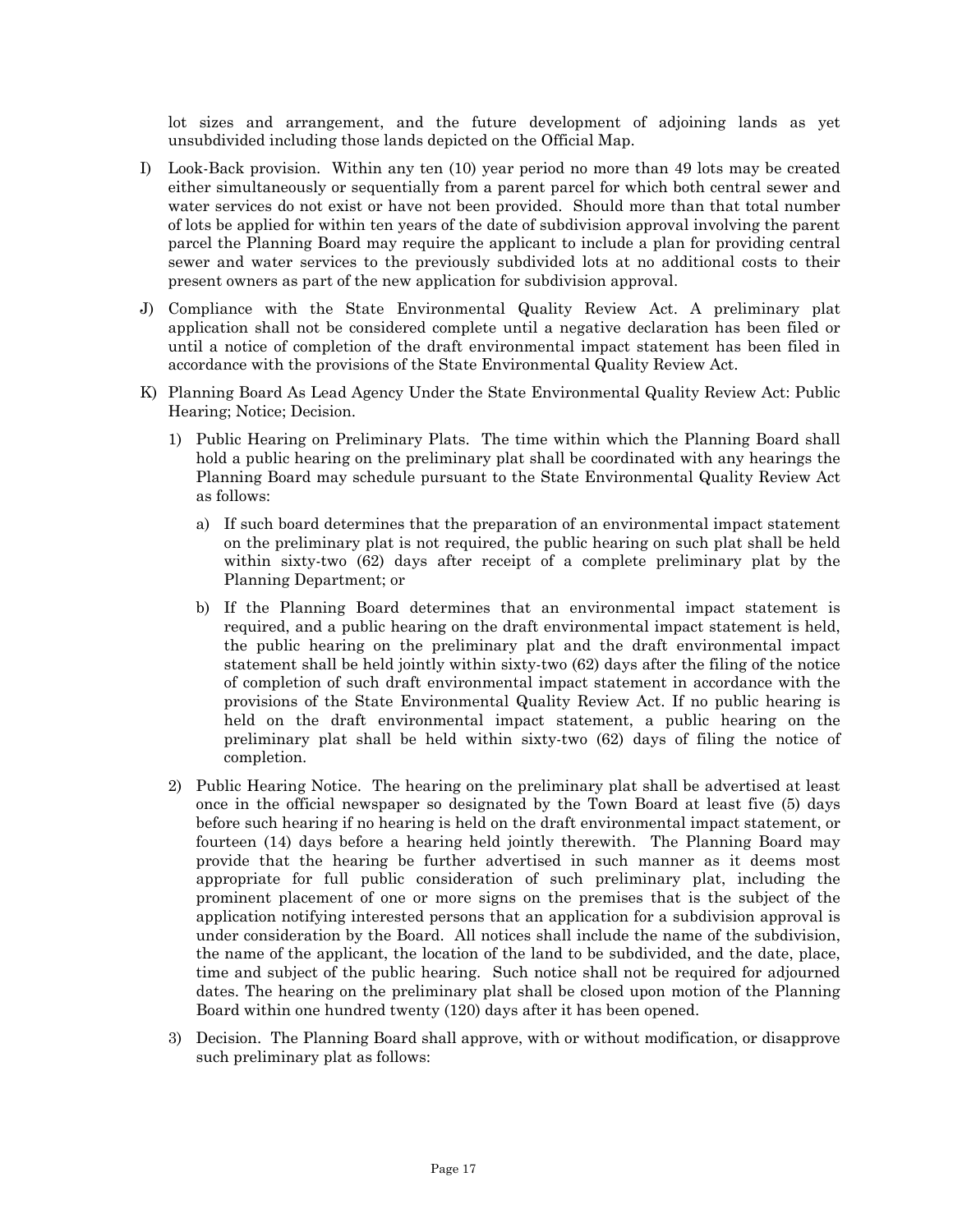- a) If the Planning Board determines that the preparation of an environmental impact statement on the preliminary plat is not required, the Planning Board shall make its decision within sixty-two (62) days after the close of the public hearing; or
- b) If the Planning Board determines that an environmental impact statement is required, and a public hearing is held on the draft environmental impact statement, the final environmental impact statement shall be filed within forty-five (45) days following the close of such public hearing in accordance with the provisions of the State Environmental Quality Review Act. If no public hearing is held on the draft environmental impact statement, the final environmental impact statement shall be filed within forty-five (45) days following the close of the public hearing on the preliminary plat. Within thirty (30) days of the filing of such final environmental impact statement, the Planning Board shall issue findings on the final environmental impact statement and make its decision on the preliminary plat.
- 4) Grounds For Decision. The grounds for a modification, if any, or the grounds for disapproval shall be stated upon the records of the Planning Board. When so approving a preliminary plat, the Planning Board shall state in writing any modifications it deems necessary for submission of the plat in final form.
- L) Planning Board Not As Lead Agency Under the State Environmental Quality Review Act: Public Hearing; Notice; Decision.
	- 1) Public Hearing On Preliminary Plats. The Planning Board shall, with the agreement of the lead agency, hold the public hearing on the preliminary plat jointly with their lead agency's hearing on the draft environmental impact statement. Failing such agreement, the Planning Board shall hold the public hearing on the preliminary plat within sixty-two (62) days after receipt of a complete preliminary plat by the Planning Department.
	- 2) Public Hearing Notice. The hearing on the preliminary plat shall be advertised at least once in a newspaper of general circulation in the town at least five (5) days before such hearing is held independently of the hearing on the draft environmental impact statement, or fourteen (14) days before a hearing held jointly therewith. The Planning Board may provide that the hearing be further advertised in such manner as it deems most appropriate for full public consideration of such preliminary plat, including the prominent placement of one or more signs on the premises that is the subject of the application notifying interested persons that an application for a subdivision approval is under consideration by the Board. All notices shall include the name of the subdivision, the location of the land to be subdivided, and the date, place, time and subject of the public hearing. Such notice shall not be required for adjourned dates. The hearing on the preliminary plat shall be closed upon motion of the Planning Board within one hundred twenty (120) days after it has been opened.
	- 3) Decision. The Planning Board shall by resolution approve with or without modification or disapprove the preliminary plat within sixty-two (62) days after the close of the public hearing on such preliminary plat.
		- a) If the preparation of an environmental impact statement on the preliminary plat is not required, the Planning Board shall make its decision within sixty-two (62) days after the close of the public hearing on the preliminary plat.
		- b) If an environmental impact statement is required, the Planning Board shall make its own findings and its decision on the preliminary plat within sixty-two (62) days after the close of the public hearing on such preliminary plat or within thirty (30) days of the adoption of findings by the lead agency, whichever period is longer.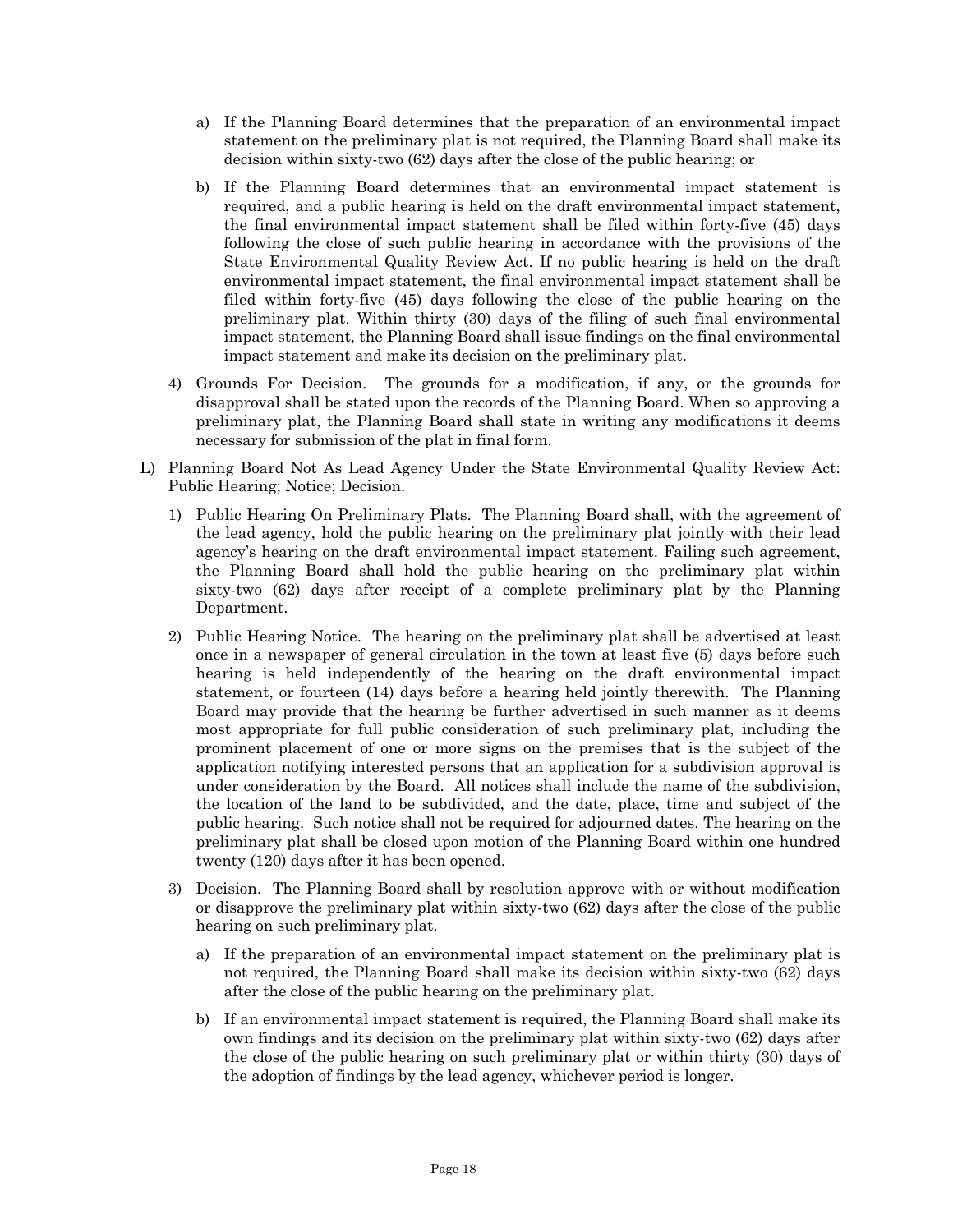- 4) Grounds For Decision. The grounds for a modification, if any, or the grounds for disapproval shall be stated upon the records of the Planning Board. When so approving a preliminary plat, the Planning Board shall state in writing any modifications it deems necessary for submission of the plat in final form.
- M) Agricultural data statement. If any portion of the project is located on property within an agricultural district containing a farm operation, or on property with boundaries within 500 feet of a farm operation located in an agricultural district, the application must include an agricultural data statement containing the name and address of the applicant; a description of the proposed project and its location; the name and address of any owner of land within the agricultural district, which land contains farm operations and is located within 500 feet of the boundary of the property upon which the project is proposed; and a tax map or other map showing the site of the proposed project relative to the location of farm operations identified in the agricultural data statement.
- N) Referral to Neighboring Municipalities. Pursuant to General Municipal Law §239-nn, for a subdivision review under this section involving property located within five hundred (500) feet of an adjacent municipality notice of any public hearing shall be given by mail or electronic transmission to the clerk of the adjacent municipality not less than ten (10) days prior to the date of said hearing.
- O) Filing of notice of action. Written notice of the action of the Planning Board, plus any conditions attached thereto, shall be provided to the applicant, and a copy of such notice shall be filed with the Town Clerk within five (5) days of the approval of the preliminary plat. Approval of the preliminary plat shall not constitute approval of the final plat, but shall be deemed an expression of approval of the design submitted on the preliminary plat as a guide to the preparation of the final plat which will be submitted for approval of the Planning Board and for recording upon fulfillment of the requirements of the Town Zoning Law and this Chapter, and the conditions of the approval of the preliminary plat, if any. Prior to approval of the final subdivision plat the Planning Board may require additional changes as a result of further study of the final subdivision plat, or as a result of new information obtained at the public hearing.
- P) Expiration of approval. Planning Board approval of a preliminary layout submission shall expire six (6) months after the date the decision of the Board is filed with the Town Clerk. Prior to the expiration of preliminary approval the applicant shall request in writing an extension of the preliminary approval, and shall state the reasons for such extension. The Planning Board may extend by not more than two additional periods of ninety (90) days each the time for expiration of the preliminary plat if, in the Board's opinion, such extension is warranted by the particular circumstances. In addition, such extension shall be granted only if the proposed subdivision fully conforms to the zoning regulations in effect at the time such extension is applied for.
- Q) Fees. All application fees are in addition to any required escrow fees, and do not cover the cost of environmental review. The applicant shall be responsible for the total cost of environmental reviews that are determined to be necessary to meet the requirements of the State Environmental Quality Review Act (SEQRA). If the Board requires professional review of the application by a designated private planning, engineering, legal or other consultants, or if it incurs other extraordinary expense to review documents or conduct special studies in connection with the proposed application, reasonable fees shall be paid for by the applicant and an escrow deposit will be required in accordance with Chapter 105.

# **§ 177-12. Procedure for final approval of major subdivision plat.**

A) Purpose. The proposed final plat, together with drawings and documents, shall constitute the complete development of the subdivision proposal, shall include the conditions of the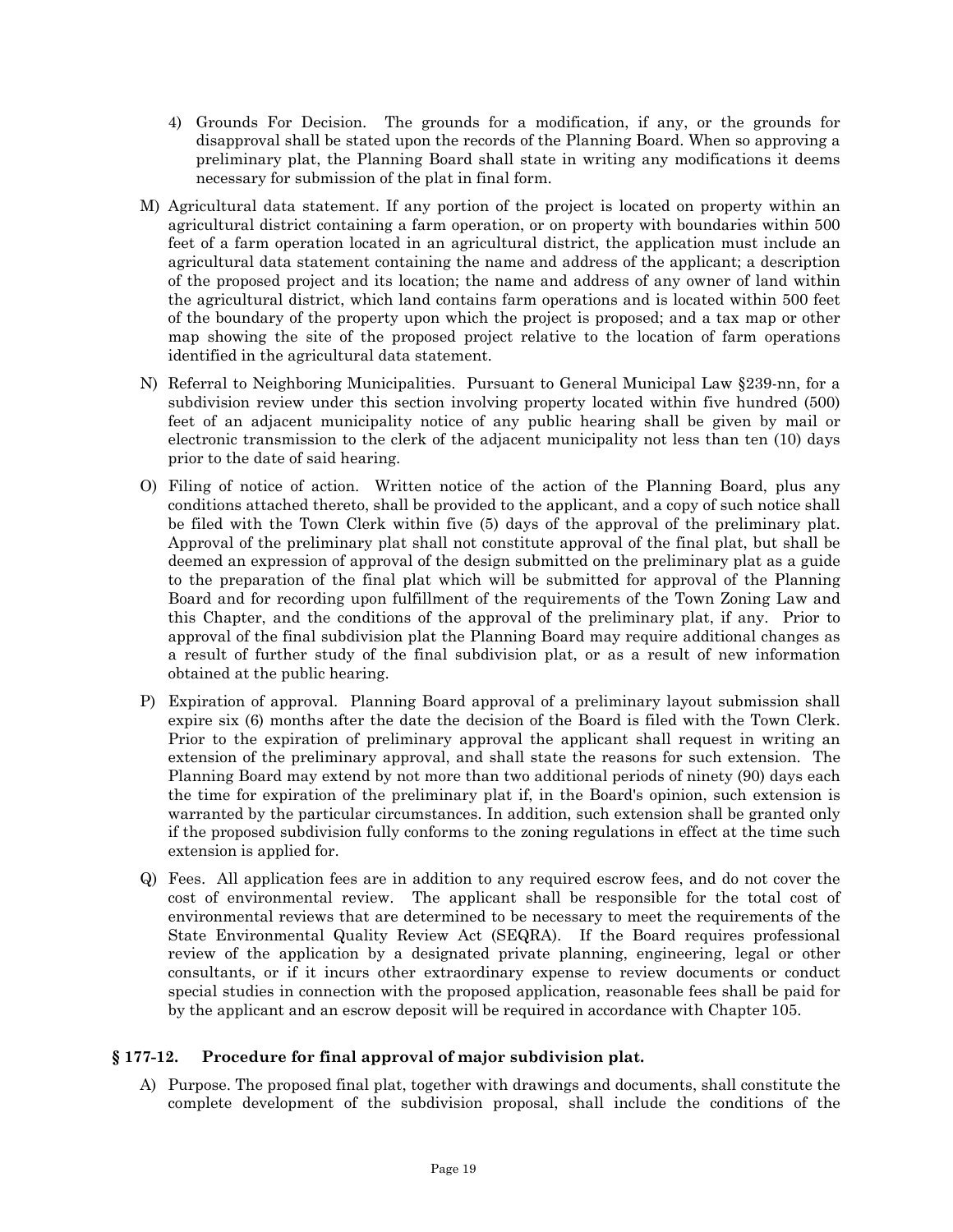Planning Board's preliminary subdivision approval, and shall include the detailed layout drawings for the public improvements and utilities. The final plat shall be in conformity with the approved preliminary plat. After approval by the Planning Board of this submission, the approved performance surety and the general liability insurance policy as approved by the Town Board shall become the basis for the construction of the subdivision and the inspection services by the Town Engineer, the Director of Planning, or other designated Town officer. The plat itself must be recorded with the County Clerk to have legal status, and an unrecorded plat shall not be a valid basis for site improvements or other commitments. The plat shall be an accurate survey record of the properties resulting from the subdivision and shall bear the seal and signature of the licensed land surveyor responsible for its preparation.

- B) Application for approval and fee. The applicant shall, within six (6) months of the date of filing of the preliminary plat approval with the Town Clerk, file with the Planning Board an application for approval of all or part of the subdivision plat in final form. All applications for plan approval shall be in writing and on forms and in such quantity as may be prescribed by the Planning Board together with a fee as set by the Town Board. Said application shall also conform to the requirements of Article IV, Article V, and Article VI as applicable.
- C) Planning Department review. Applications for subdivision approval shall be submitted by the applicant to the Town Planning Department not less than 17 days prior to a regularly scheduled public meeting. Such application shall be made prior to making application for a building permit.
- D) When officially received. An application submitted under this section shall be deemed received at the next regular meeting of the Planning Board at which the application is to be considered. An application shall be placed on the Planning Board agenda only after payment of the application fee as set by the Town Board and submission of the specified number of copies of the final plat map and any specified supporting documentation.
- E) Applicant to attend Planning Board meeting. The applicant or his duly authorized representative shall attend meeting(s) of the Planning Board at which the application is considered to discuss the final plat.
- F) Final Plats Not In Substantial Agreement With Approved Preliminary Plats or When No Preliminary Plat is Required To Be Submitted. When a final plat is submitted that the Planning Board deems not to be in substantial agreement with a preliminary plat approved pursuant to this section, or when no preliminary plat is required to be submitted and a final plat clearly marked "final plat" is submitted conforming to the definition provided by this section the following shall apply:
	- 1) Planning Board As Lead Agency: Public Hearing; Notice; Decision.
		- a) Public Hearing On Final Plat: The time within which the Planning Board shall hold a public hearing on such final plat shall be coordinated with any hearings the Planning Board may schedule pursuant to the State Environmental Quality Review Act, as follows:
			- (i) If the Planning Board determines that the preparation of an environmental impact statement is not required, the public hearing on a final plat not in substantial agreement with a preliminary plat, or on a final plat when no preliminary plat is required to be submitted, shall be held within sixty-two (62) days after the receipt of a complete final plat by the Planning Department; or
			- (ii) If the Planning Board determines that an environmental impact statement is required, and a public hearing on the draft environmental impact statement is held, the public hearing on the final plat and the draft environmental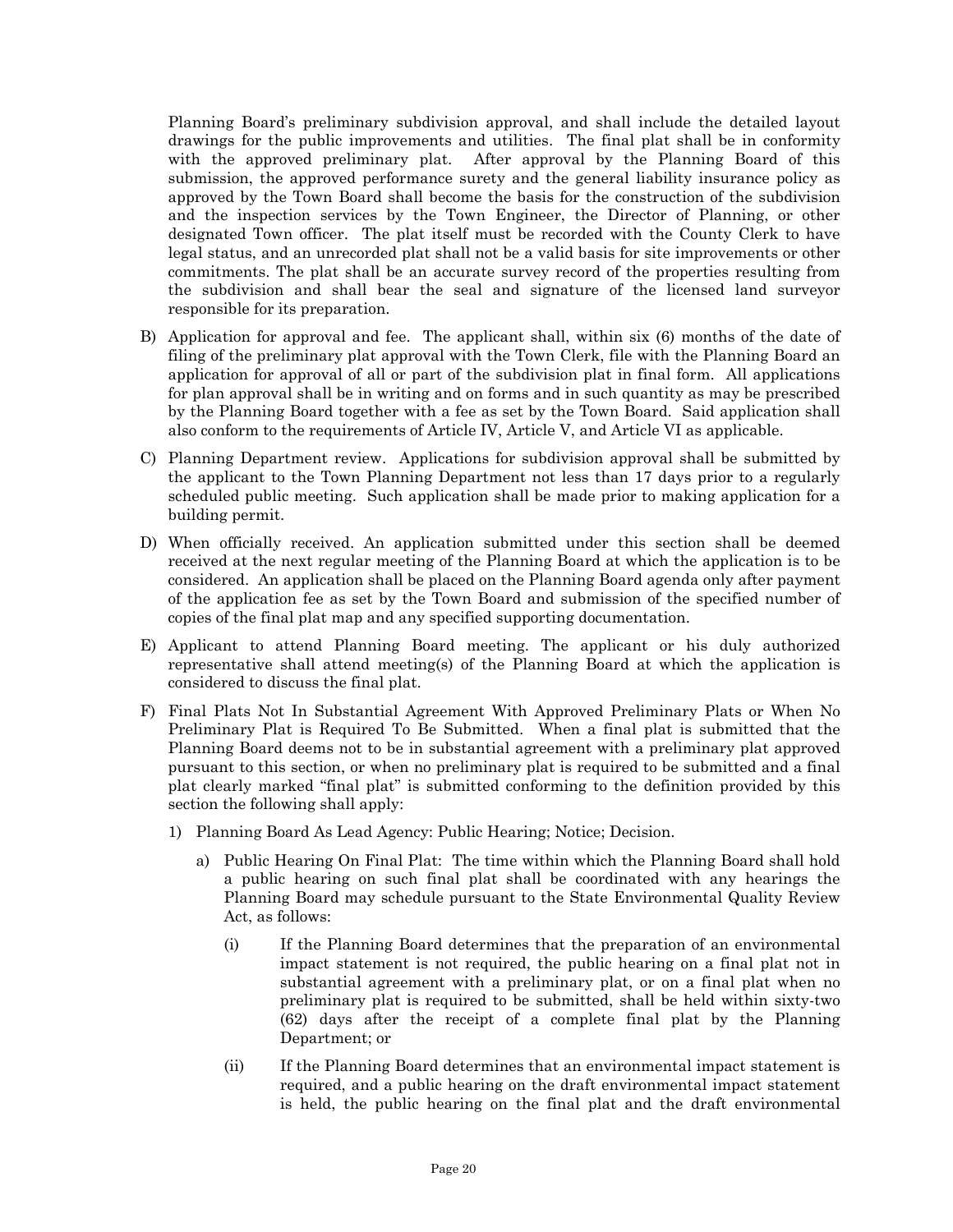impact statement shall be held jointly within sixty-two (62) days after the filing of the notice of completion of such draft environmental impact statement in accordance with the provisions of the State Environmental Quality Review Act. If no public hearing is held on the draft environmental impact statement, the public hearing on the final plat shall be held within sixty-two (62) days following filing of the notice of completion.

- 2) Public Hearing Notice. The hearing on the final plat shall be advertised at least once in the official newspaper so designated by the Town Board at least five (5) days before such hearing if no hearing is held on the draft environmental impact statement, or fourteen (14) days before a hearing held jointly therewith. The Planning Board may provide that the hearing be further advertised in such manner as it deems most appropriate for full public consideration of such final plat, including the prominent placement of one or more signs on the premises that is the subject of the application notifying interested persons that an application for a subdivision approval is under consideration by the Board. All notices shall include the name of the subdivision, the location of the land to be subdivided, and the date, place, time and subject of the public hearing. Such notice shall not be required for adjourned dates. The hearing on the final plat shall be close upon motion of the Planning Board within one hundred twenty (120) days after it has been opened.
- 3) Decision. The Planning Board shall make its decision on the final plat as follows:
	- a) If such board determines that the preparation of an environmental impact statement on the final plat is not required, the Planning Board shall by resolution conditionally approve, with or without modification, disapprove, or grant final approval and authorize the signing of such plat within sixty-two (62) days after the date of the public hearing; or
	- b) If the Planning Board determines that an environmental impact statement is required, and a public hearing is held on the draft environmental impact statement, the final environmental impact statement shall be filed within forty-five (45) days following the close of such public hearing in accordance with the provisions of the State Environmental Quality Review Act. If no public hearing is held on the draft environmental impact statement, the final environmental impact statement shall be filed within forty-five (45) days following the close of the public hearing on the final plat. Within thirty (30) days of the filing of the final environmental impact statement, the Planning Board shall issue findings on such final environmental impact statement and shall by resolution conditionally approve, with or without modification, disapprove, or grant final approval and authorize the signing of the such plat.
- 4) Grounds for Decision. The grounds for a modification, if any, or the grounds for disapproval shall be stated upon the records of the Planning Board.
- 5) Planning Board Not As Lead Agency; Public Hearing; Notice; Decision.
	- a) Public Hearing On Final Plat. The Planning Board shall, with the agreement of the lead agency, hold the public hearing on the final plat jointly with the lead agency's hearing on the draft environmental impact statement. Failing such agreement, the Planning Board shall hold the public hearing on the final plat within sixty-two (62) days after the receipt of a complete final plat by the Planning Department.
	- b) Public Hearing Notice. The hearing on the final plat shall be advertised at least once in the official newspaper so designated by the Town Board at least five (5) days before such hearing is held independently of the hearing on the draft environmental impact statement, or fourteen (14) days before a hearing held jointly therewith. The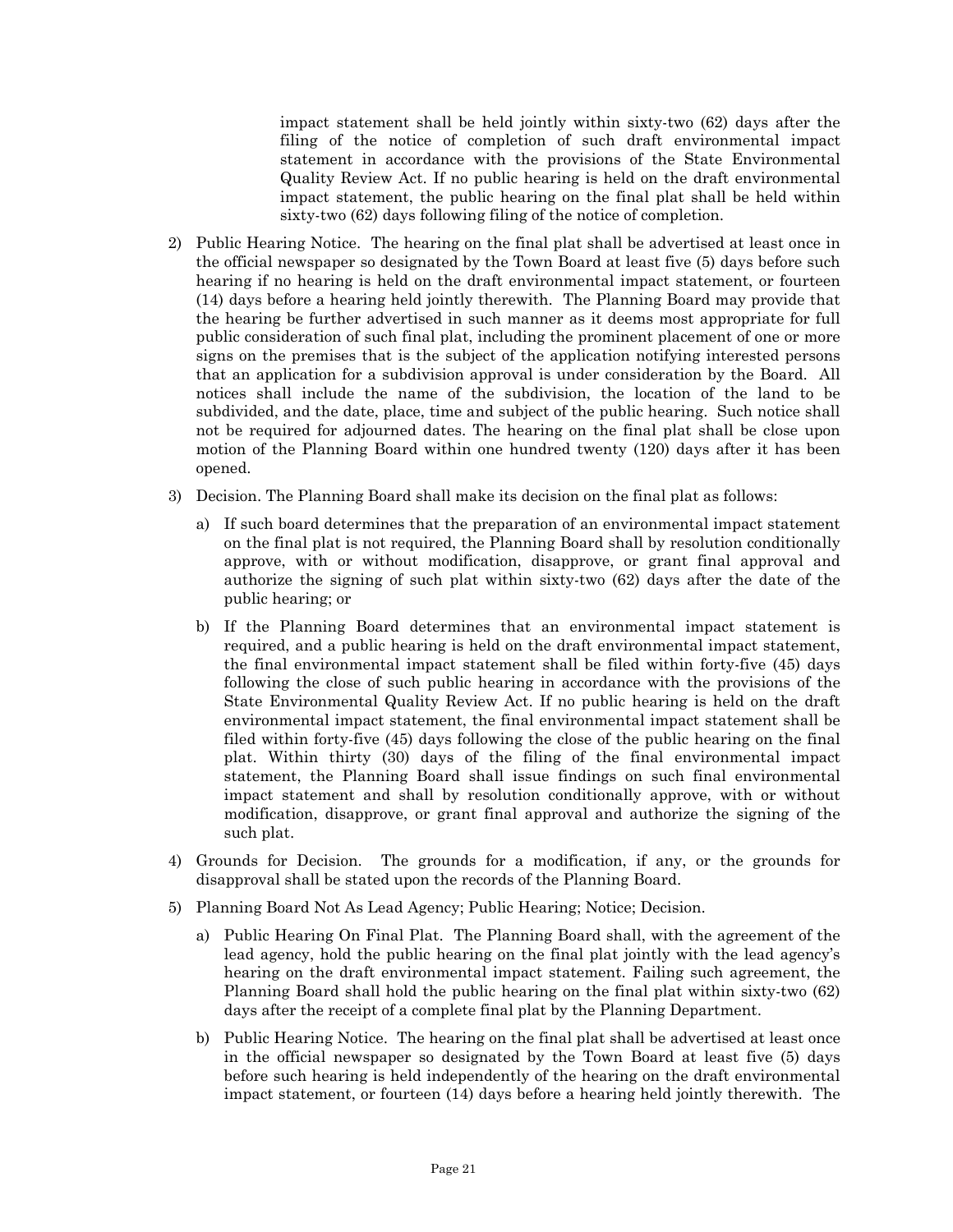Planning Board may provide that the hearing be further advertised in such manner as it deems most appropriate for full public consideration of such final plat, including the prominent placement of one or more signs on the premises that is the subject of the application notifying interested persons that an application for a subdivision approval is under consideration by the Board. All notices shall include the name of the subdivision, the location of the land to be subdivided, and the date, place, time and subject of the public hearing. Such notice shall not be required for adjourned dates. The hearing on the final plat shall be closed upon motion of the Planning Board within one hundred twenty (120) days after it has been opened.

- c) Decision. The Planning Board shall by resolution conditionally approve, with or without modification, disapprove, or grant final approval and authorize the signing of such plat within sixty-two (62) days after the close of the public hearing on such final plat. The grounds for a modification, if any, or the grounds for disapproval shall be stated upon the records of the Planning Board.
	- (i) If the preparation of an environmental impact statement on the final plat is not required, the Planning Board shall make its decision within sixty-two (62) days after the close of the public hearing on the final plat.
	- (ii) If an environmental impact statement is required, the Planning Board shall make its own findings and its decision on the final plat within sixty-two (62) days after the close of the public hearing on such final plat or within thirty (30) days of the adoption of findings by the lead agency, whichever period is longer. The grounds for a modification, if any, or the grounds for disapproval shall be stated upon the records of the Planning Board.
- G) Filing of notice of action. Written notice of the action of the Planning Board, plus any conditions attached thereto, shall be provided to the applicant, and a copy of such notice shall be filed with the Town Clerk within five (5) days of the date of approval.
- H) Approval of plat in sections. In granting conditional or final approval of a plat in final form, the Planning Board may permit the plat to be subdivided and developed in two or more sections and may in its resolution granting conditional or final approval state such requirements as it deems necessary to insure the orderly development of the plat shall be completed before said sections may be signed by the Chairman. Any section shall encompass at least 10% of the total number of lots shown on the plat. No plat which is an extension, section or portion of any previously submitted plat shall be approved until and unless all conditions necessary for approval of such previously submitted plat have been satisfied and final approval shall have been granted in accordance with these regulations.
- I) Duration of conditional approval of final plat. Conditional approval of the final plat shall expire within one hundred eighty (180) days after the resolution granting such approval unless all requirements stated in such resolution have been certified as completed. The Planning Board may extend by not more than two additional periods of ninety (90) days each the time in which a conditionally approved plat must be submitted for signature if, in the Board's opinion, such extension is warranted by the particular circumstances.
- J) Filing of final plat; expiration of approval. The applicant shall file the approved final plat, or a section of such plat, in the Office of the County Clerk within sixty-two (62) days from the date of final approval or such approval shall expire. In the event the applicant shall file only a section of such approved plat with the County Clerk, the entire approved plat shall be filed within thirty (30) days of the filing of such section with the Town Clerk. Such section shall encompass at least ten percent of the total number of lots contained in the approved plat and the approval of the remaining sections of the approved plat shall expire unless said sections are filed with the County Clerk within three years of the date of filing of the first section. The signature of the Chairman or Vice-Chairman or other duly authorized officer of the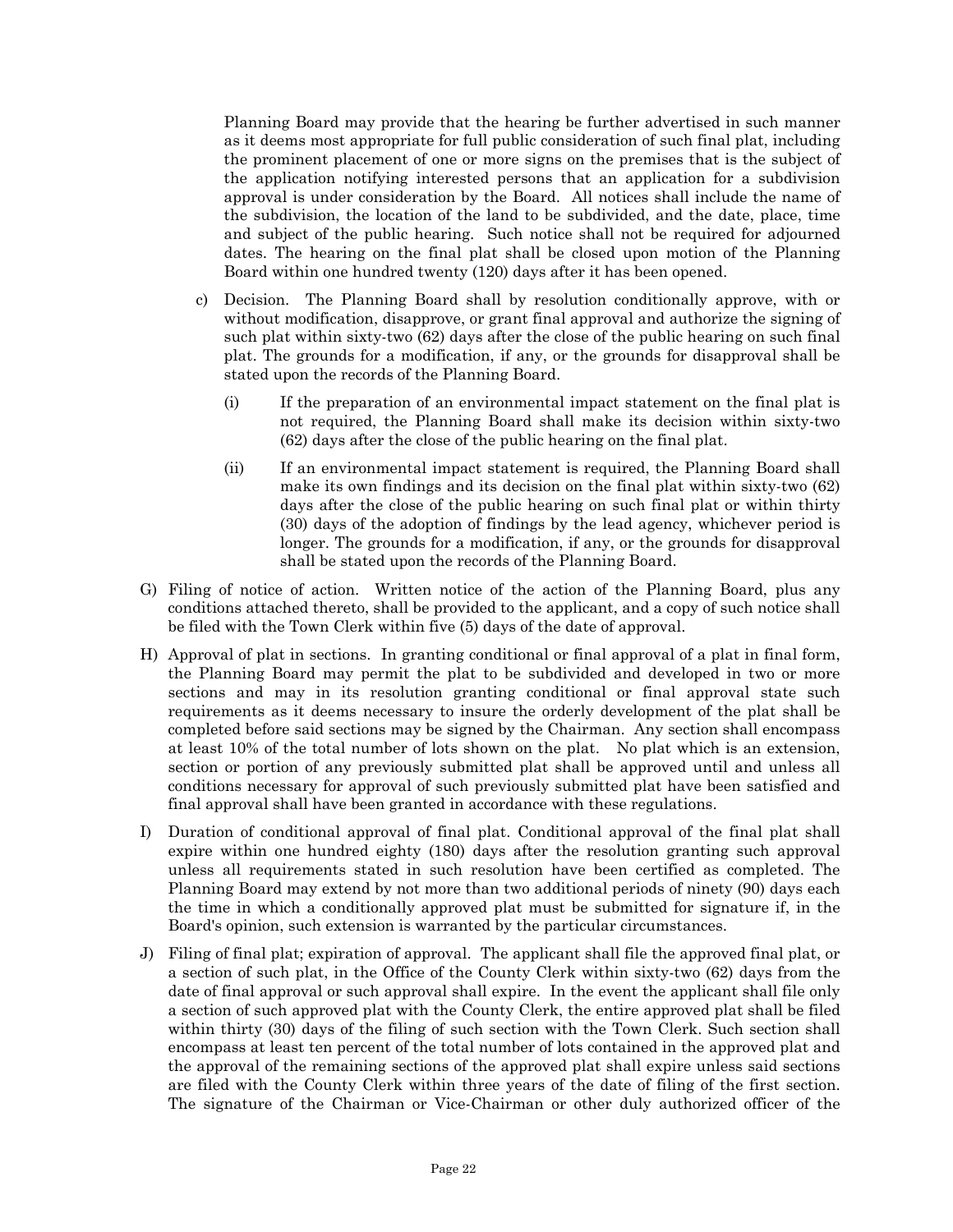Planning Board signifying final approval and completion of conditions of final approval by the Planning Board shall constitute final approval.

- K) Endorsement of the Chairman. Upon approval of the final plat, the applicant shall carry out the following steps prior to obtaining the Chairman's signature of approval:
	- 1) Provide proof of compliance with Department of Health standards and approval by the Department of the plan for water supply and sewage disposal.
	- 2) Provide proof of compliance with all other required local, state and federal agency permits and approvals including but not limited to: stream disturbance; wetland and wetland buffer disturbance; highway work; curb cuts; storm water connections; SPDES permit discharges; dams and impoundments, etc.
	- 3) Make all required corrections or changes to the final plat map as outlined in the resolution of the Planning Board and provide two copies of the corrected final plat to the Planning Department for final review and approval by the Department, the Town Engineer and other designated Town officials for compliance with the resolution of the Planning Board.
	- 4) Complete all applicable conditions of final approval as set forth in the resolution of the Planning Board.
	- 5) Provide Mylar and paper copies of the final plat in such quantity as specified by the Planning Department for the endorsement of the Chairman. After the Chairman has signed the Mylar of the plat the Secretary shall immediately notify the applicant of the availability of the final plat map. The applicant is solely responsible for filing of the final plat with the County Clerk.
	- 6) Obtain a performance surety in the amount of the estimate prepared by the Town Engineer, the Town Planner, or the Superintendent of Highways for the improvements and a general liability insurance policy and submit them to the Planning Board Attorney for approval as to form.
	- 7) Pay all outstanding escrow fees and inspection fees to the Planning Board Secretary or to the Town Clerk. Recreation and inspection fees, if applicable, are due and payable prior to the time the Chairman endorses the final plat map.
- L) Filed plat map. Within seven (7) days of the date the final plat is filed with the County Clerk the applicant shall submit two (2) copies of the final plat showing the endorsement of the County Clerk to the Planning Department.
- M) Plat void if revised after approval. No changes, erasures, modifications or revisions shall be made to any subdivision plat after endorsement of said plat by the Chairman of the Planning Board. In the event that any such subdivision plat is recorded without complying with this requirement, the same shall be considered null and void, and the Planning Board shall institute proceedings to have the plat stricken from the records of the County Clerk.
- N) Fees. All application fees are in addition to any required escrow fees, and do not cover the cost of environmental review. The applicant shall be responsible for the total cost of environmental reviews that are determined to be necessary to meet the requirements of the State Environmental Quality Review Act (SEQRA). If the Board requires professional review of the application by a designated private planning, engineering, legal or other consultants, or if it incurs other extraordinary expense to review documents or conduct special studies in connection with the proposed application, reasonable fees shall be paid for by the applicant and an escrow deposit will be required in accordance with §105.
- O) Performance; Surety. The subdivider shall follow one of the procedures set forth in Subsection (1) or (2) below: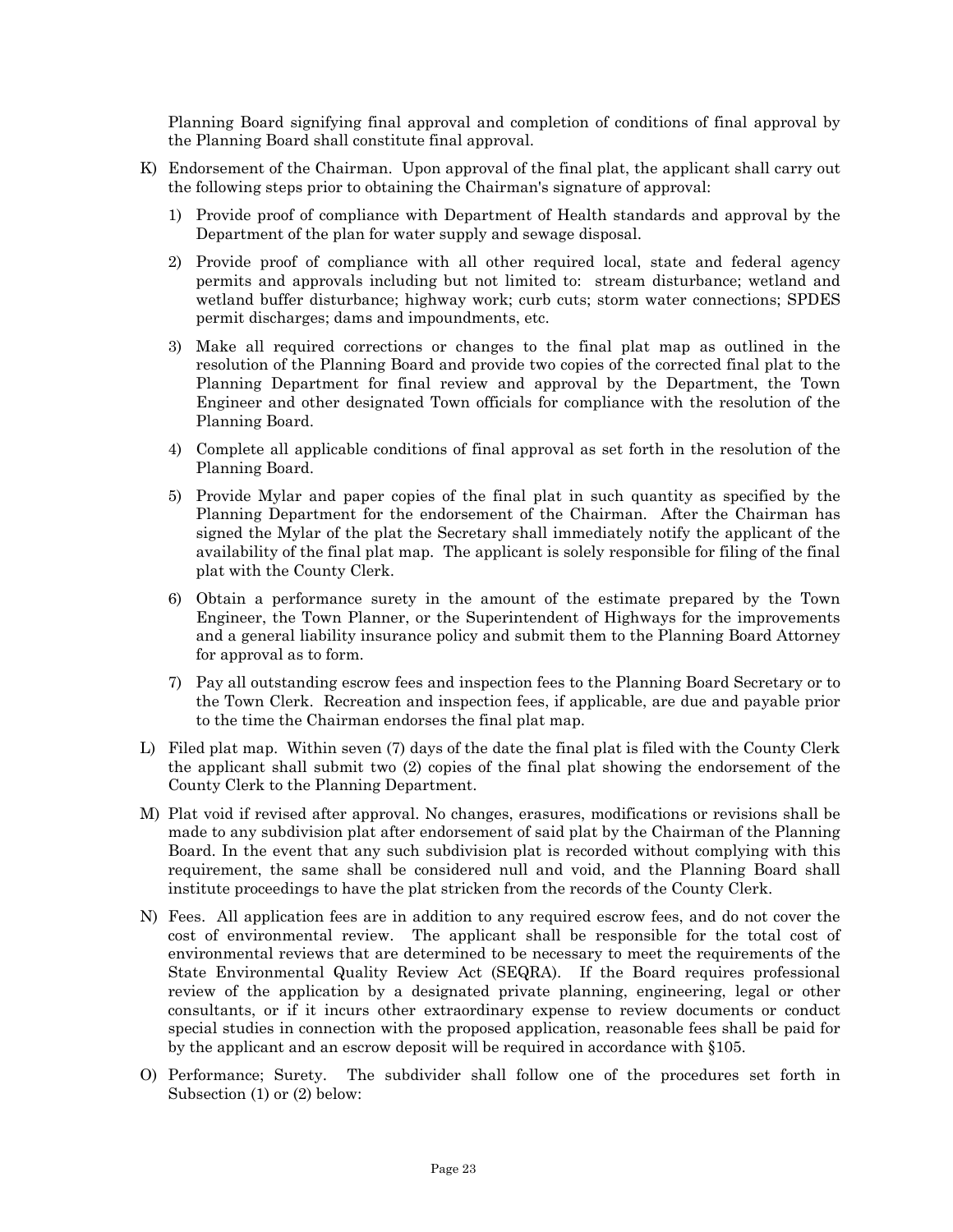- 1) Where a performance bond or surety is required the subdivider shall file with the Town a performance bond to cover 95% of the cost and a certified check to cover 5% of the cost of the required improvements in the amount estimated by the Superintendent, the Planner and the Town Engineer. Such bond shall be satisfactory to the Town Attorney as to form, sufficiency, manner of execution and surety. If the bond is not filed within 45 days of the date of final subdivision approval or such other time limit as set by the Planning Board, the plat shall be deemed void. Adequate roads certified passable by the Superintendent of Highways shall be provided prior to the issuance of a building permit. All required improvements shall be completed to the satisfaction of the Superintendent, Town Engineer, and Town Planner within four (4) months after the date of initial title transfer with respect to any dwelling fronting on an unimproved street erected in the subdivision, failing which the Town Board may call the bond and existing building permits. In the case of exceptionally large subdivisions, the Board may grant a reasonable extension of time beyond said four-month period or, alternately, may approve the completion of only a portion of the required improvements within the period specified. The bond shall be released only upon certification by the Superintendent, the Town Engineer, and the Town Planner that all the required improvements have been completed to their satisfaction, and in cases where approval of the plat by the Board is contingent upon the establishment of a water, sewer or drainage system, as the case may be, is turned over to and approved by the Town.
- 2) Where no performance bond or surety is required the subdivider shall complete all required improvements to the satisfaction of the Superintendent, the Plumbing Inspector, Town Engineer, and Town Planner prior to the issuance of any building permits. If such improvements are not completed within one (1) year of the date of final approval the plat shall be deemed void.
- 3) Upon receipt of written notification from the Superintendent, the Town Engineer, and the Town Planner that all required improvements have been satisfactorily installed, or upon receipt of a written notification from the Town Attorney that an acceptable bond has been filed, the Chairman of the Board shall sign the plat as approved by the Board. Such approval in no way constitutes an acceptance by the Town of the dedication of any streets, parks or open public spaces. The Planning Board may require said plat to be endorsed with appropriate notes to this effect. The Planning Board may also require the filing of a written agreement between the applicant and the Town Board covering future title, dedication and provision for the cost of grading, development, equipment and maintenance of any streets parks or playground areas.
- P) New Streets. After the establishment of a County Official Map, no subdivision plat shall be approved when such proposed structures or proposed new streets shall have frontage on, access to or be otherwise directly related to any county road, existing or proposed, as shown on the County Official Map, except in accord with §239-k of the General Municipal Law. The Town Planning Board shall notify the County Department of Planning, the County Superintendent of Highways and the State Department of Transportation of such subdivision. The County Planning Department shall report to the Town Planning Board within thirty (30) days on its approval or disapproval or on its approval subject to stated conditions. The final plat may be approved by the Town Planning Board subject to stated conditions, notwithstanding such report, when the application of such report will act to deprive the owner of the reasonable use of his or her land.
- Q) Building Permits. Upon receipt of a copy of the final subdivision plat certified by the County Clerk, the Building Inspector may issue building permits for lots within the subdivision. No changes, erasures, modifications or revisions other than those required by the County Health Department, shall be made on any subdivision plat after final approval has been given by the Planning Board and such change, erasure, modification or revision has been approved by the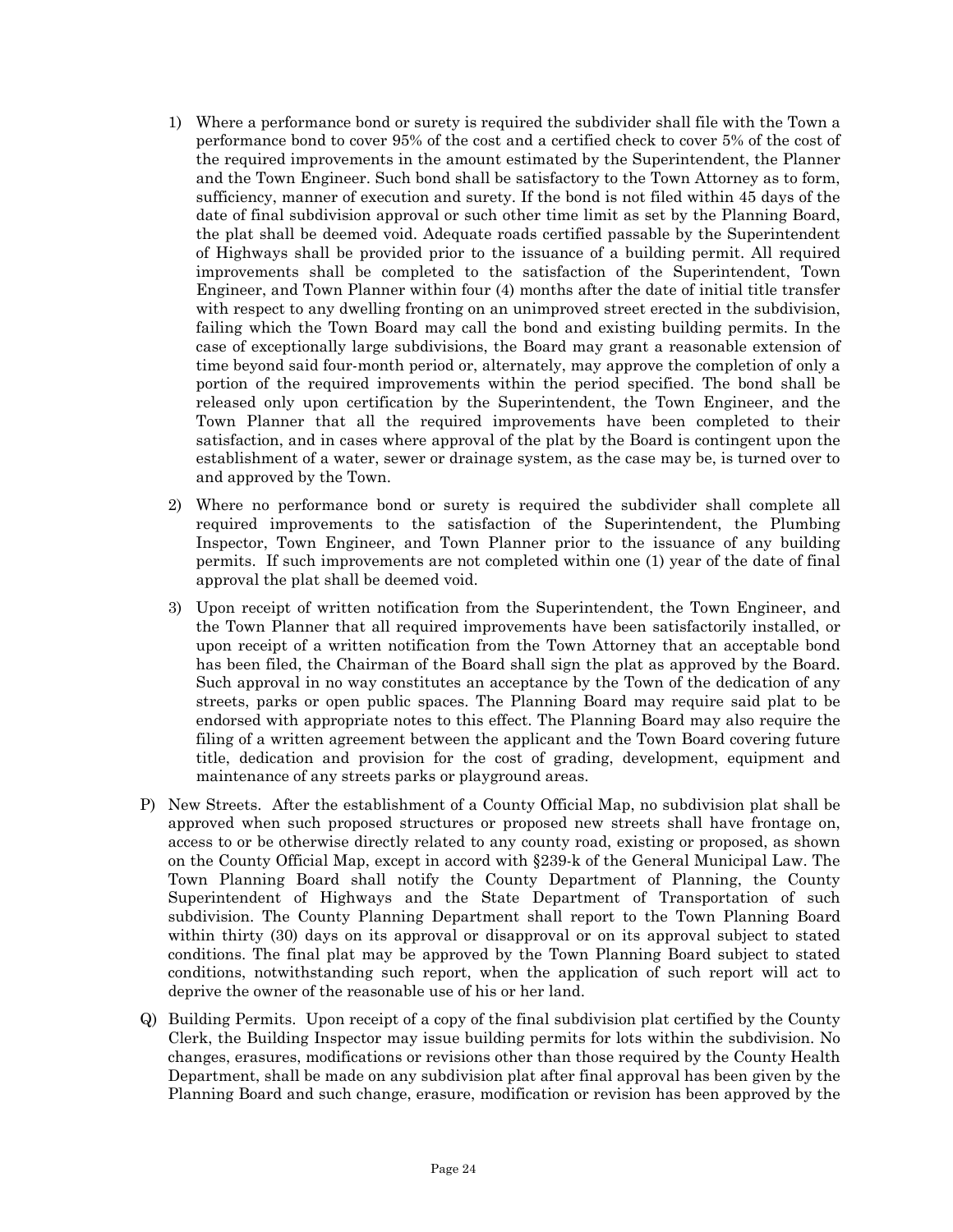Board. Any plat so changed without first being resubmitted to the Planning Board and reapproved shall be considered null and void, and the Board shall institute proceedings to have the plat stricken from the records of the County Clerk.

R) Inspection of required improvements. The Town Engineer shall be responsible for inspecting required improvements during construction to ensure their satisfactory completion and, upon such completion, shall furnish the Planning Board with a statement to that effect. The applicant shall pay to the Town the costs of said inspection, to defray the costs of the inspection. If the Town Engineer determines that any of the required improvements have not been constructed in accordance with the approved plan, the applicant shall be responsible for correcting and properly completing said improvements. Failure of the Town Engineer to carry out inspections of required improvements during construction shall not in any way relieve the applicant or the bonding company of their responsibilities related to the proper construction of such improvements.

# **§ 177-13. Enforcement.**

- A) Enforcement of approved plats. For any minor and major subdivision the applicant, the landowner, and the contractor shall all be responsible for the successful implementation and completion of an approved subdivision plat, including, but not limited to:
	- 1) Installation and maintenance of erosion control measures and/or a SWPPP as depicted on the approved plat; and
	- 2) Protection and preservation of non-disturbance areas, whether temporary or permanent, as depicted on the approved plat; and
	- 3) Reclamation of disturbed areas as depicted on the approved plat; and
	- 4) Installation and completion of site improvements in the location(s) and in the manner as depicted on the approved plat unless approved as a "field change" amendment by the Town Engineer, the Town Planner, or the Planning Board, as the case may be; and
	- 5) Implementation and completion of environmental mitigation measures as required under any Negative Declaration or Findings Statement adopted for the project pursuant to Article 8 of the Environmental Quality Review Act (SEQRA), whether such mitigation measures are depicted on the approved plat or not; and
	- 6) Implementation and completion of any other permits and approvals issued by any other agency.
- B) Responsible parties. The applicant, the landowner, and the contractor shall be jointly and severally liable for all costs incurred, including environmental restoration costs, resulting from noncompliance with the approved subdivision plat. Approval of the subdivision plat and commencement of any work related to the approved plat shall constitute express permission by the applicant and the landowner for the Director of the Planning Department and/or her designee(s), or other authorized Town officials, to enter the property for the purposes of inspection for compliance with the approved subdivision plat, whether or not any other permits have been applied for or issued for the project. The approval of the subdivision plat and the commencement of work related to the approved plat is an express waiver of any objection to such authorized Town official(s) entering the property for the purpose of conducting an inspection.
- C) Nuisance. Any deviation from the approved subdivision plat, unless prior approved as a "field change" amendment by the Planning Board, or the Town Engineer, or the Town Planner, shall be deemed a public nuisance and may be restrained by an order to stop work, and/or injunction, and/or direct action by the Director of the Town Planning Department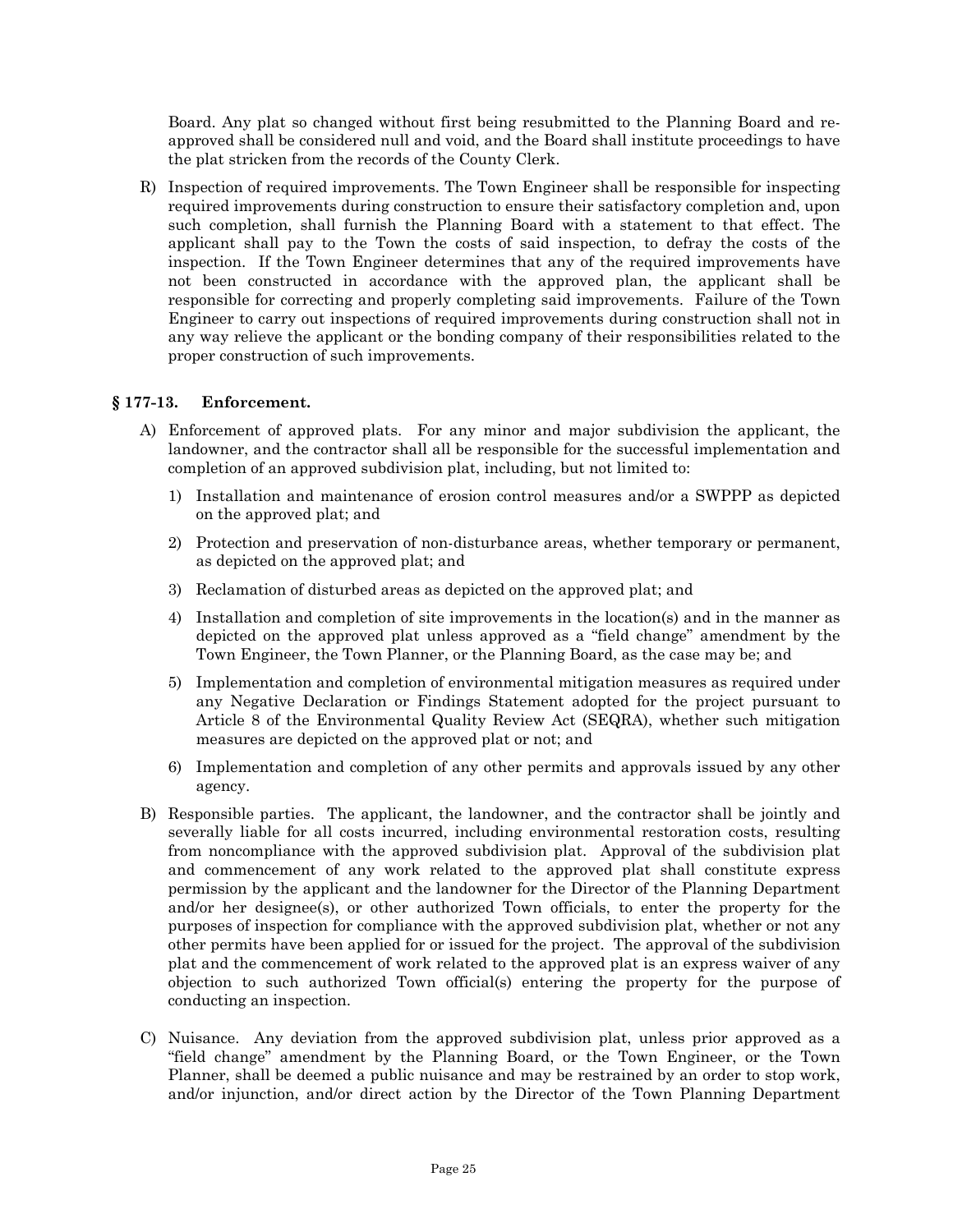and/or her designee(s), or other authorized Town officials, to cease, abate, or cure the condition in any other manner provided by law. The Director may issue a "stop-work" order for the entire construction and site work/disturbance project, or any specified portion thereof, if the Director determines that any of the following conditions exist:

- 1) The erosion control measures and/or a SWPPP as depicted on the approved plat are not, or have not, been implemented or are not being properly maintained; and
- 2) Non-disturbance and protected buffer areas as depicted on the approved plat are not, or have not, been adequately protected and preserved; and
- 3) Disturbed areas are not, or have not, been reclaimed as depicted on the approved plat; and
- 4) Site improvements are not, or have not, been installed in the location(s) and in the manner as depicted on the approved subdivision plat and no approval for a "field change" amendment has been issued; and
- 5) Environmental mitigation measures required for the project pursuant to Article 8 of the Environmental Quality Review Act (SEQRA) are not, or have not, been implemented; and
- 6) Other required permits and approvals from any other agency have not been issued or obtained by the applicant, the landowner, or the contractor.
- D) Notice of violation. For purposes of this section, a stop work order is validly issued by posting a copy of the order on the site of the construction or site work/disturbance activity in reasonable proximity to said construction or site work/disturbance, and in a location where the posted order is visible. Additionally, a copy of the order, in the case of work for which a permit has been issued, shall be mailed by first class mail, certified return receipt, and one copy of the order shall be mailed by regular first class mail, to the address listed by the applicant and to the landowner as the case may be. In the case of work for which no permit has been issued, a copy of the order shall be mailed by first class mail, certified return receipt, and one copy of the order shall be mailed by regular first class mail, to the person listed as owner of the property according to the latest roll maintained by the Town Assessor's Office.
	- 1) If the applicant and/or the landowner does not immediately cease the activity and comply with the provisions of this Chapter within one (1) day of the date of the order, the Director may request that the Town Attorney seek injunctive relief. In addition, the Director may revoke all or any portion of any other permits issued in accordance with the Town Code, including building permits, affecting the property. Upon a showing of compliance with the terms of this Chapter and proper implementation of the approved subdivision plat, the Director may reinstate any other permit(s) that may have been revoked.
- E) As-built plans. At the completion of construction, and prior to issuance of a Certificate of Occupancy, the owner/applicant shall provide to the Planning Board and the Building Inspector a certification prepared by a professional engineer licensed by the State of New York that all site work has been carried out and completed in substantial compliance with the approved Subdivision plat for the project. Additionally, the applicant shall provide to the Planning Board and the Building Inspector an "as built" survey of the completed development.
- F) Site maintenance. The premises for which a subdivision plat has been approved shall, at all times, be maintained in accordance with the approved subdivision plat. Failure to keep the premises in a condition that is consistent with the approved subdivision plat may result in a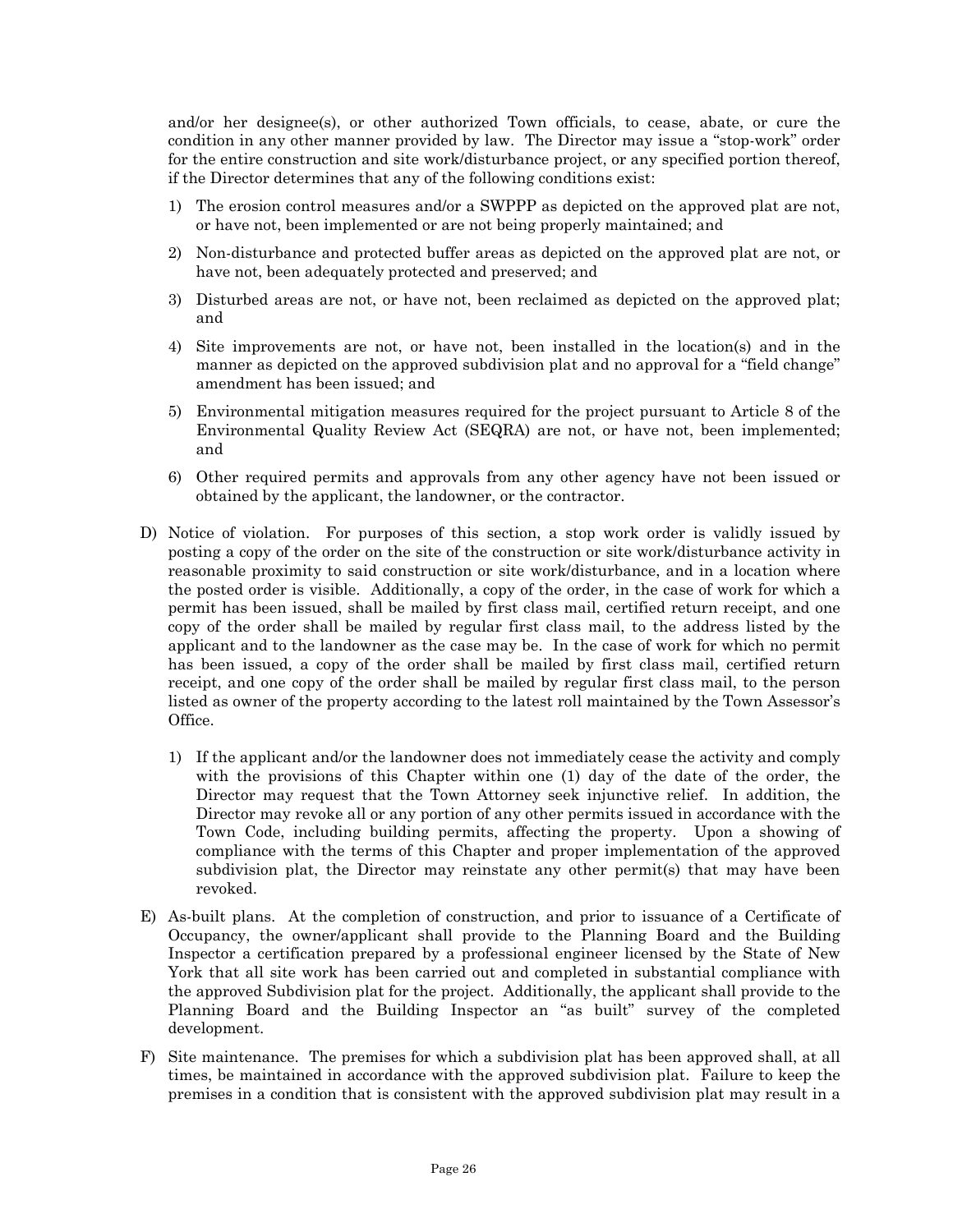revocation of the Certificate of Occupancy for the premises. Development projects may periodically be inspected for conformance to the approved subdivision plat, including maintenance of the landscaping and plantings required as part of the subdivision plat approval. If there is non-conformance to the approved subdivision plat, or if any of the conditions of subdivision plat approval are not fulfilled, no Certificate of Occupancy shall be issued. Where a development project reverts to non-conformance with the approved subdivision plat after issuance of the Certificate of Occupancy or Certificate of Completion, the non-conformance shall be deemed a violation of this Chapter.

# **§ 177-14. Cluster Subdivisions.**

- A) Statement of policy. The Town of Poughkeepsie hereby establishes a policy of encouraging the use of cluster subdivision design to preserve open space, agricultural land, water supplies, and other environmental resources identified in the Town of Poughkeepsie Town Plan, and to harmonize new development with the traditional open, wooded, agricultural and hamlet landscapes of the Town. These principles allow the Planning Board to modify the applicable area and bulk provisions of this Chapter and Chapter 210 in order to preserve open space and encourage more sensitive and efficient development patterns than would be possible by strict adherence to the conventional specifications.
- B) Grant of authority. The Town Board of the Town of Poughkeepsie hereby grants to the Planning Board of the Town of Poughkeepsie the authority to modify applicable area, yard and bulk provisions of the Zoning Law as they apply to a specific plat when, in the Planning Board's sole discretion, doing so would be consistent with the goals and objectives of the Town Plan pertaining to cluster subdivisions and this Chapter. This grant of authority shall not be construed so as to permit the Planning Board to vary the minimum buffer setbacks required for proposed lots adjacent to existing residential uses as set forth in the area and bulk regulations for the various zoning districts except as otherwise expressly permitted. To the extent that any provisions of this Chapter are inconsistent with §278 of the Town Law, the Town Board of the Town of Poughkeepsie hereby declares its intent to supersede those sections of the Town Law, pursuant to its home rule powers under Municipal Home Rule Law Section 10(1)(ii)(d)(3) *et seq.*
- C) Purposes. This section encourages flexibility in the design and development of land in order to promote its most appropriate use and to preserve as permanent open space important natural features and resources, wildlife habitat, water resources, ecological systems, and scenic areas for the benefit of present and future residents. A cluster subdivision plan may involve grouping development on one or more portions of a parcel, and modifying the minimum lot, area, setback or frontage requirements in order to achieve one or more of the following specific purposes:
	- 1) Long-term protection of natural and man-made resources identified in the Town Plan and this Chapter.
	- 2) Compatibility with surrounding land uses and the overall character of the neighborhood in which the property proposed for subdivision is located.
	- 3) Provision of adequate setbacks and visual buffers from adjoining properties.
	- 4) Contribution to Town-wide open space planning by creating a system of permanently preserved open spaces providing linkages between existing and potential future open space areas.
	- 5) Preservation of open space where the preserved lands border active agricultural land or land which is suitable for agricultural use.
	- 6) Protection of ground and surface water, regulated wetlands, steep slopes, floodplains or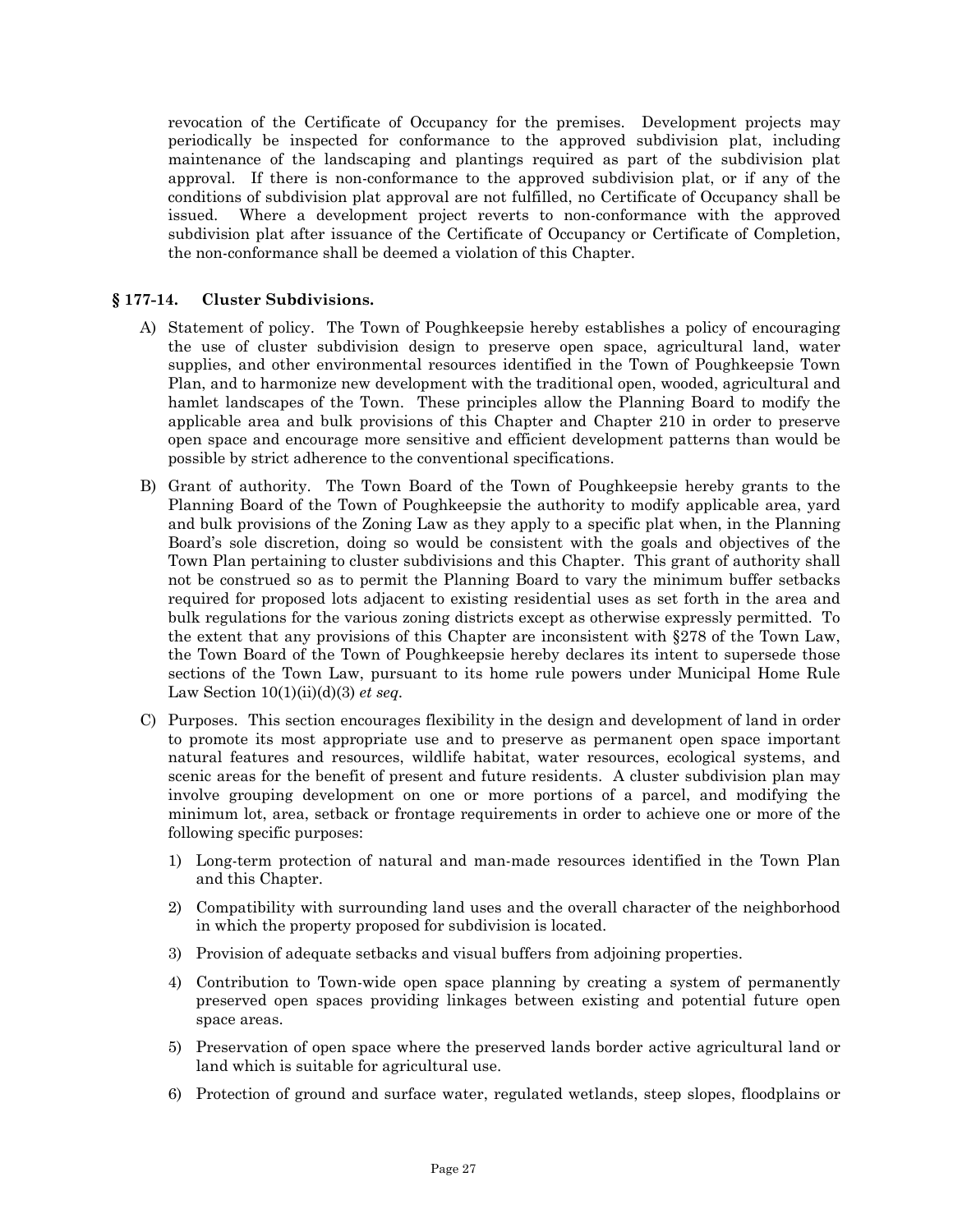unique areas of natural, scenic or historic significance.

- 7) Mitigation of significant environmental impacts identified through application of the State Environmental Quality Review Act requirements.
- 8) Reduction of the number of new roads or driveways obtaining access from existing public roads and reduction of the amount of new road that may be required to be dedicated to the Town.
- 9) Protection of a designated Critical Environmental Area.
- 10) Maintaining the operation of recreational resources, such as golf courses.
- D) Preservation of land. A cluster subdivision accomplishes the purposes set forth above by reducing the generally applicable minimum lot size and bulk requirements of this Chapter and Chapter 210 for the zoning district in which the property is located, and by grouping residences in those areas where development would have the least impact on identified natural and community resources. The approved cluster subdivision plat shall identify, with specificity, the location and type of any resource(s) to be preserved. The resource(s) shall then be permanently preserved as provided in sections "S", "T" and "U" below. .
- E) Applicability. This section shall be applicable only to land parcels within the R-4A, R-2A, R-1.5A, or R-20,000 districts which are twenty-five (25) acres in size or greater. Nothing herein shall be construed as to prevent the use of cluster subdivision design for lots of less than twenty-five acres. An applicant for a major subdivision involving a parcel or parcels of 25 acres or greater in size which is partially or wholly located in the R-4A, or the R-2A, or the R-1.5A, or the R-20,000 district shall, at the time an application for preliminary subdivision approval of a conventional subdivision is submitted, include a conceptual layout of a cluster subdivision plan in accordance with the requirements for a cluster subdivision as set forth in this Chapter. An application for preliminary subdivision approval shall not be deemed accepted until the conceptual layout for a cluster subdivision has been received. The Planning Board, in its sole discretion, shall determine whether to require implementation of the cluster subdivision plan, or whether to allow implementation of the conventional subdivision plan. An applicant may also request the Planning Board to allow the implementation of a cluster subdivision plan without the need to present a conventional subdivision layout provided the Planning Board is satisfied that the maximum density has been appropriately calculated and proved in accordance with §177-15 of this Chapter. However, the decision to permit the implementation of a cluster subdivision is at the sole discretion of the Planning Board.
- F) Cluster preference criteria. The use of a cluster subdivision plan is specifically encouraged when the parcel contains, in whole or in part, one or more of the following:
	- 1) The property abuts a Center or a Hamlet district.
	- 2) Town, State and/or federal freshwater wetlands occupy twenty-five (25%) percent or more of the site.
	- 3) Slopes of greater than twenty (20%) percent occupy twenty-five (25%) percent or more of the site.
	- 4) The site contains a Flood Plain or Flood hazard area as mapped by the Federal Emergency Management Agency's Flood Insurance Maps.
	- 5) The site contains, or is contiguous to, a Critical Environmental Area.
	- 6) The site contains an identified scenic views or scenic vistas.
	- 7) The total amount of land included in the subdivision is thirty (30) acres or more.
	- 8) The total number of lots is 10 or more.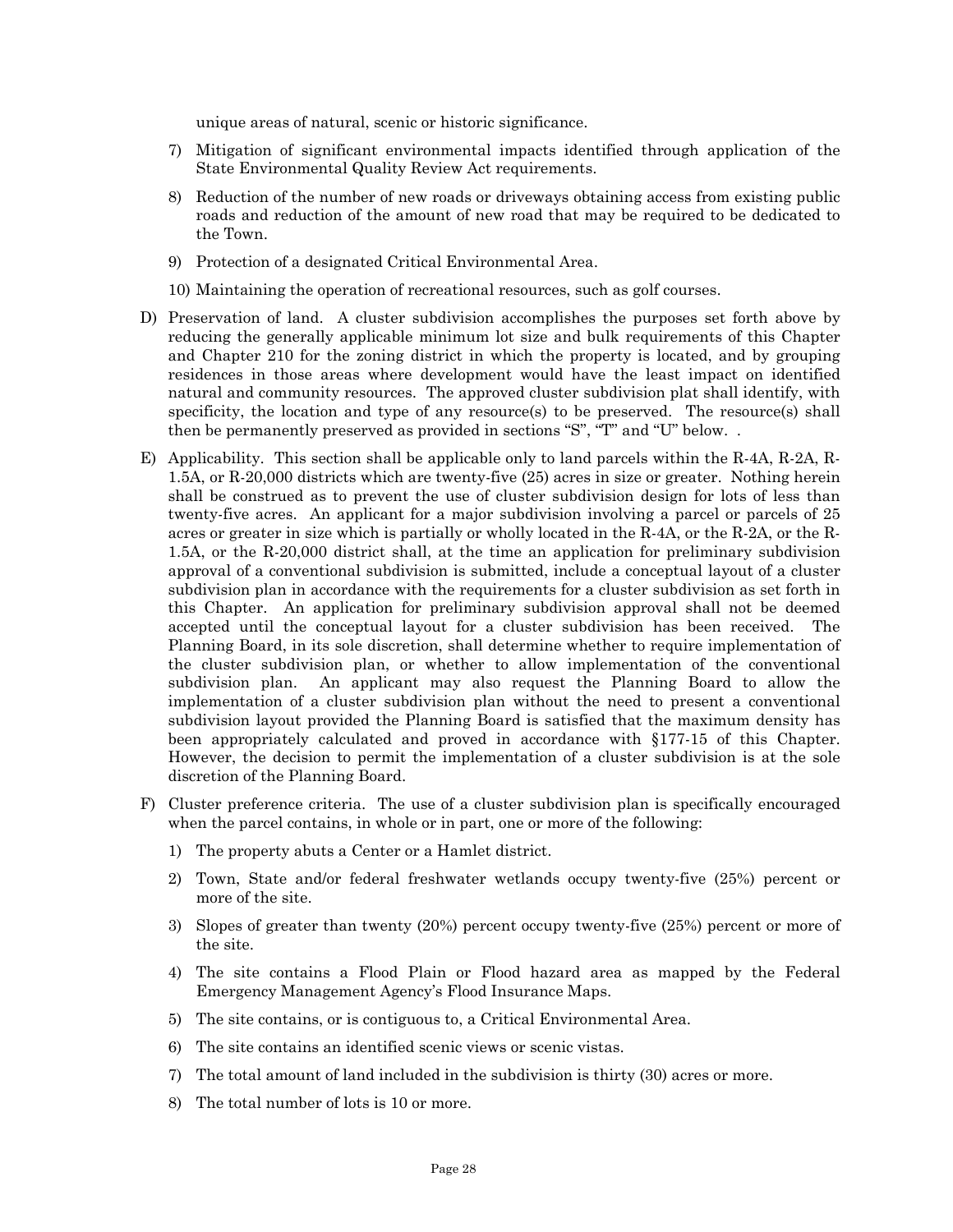9) All or part of the lot or parcel is included within an Agricultural District.

10) All or part of the lot or parcel is under a Forestry Management Plan.

- G) Required plans. An application for cluster development shall include all plans and materials required for approval of a conventional preliminary subdivision as set forth in this Chapter. The maximum number of residential lots that may be permitted and approved within a cluster development shall not exceed the maximum number of lots capable of being developed within a conventional subdivision layout of the same property prior to the application of incentive densities pursuant to §210-76 of the Town Zoning Law. Lots shown on the conventional layout shall be fully consistent with the lot, area and bulk requirements for the zoning district in which the land is located, and all applicable requirements of this Chapter and Chapter 210.
- H) Planning Board findings. In order to approve a cluster subdivision, the Planning Board must find that the cluster subdivision will benefit the Town and will fulfill the applicable purposes stated in this Chapter.
- I) Determination of development density and minimum acreage. Upon receipt of an application for a major conventional preliminary subdivision the Planning Board shall review the proposed plan and shall, in accordance with §177-15 below, determine the number of building lots or dwelling units that could be practically created pursuant to said plan. The determination of the maximum density units for a conventional subdivision of the property shall also be a determination of the maximum density unit for the cluster subdivision of the same property.
- J) Minimum open space set-aside. Lands within the minimum buffer setback from existing residential uses shall be counted as part of the open space set aside. The following formula shall be used to determine the Minimum Open Space Set Aside for a Cluster Subdivision:

| a) With public water and public sewer: | $T - (W + F + S + I)x$ . $50 = OS$ |
|----------------------------------------|------------------------------------|
| b) With private wells and/or septic:   | $T - (W + F + S + I)x$ . $35 = OS$ |

#### Where

- $T =$  Total land area (acres) inside the boundary lines of the project parcel.
- $W =$  Total land area (acres) inside the boundary lines of the project parcel and within a Town, or a NYSDEC, or a USACOE regulated wetland (exclusive of any buffer area).
- $F =$  Total land area (acres) inside the boundary lines of the project parcel and within the 100 Year Flood Plain area where the base elevations and flood hazard are determined exclusive of any flood area within a regulated state or federal wetland.
- S = Total land area (acres inside the boundary lines of the project parcel and containing slopes of 25 percent or greater.
- I = The total acreage of required public improvements (i.e. roads, sidewalks, storm water management facilities).
- OS = Minimum land area (acres) required for Open Space.
- K) Incentive density. Notwithstanding any contrary provision of the Town Law, this Chapter, or Chapter 210 that may limit or restrict the maximum residential density of a proposed cluster subdivision, an applicant proposing a cluster subdivision may also apply for an incentive adjustment to the maximum density requirements of this Chapter in exchange for providing benefits to the Town in accordance with §210-76 "Incentive Zoning" of the Town Zoning Law. In authorizing the incentive adjustment to the maximum unit density pursuant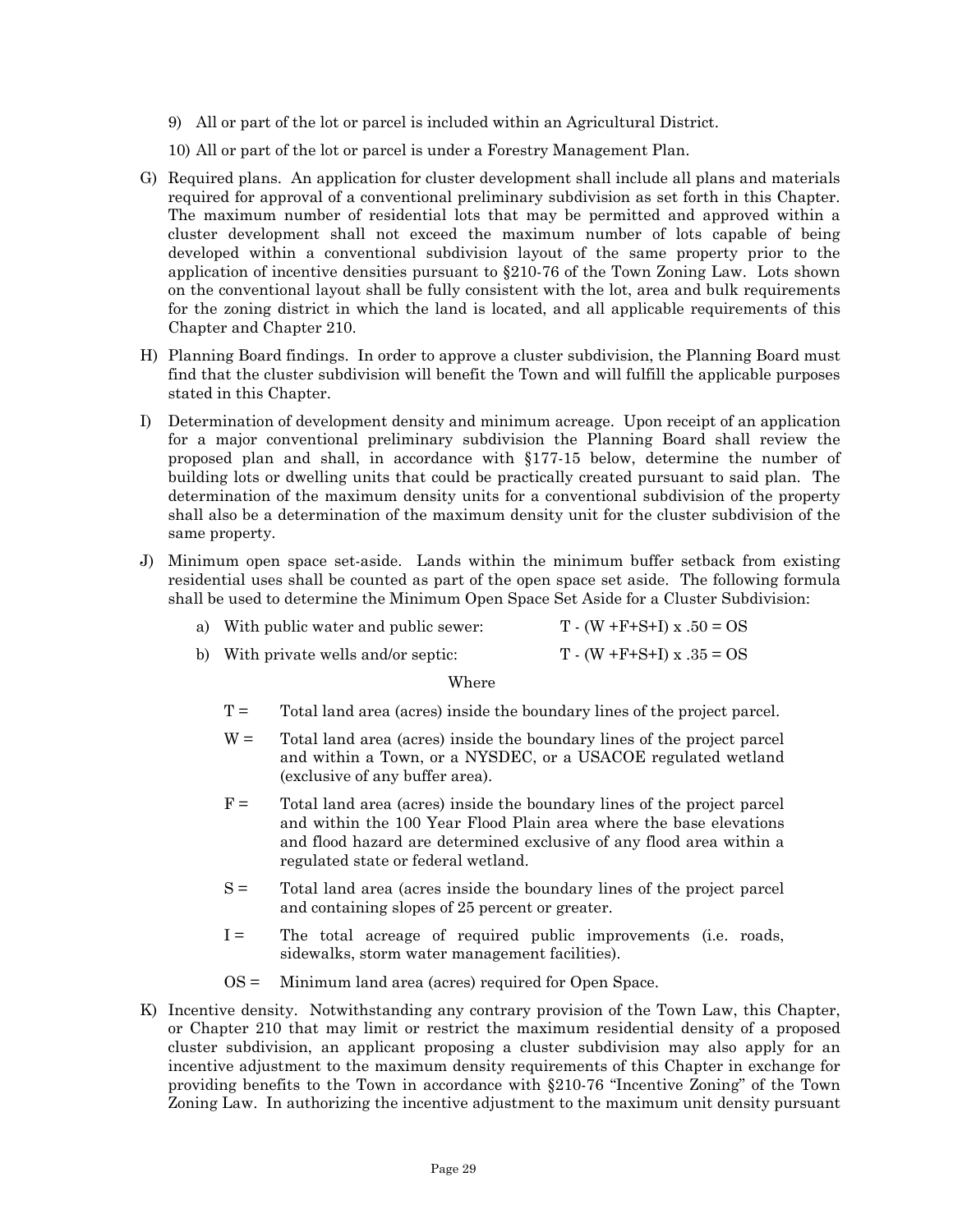to said section the Town Board shall ensure that the benefit to the Town is permanent, and may require such easements, surety or other performance guarantees that the Town Board, in its sole discretion, deems necessary. Before authorizing an incentive adjustment the Planning Board and the Town Board shall each make a determination, in writing, that the preserved open space and other amenities meet the requirements of §210-76 of the Town Zoning Law.

- L) Existing structures. A proposed cluster plat may be denied where the Planning Board finds that the location of proposed boundary lines, relative to existing principal or accessory structure(s) located on the parcel, or the location of proposed means of ingress and egress for such existing structure(s) relative to proposed new lots and adjoining property would create a conflict with the orderly development and use of the lots of the cluster subdivision, or of adjoining lots, or would not fulfill the purpose and intent of this Chapter.
- M) Minimum acreage per lot. The Planning Board shall determine the minimum lot area and yard setbacks for each lot created as part of a cluster subdivision. In establishing the minimum yard requirements for each lot the Planning Board shall avoid creation of any "flag lots" by requiring that the minimum lot width for each lot be maintained back to the building line.
- N) Dwelling unit type and location. Single family detached dwellings, single family semiattached dwellings, and Town House dwellings, shall be the only dwelling unit types permitted in a cluster subdivision. The Planning Board is specifically authorized to require a mix of dwelling unit types within the cluster subdivision. In addition, where the development property abuts a Center or a Hamlet district the Planning Board may require the clustering of the units along the boundary of said Center or Hamlet district, and is specifically authorized to reduce the otherwise applicable yard setback and buffer setback distances to ensure that the units are placed against or in close proximity to the district boundary line so as to appear as an extension of the Center or Hamlet district.
- O) Location of open space. The Planning Board is authorized to require the reconfiguration of a cluster subdivision to ensure that the open space to be protected under the plan generally consists of large contiguous land tracts unbroken by intervening lots, structures, roads or driveways. In order to achieve a continuity of open space lands and avoid fragmentation, not less than seventy percent (70%) of the lands so preserved shall be usable open space.
- P) Pedestrian access. The Planning Board may require that the cluster subdivision layout include sidewalks and trails for pedestrian circulation. Such pedestrian access ways shall be designed and installed to meet the needs of the residents of the cluster subdivision. Where practicable, the Planning Board shall require sidewalk or pathway links to adjoining residential and commercial development.
- Q) Water supply and sewage disposal. Water supply and sewage disposal facilities serving the cluster subdivision shall be designed in accordance with all applicable County Health Department standards and shall be prepared by a licensed professional engineer.
- R) Utilities. All telephone, natural gas, electric and similar utilities serving the cluster subdivision shall be located underground.
- S) Open space preservation requirements. All open space land meeting the requirements of section "J" above shall be set aside as permanent open space. The open space may be owned and managed in one of the following ways:
	- 1) Ownership. The preserved open space area may be:
		- a) As one or more separate parcel(s) owned in common by the residents of the cluster subdivision through a homeowner's association (HOA) formed in accordance with state law and approved by the Office of the State Attorney General; or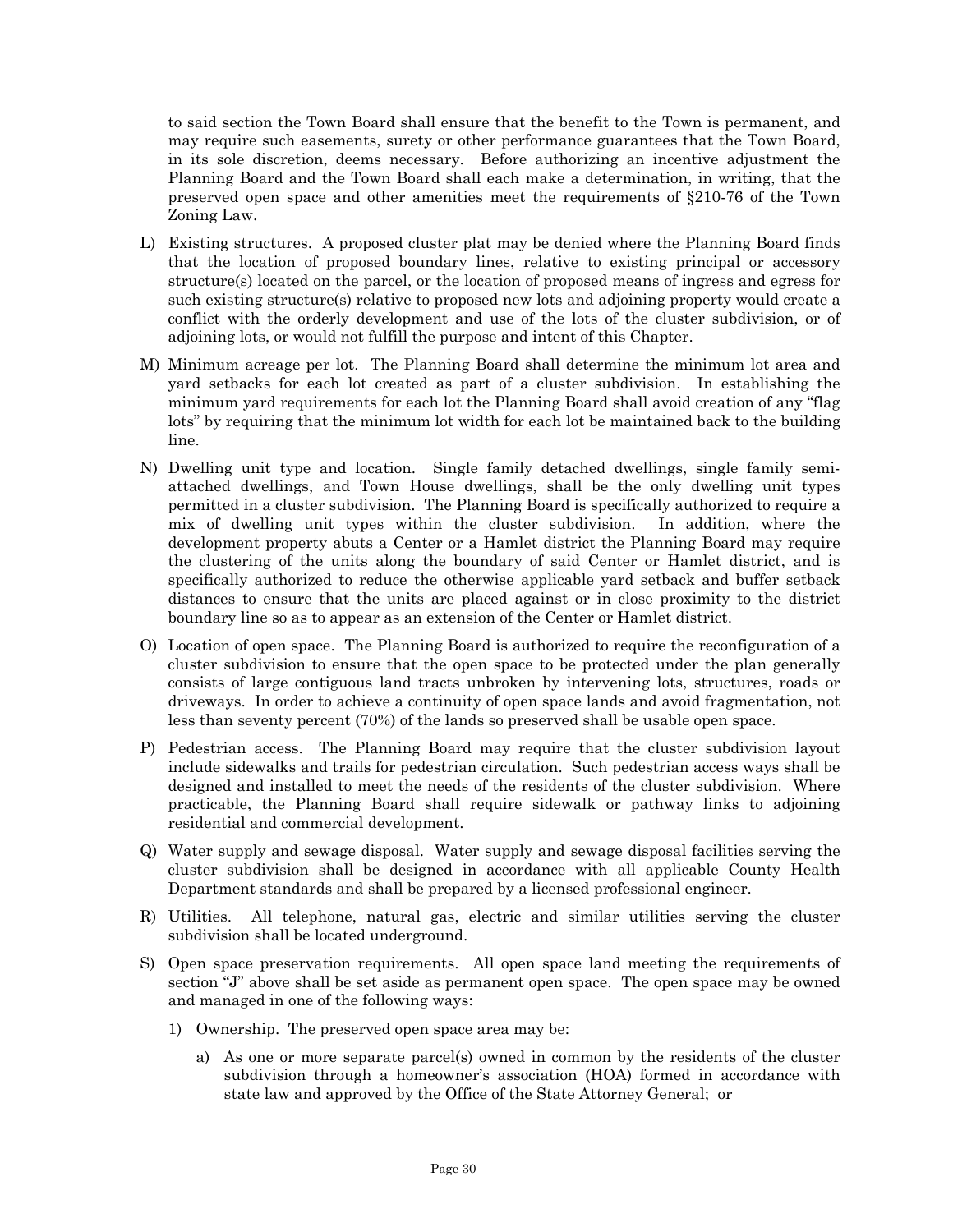- b) As one or more separate parcel(s) owned in fee by the Town of Poughkeepsie or by a qualified not-for-profit conservation organization acceptable to the Town Board; or
- c) As one or more separate parcels owned in private ownership, which may, in the event of open space partially located on a number of lots, be owned by one or more owners. In all cases, there must be appropriate restrictions and covenants placed in the deed(s) to said lot(s) to ensure the permanent preservation of the open space.
- T) Prohibited use. No portion of the open space shall be used for residential, industrial, or commercial purposes except in connection with active agricultural, recreational, or forestry use, or other permitted uses of Open Space as stated in the provisions regarding "Usable Open Space" and other provisions of Chapter 210 and this Chapter. The only structures or driveways permitted in the open space shall be those serving the agricultural, recreational, or forestry use. New utility lines shall be placed underground.
- U) Preservation and enforcement. Open space set aside in a cluster subdivision shall be permanently preserved. Where an acceptable grantee of a conservation easement may be found the open space shall be protected by a perpetual conservation easement restricting development of the open space land and allowing use only for active agriculture, forestry, active or passive recreation or protection of natural resources, pursuant to §247 of the General Municipal Law and/or §§49-0301 through 49-0311 of the Environmental Conservation Law. Said conservation easement may be granted to the Town with the approval of the Town Board, or to a not-for-profit conservation organization qualified pursuant to §49-0303 of the Environmental Conservation Law and acceptable to the Town Board. Such conservation easement shall be reviewed and approved by the Planning Board and be required as a condition of plat approval hereunder. Such conservation easement shall provide for enforcement pursuant to applicable provisions of law, and shall, at a minimum, allow for enforcement by the Town. Where an acceptable grantee of a conservation easement may not be found, the Planning Board shall insure that proper covenants and restrictions protecting the open space are recorded in the chain of title and provide enforcement powers to the Town. Such restrictions may also, at the Planning Board's discretion, provide for individual enforcement of covenants and restrictions by lot owners within a subdivision.
- V) Plat notations. Open space created by a cluster subdivision must be clearly labeled on the Final Plat as to its use, ownership, management, method of preservation, and the rights, if any, of the owners in the subdivision to such land. The Plat shall clearly show that the open space land is permanently reserved for open space purposes, and shall contain appropriate references to any conservation easements or restrictive covenants required to be filed to implement such reservations or restrictions.
- W) Recording. All relevant documents affecting the open space (i.e. conservation easement, restrictive covenants and the like) shall be recorded in the Office of the Dutchess County Clerk's prior to or simultaneously with the filing of the Cluster Subdivision final plat in the County Clerk's Office.
- X) Ownership of residential units in a cluster project. Simultaneously with or after Planning Board approval of a cluster subdivision meeting the standards of this section relating to protection of open space, the Planning Board may additionally approve the filing of the project as a condominium under the laws of the State of New York, in which the residential units in the project would be under condominium ownership.

#### **§ 177-15. Maximum density calculation for a major subdivision.**

A) Maximum Density Unit calculation. The maximum number of Density Units (i.e. units per acre or "DU") in a major subdivision shall not exceed the maximum allowable DU, as calculated below, for the district in which the property is located prior to the application of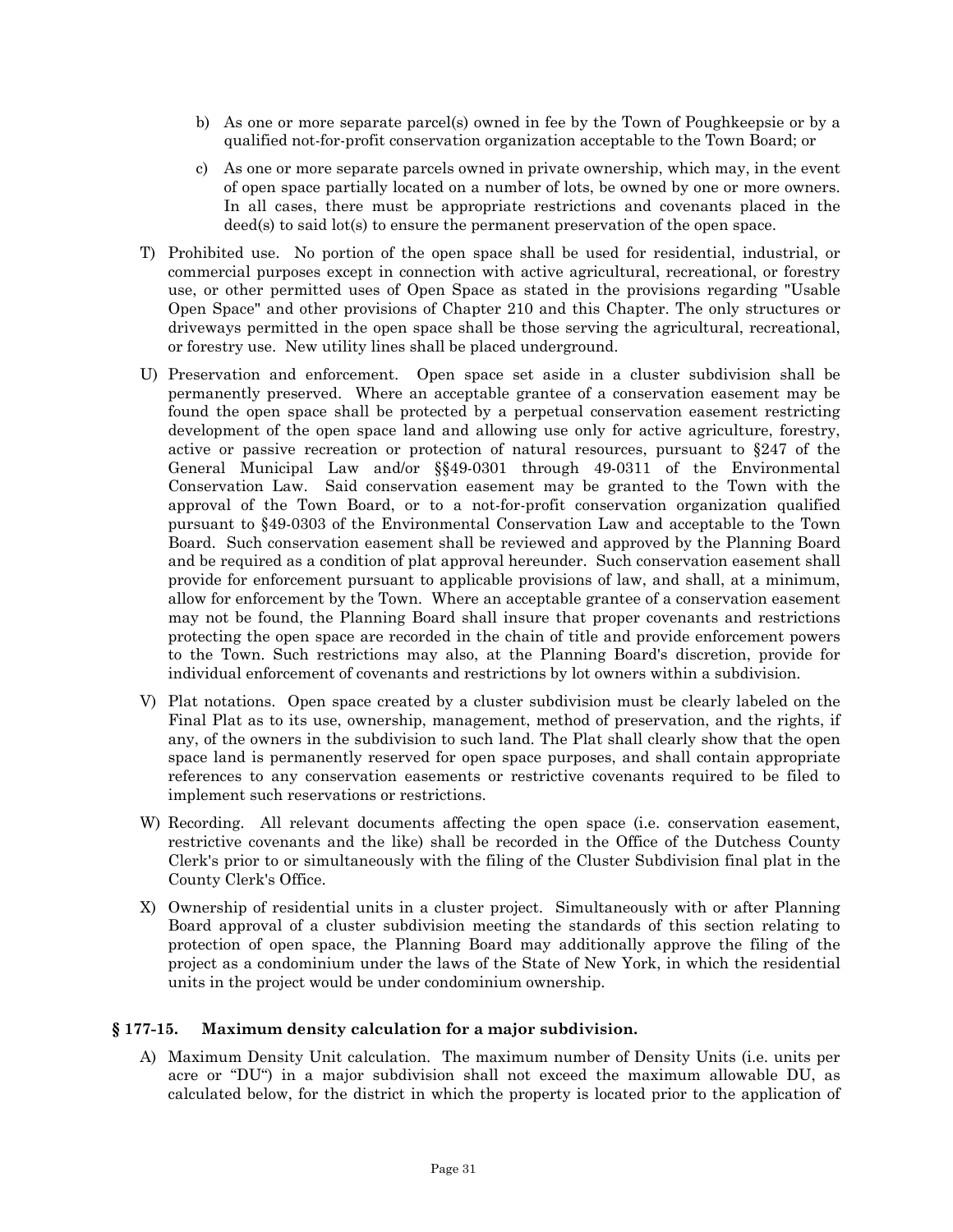any incentive densities pursuant to §210-76 of Chapter 210. Any regulations contained in this Chapter and in Chapter 210 restricting the number of dwelling units permitted in a conventional subdivision shall also restrict the number of dwelling units permitted in a cluster development. The maximum DU for a major cluster subdivision shall not exceed the maximum DU for a major conventional subdivision of the same lot.

- B) The calculation of Buildable Yield ("BY") for any major subdivision shall be based on the following formula which shall be applicable to all major subdivisions as defined in this Chapter and in Chapter 210. The Buildable Yield shall be used to determine the number of Density Units ("DU") that can be constructed on the site pursuant to the area, yard and bulk chart. The Buildable Yield shall be calculated in one of two ways:
	- 1) Yield Sketch Plan. This calculation requires the preparation of a Sketch Plan in accordance with the standards of this Chapter, containing proposed lots, streets, rightsof-way, sewage disposal system and water supply locations and setbacks, easements, and parkland areas. If the parcel is not proposed for connection to central sewage disposal facilities the calculation shall also include an assessment and certification by a Professional Engineer as to the suitability of the soils to accommodate individual sewage disposal systems. The Sketch Plan shall be based on a topographic and boundary survey of the property showing the site conditions as of the time the Planning Board conducts its review. The topographic information shall include contours at not less than two foot intervals as well as the location of wetlands and wetland buffer areas based on a current field delineation; streams, water bodies and associated buffer areas; significant trees and tree clusters; and rock outcrops unless otherwise waived by the Planning Board. The Planning Board, in its sole discretion shall determine whether the Yield Sketch Plan is realistic and reflects a development pattern and DU calculation that may reasonably be implemented.
	- 2) Formula Calculation. This calculation requires that the BY is determined by subtracting the Constrained Land areas of the property (i.e. Town, NYSDEC and USACOE regulated wetlands, and lands within the 100 year Flood Plain area, and steep slope areas of greater than 25%) for which the applicant has not secured and has not submitted to the Planning Board permits or approvals that would allow development in such Constrained Land areas, and the areas required for public improvements (i.e. roads, sidewalks, storm water management facilities, etc.), as follows:
		- a)  $T (W + F + S + I) = BY$

Where

- $T =$  Total acreage inside the boundary lines of the project parcel.
- $W =$  Total acreage inside the boundary lines of the project parcel and within a Town, a NYSDEC, or a USACOE regulated wetland (exclusive of any buffer area).
- $F =$  Total acreage inside the boundary lines of the project parcel and within the 100 Year Flood Plain area where the base elevations and flood hazard are determined exclusive of any flood area within a regulated town, state or federal wetland.
- S = Total acreage inside the boundary lines of the project parcel and containing slopes of 25 percent or greater.
- $I =$  Total acreage of required public improvements (i.e. roads, sidewalks, storm water management facilities).
- BY = Maximum number of acres that can be developed and that form the basis for determining the maximum number of residential dwellings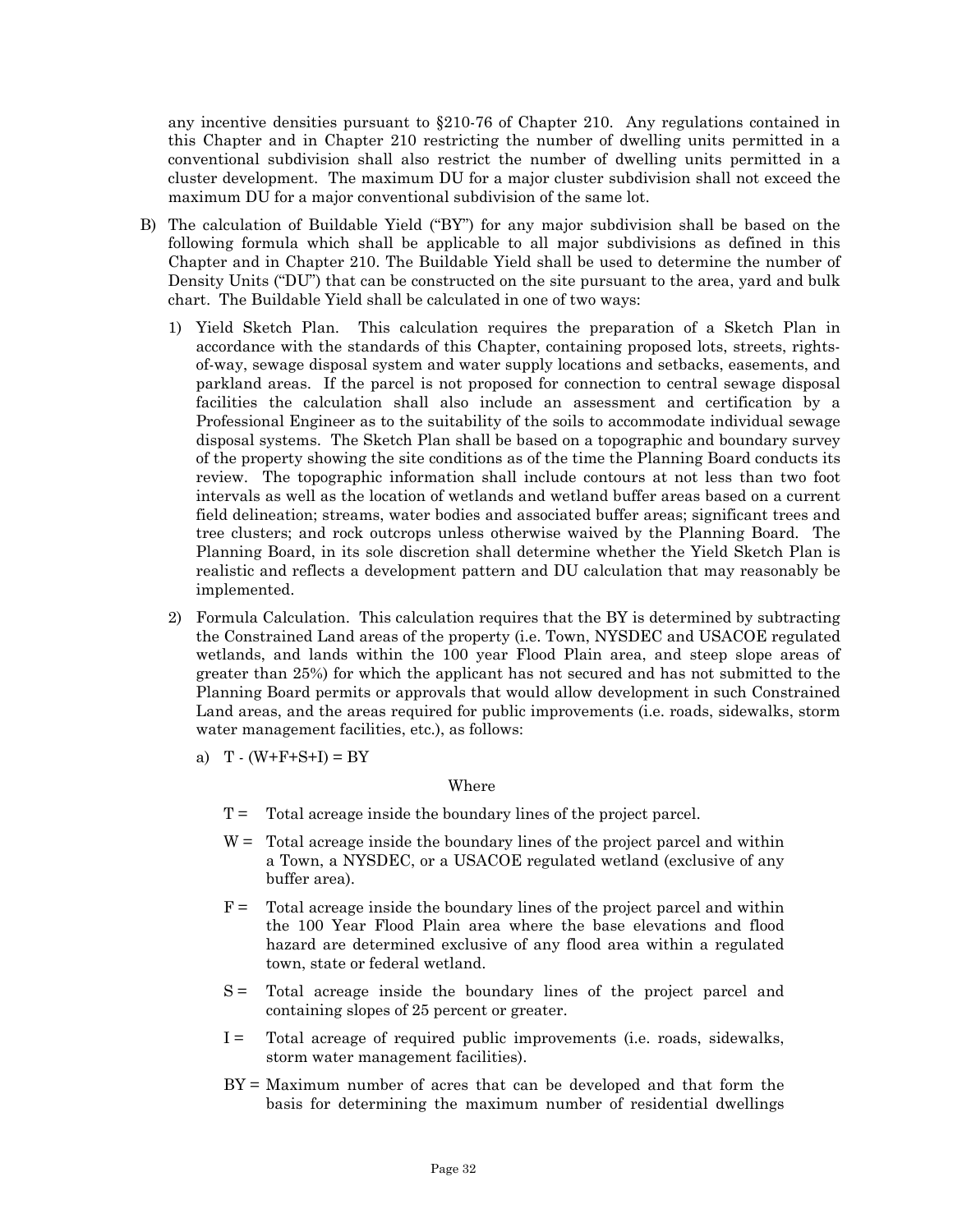that may be created per the area, yard and bulk chart.

b) The BY calculation set forth above shall be adjusted to include, in whole or in part, the Constrained Land area(s) for which the applicant has secured the necessary permits or approvals from applicable local, state or federal agencies authorizing development in such area(s) and has submitted copies of said permits or approval to the Planning Board. If the parcel is not proposed for connections to central sewage disposal facilities the plan shall also include an assessment and certification by a Professional Engineer as to the suitability of the soils to accommodate individual sewage disposal systems. The Planning Board in its sole discretion shall determine whether the plan is realistic and reflects a development pattern that could reasonably be implemented.

# **§ 177-16. Reserved.**

# **ARTICLE IV GENERAL REQUIREMENTS AND DESIGN STANDARDS**

#### **§ 177-17. Construal of provisions; waiver.**

A) The following shall be deemed to be minimum requirements and will ordinarily be waived by the Board only under circumstances set forth in Article VII hereof.

#### **§ 177-18. Streets.**

- A) The arrangement, character, extent, width, grade and location of all streets shall conform to the Official Map and the Town Plan and shall be considered in their relation to existing and planned streets, to topographical conditions, to public convenience and safety and in their appropriate relation to the proposed uses of the land to be served by such streets.
- B) Where such is not shown in the Official Map or Town Plan, the arrangement of streets in a subdivision shall either:
	- 1) Provide for the continuation or appropriate projection of existing principal streets in surrounding areas; or
	- 2) Conform to a plan for the neighborhood approved or adopted by the Board to meet a particular situation where topographical or other conditions make continuance or conformance to existing streets impracticable or undesirable.
- C) Minor streets shall be so laid out that their use by through traffic will be discouraged.
- D) Where a subdivision abuts or contains an existing or proposed arterial street, the Board may require marginal access streets, reverse frontage with screen planting contained in a nonaccess reservation along the rear property line, deep lots with rear service alleys or such other treatment as may be necessary for adequate protection of residential properties and to afford separation of through and local traffic.
- E) Where a subdivision borders on or contains a railroad right-of-way or limited access highway right-of-way, the Board may require a street approximately parallel to and on each side of such right-of-way at a distance suitable for the appropriate use of the intervening land, as for park purposes in residential districts or for commercial or industrial purposes in appropriate districts. Such distances shall also be determined with due regard for the requirements of approach grades and future grade separations.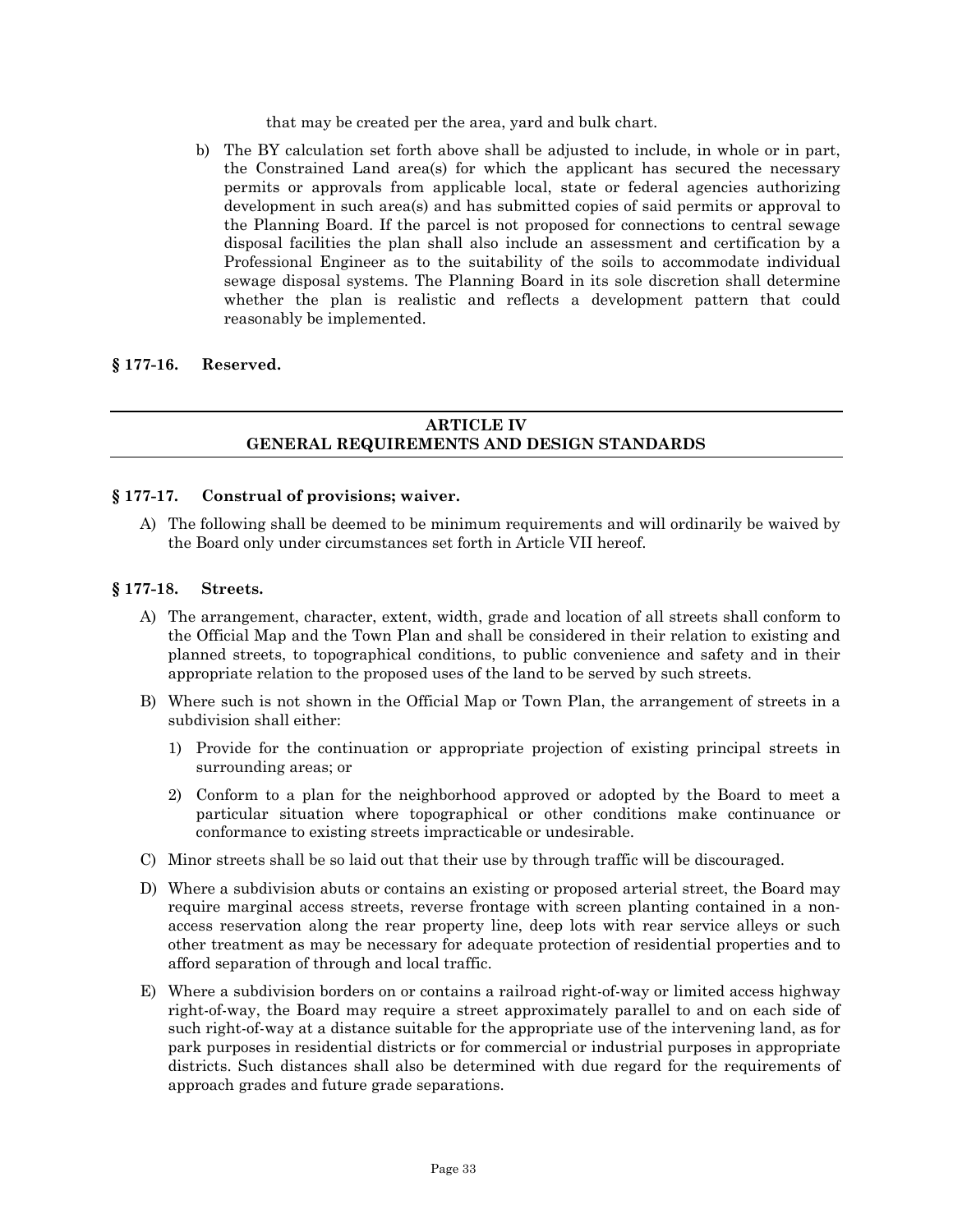- F) Where a tract is subdivided into lots substantially larger than the minimum size required in the zoning district in which a subdivision is located, the Board shall require that streets and lots be laid out to permit future resubdivision in accordance with the requirements contained in these regulations. The Board may waive this requirement where:
	- 1) A condition of final approval is that said large lot(s) will not be further subdivided; and
	- 2) A notation is placed on the final subdivision plat stating that the lot(s) will not be further subdivided; and
	- 3) A restrictive covenant is filed in the Office of the Dutchess County Clerk prohibiting the further subdivision of the parcel and granting the Town the right to enforce the prohibition.
- G) Reserve strips controlling access to streets shall be prohibited except where their control is definitely placed in the Town under conditions approved by the Board. Certain proposed streets may be required to be extended to the boundary line of the tract to be subdivided to provide adequate access to tracts which may be subdivided in the future.
- H) The use of a through-road connection to an existing residential subdivision or neighborhood shall be permitted but only where:
	- 1) The parent parcel lacks direct and actual frontage on a state or county highway; or
	- 2) The parent parcel has direct and actual frontage on a state or county highway but a roadway connection to such state or county highway is infeasible.

Only one through-road connection to an existing residential subdivision or neighborhood shall be permitted.

- I) Within a new subdivision cul-de-sac and dead-end roads shall be avoided to the extent practicable but may be allowed where the Planning Board determines that a through-road is infeasible or that a cul-de-sac road would better protect the public health and safety. The creation of loop residential streets and superblocks may be permitted wherever the Board finds that such type of development will not interfere with normal traffic circulation in the area, provided that interior parks are covered by appropriate covenants as to maintenance. Subdivisions containing 50 lots or more shall have at least two connections with an existing or proposed improved public street(s).
- J) Street jogs with center-line offsets of less than 125 feet shall not be permitted except with the approval of the Board.
- K) A tangent at least 100 feet long shall be introduced between reverse curves on arterial and collector streets and may be required on all other streets.
- L) When connecting street lines on minor streets deflect from each other at any one point by more than 10°, they shall be connected by a curve with a radius at the center line of the street of at least 125 feet. On collector and arterial streets, in identical circumstances, the following center-line curve functions shall be used:

| <b>Central Angle</b>               | Tangent (feet) |  |
|------------------------------------|----------------|--|
| $0^{\circ}01'$ to 15°00'           | 100            |  |
| $15^{\circ}01'$ to $30^{\circ}00'$ | 150            |  |
| $30^{\circ}01'$ to $40^{\circ}00'$ | 200            |  |

Intersecting angles exceeding 40° will be given special consideration by the Board in the case of all streets.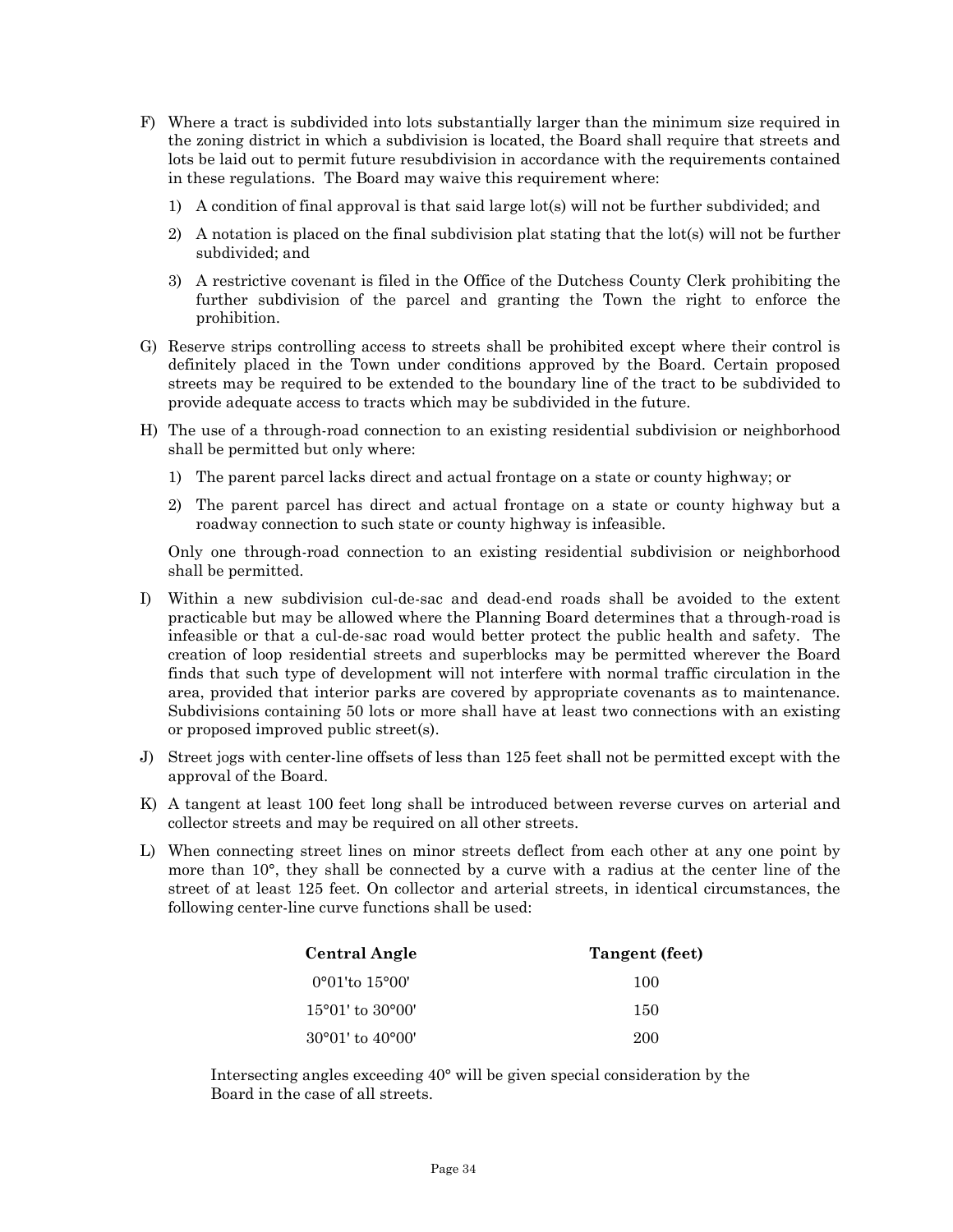- M) Streets shall be laid out so as to intersect as nearly as possible at right angles, and no street shall intersect any other street at an angle of less than 60°.
- N) Property lines and curbs at street intersections shall be rounded with a radius of 25 feet or of a greater radius where the Board may deem it necessary. The Board may permit comparable cutoffs or chords in place of rounded corners.
- O) Street right-of-way widths shall be as shown on the Official Map or Town Plan and where not shown therein shall not be less than as follows: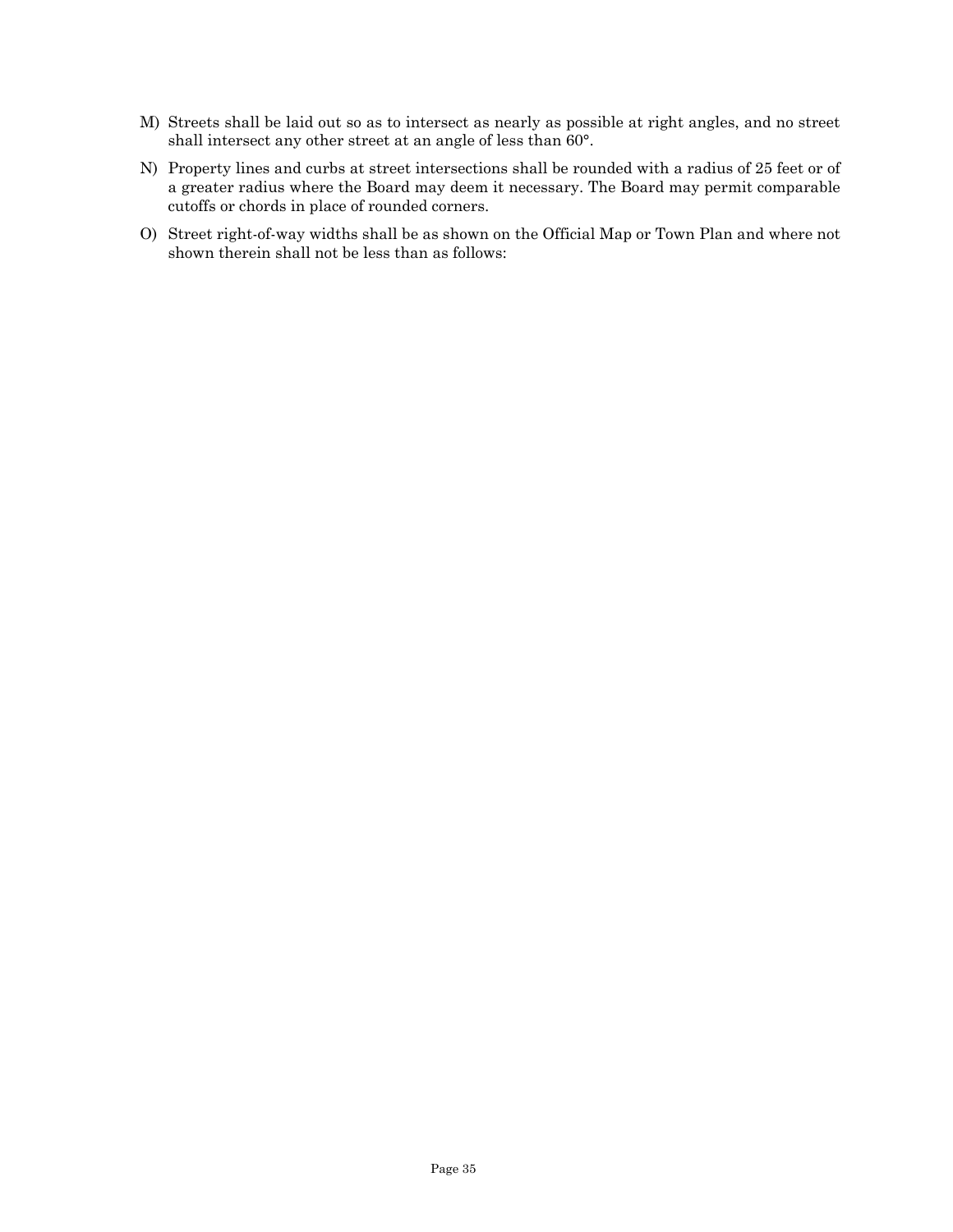| <b>Street Type</b>                   | Right-of-Way<br>(feet) |  |
|--------------------------------------|------------------------|--|
| Arterial                             | 70                     |  |
| Collector                            | 60                     |  |
| Minor, for row houses and apartments | 60                     |  |
| Minor, for other residences          | 50                     |  |
| Dead-end                             | 50                     |  |
| Marginal access                      | 50                     |  |

- P) Half streets shall be prohibited, except where essential to the reasonable development of the subdivision in conformity with the other requirements of these regulations and where the Board finds it will be practicable to require the dedication of the other half when adjoining property is subdivided. Wherever an approved half street is adjacent to a tract to be subdivided, the other half of the street shall be platted within such tract.
- Q) Dead-end streets shall not exceed 400 feet in length as measured from the intersection with an existing or proposed public highway to the center of the cul-de-sac circle, and shall be provided at the closed end with a turnaround having an outside roadway diameter of not less than 100 feet, or a diameter of less than 100 feet upon approval of the Town Highway Superintendent. The dead-end street shall terminate in a location approved by the Planning Board and the Town Highway Superintendent, but the termination of a dead-end street before the boundary of the parent parcel is to be avoided. All dead-end streets shall terminate at the boundary of the parent parcel so as to allow the future extension of the road through the adjoining property unless the Planning Board, upon the recommendation of the Town Highway Superintendent, determines that site conditions do not warrant terminating the road at said parent parcel boundary.
- R) No street names shall be used which will duplicate or which may be confused with the names of existing streets, either in the city or in the Town. Street names shall be subject to the approval of the Board.
- S) Street grades.
	- 1) Street grades, wherever feasible, shall not exceed the following, with due allowance for reasonable vertical curves:

| <b>Street Type</b>  | <b>Maximum Percent Grade</b> |  |
|---------------------|------------------------------|--|
| Arterial            | 7                            |  |
| Collector           | 7                            |  |
| Minor and dead-end  | 10                           |  |
| Marginal access     | 7                            |  |
| Alleys              | $\overline{4}$               |  |
| Pedestrian walkways | 20                           |  |

T) Wherever the grade of pedestrian walkways exceeds 20%, steps of an acceptable design shall be required.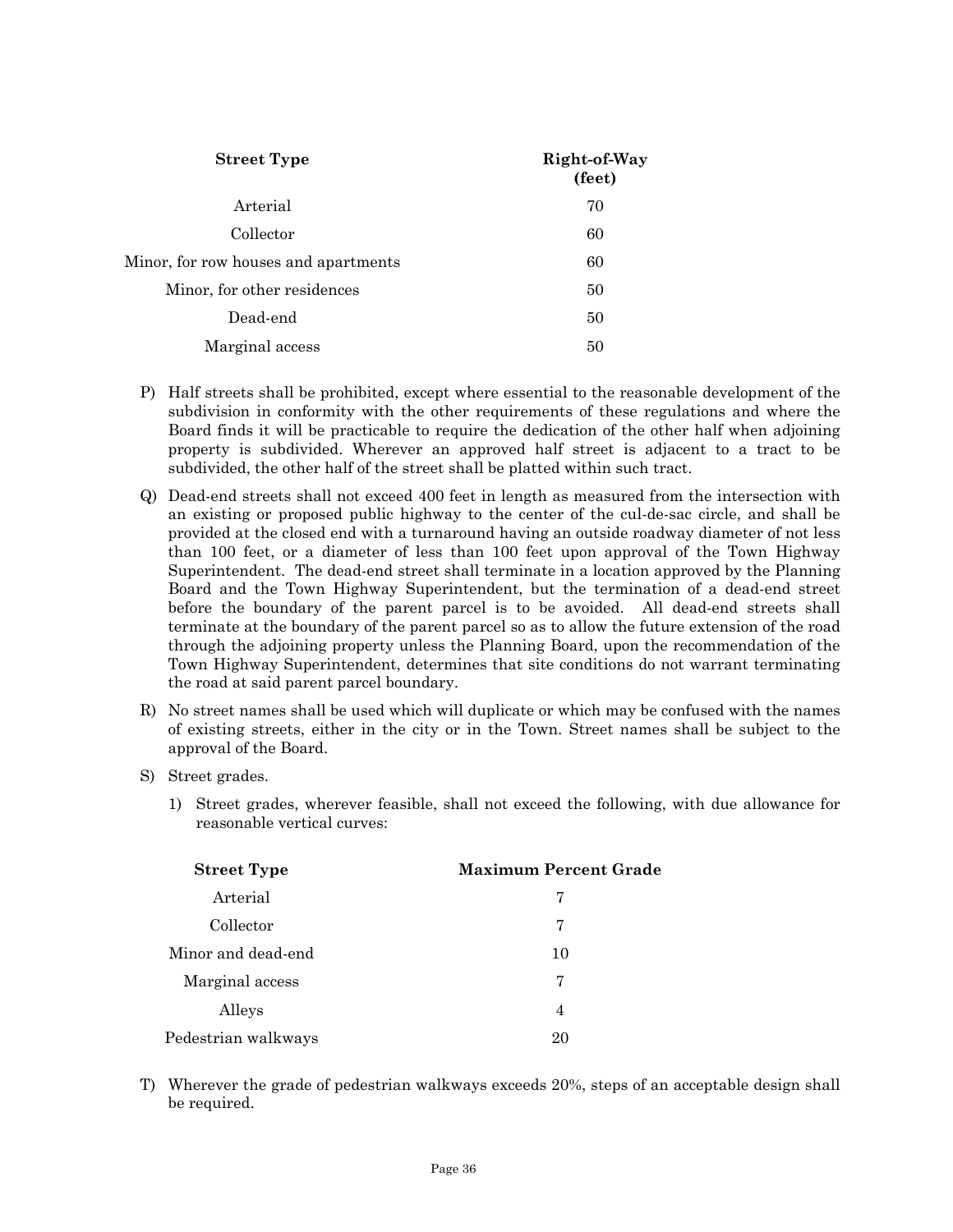- 1) No street grade shall be less than 1%.
- 2) Within the triangular area formed at corners by the intersecting street lines, for a distance of 40 feet from their intersection and the diagonal connecting the end points of these lines, visibility for traffic safety shall be provided by excavating, if necessary. Nothing in the way of fences, walls, hedges or other landscaping shall be permitted to obstruct such visibility.
- 3) All changes in street grade shall be connected by vertical curves of a minimum length equal to 15 times the algebraic difference in the rate of grade.
- 4) It is the purpose of these specifications to establish minimum acceptable methods of street construction including widths and development of right-of-way, paved roadway, storm drainage and other utilities in the Town of Poughkeepsie. Dedication of the rightof-way will not be accepted until the developer's professional engineer or licensed land surveyor and the Town Superintendent of Highways shall have certified to the Town Board that the development of the street has been completed in accordance with the approved plans which shall conform to the following specifications. Upon receipt of a request to accept a road as a town road, the Town Board shall refer said request to the Planning Board and the Town Engineer for a report thereon, and the Planning Board and the Town Engineer shall issue recommendations to the Town Board within thirty (30) days of the date of said referral.
- 5) The plan of the proposed street shall be prepared by a qualified engineer properly licensed by the State of New York. The plan shall clearly define the limits of the proposed right-of-way and shall include the location, profile and grades of proposed roadways, storm drainage, including culverts and other drainage structures, and the location of easements and utilities. The plan shall first be submitted to the Town Superintendent of Highways and/or Town Engineer, and then to the County Superintendent of Highways when any street drains toward a county highway, and then to the Town Planning Board for review and approval under the applicable subdivision regulations of the Town. Such plans so submitted shall not be altered or amended after having been approved by the Planning Board, except after amended plans have been resubmitted and approved as above. However, the developer shall, at his or her own expense, provide additional storm drainage facilities as may be ordered by the Town Superintendent of Highways if, during the progress of the work, in the opinion of the Town Superintendent of Highways, the Town Engineer and/or the County Superintendent of Highways, such additional structures or facilities are necessary to assure the durability of pavement and future maintenance of right-of-way.

# **§ 177-19. Alleys.**

- A) Alleys shall be provided in commercial and industrial districts, except that the Board may waive this requirement where other definite and assured provision is made for service access, such as off-street loading, unloading and parking consistent with and adequate for the uses proposed.
- B) The width of an alley shall be not less than 20 feet.
- C) Alley intersections and sharp changes in alignment shall be avoided, but where necessary, corners shall be cut off sufficiently to permit safe vehicular movement.
- D) Dead-end alleys shall be avoided where possible, but if unavoidable shall be provided with adequate turnaround facilities at the dead end, as determined by the Board.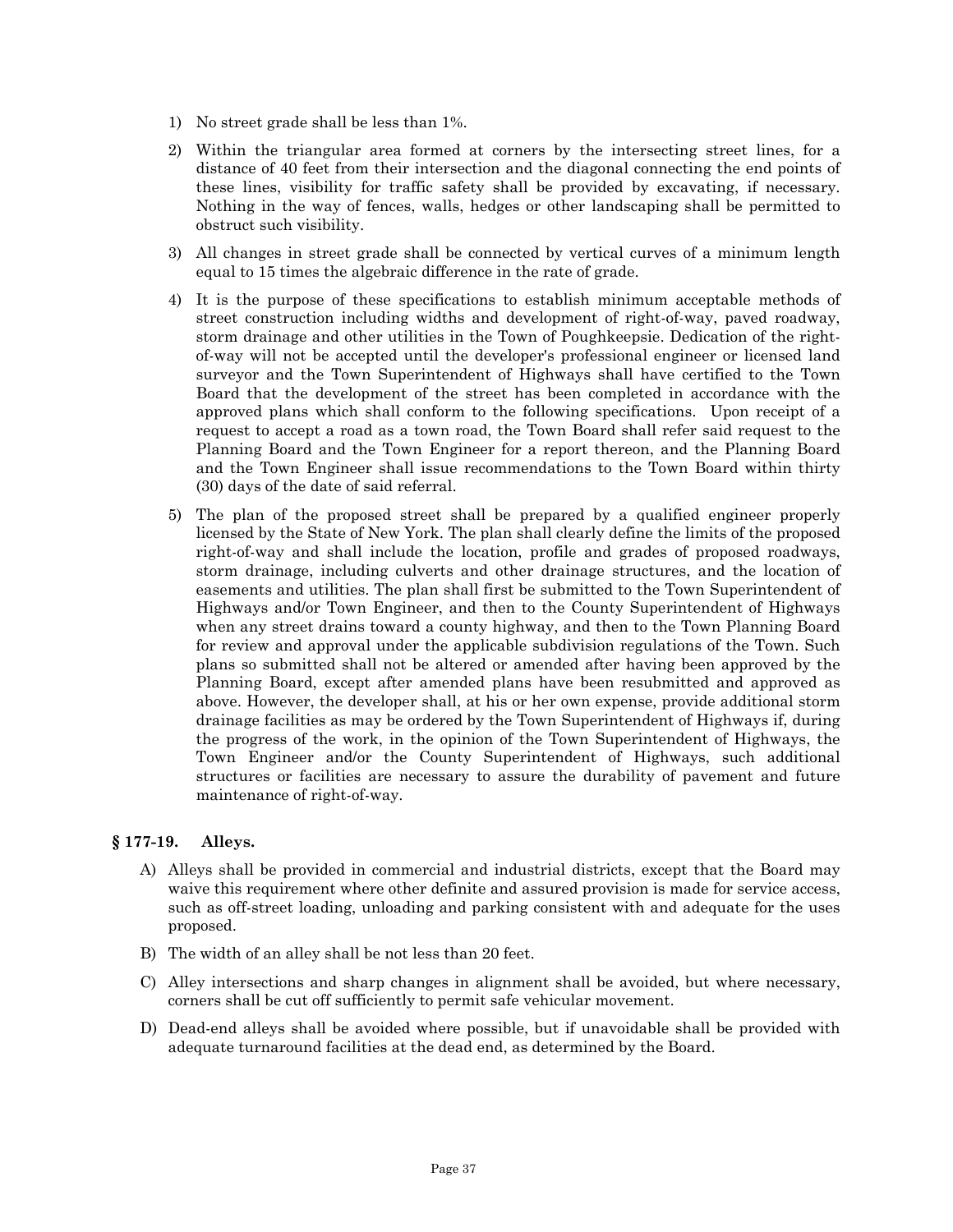#### **§ 177-20. Easements.**

- A) Easements across lots or centered on rear or side lot lines shall be provided for utilities where necessary and shall be at least 12 feet wide. Wherever possible, easements shall be continuous from block to block and shall present as few irregularities as possible.
- B) Where a subdivision is traversed by a watercourse, drainage way, channel or stream, there shall be provided a storm water easement or drainage right-of-way conforming substantially to the lines of such watercourse and such further width or construction, or both, as will be adequate for the purpose. Parallel streets or parkways may be required in connection therewith.

# **§ 177-21. Blocks.**

- A) The lengths, widths and shapes of blocks shall be determined with due regard to:
	- 1) Provision of adequate building sites suitable to the special needs of the type of use contemplated.
	- 2) Zoning requirements as to lot sizes and dimensions.
	- 3) Needs for convenient access, circulation, control and safety of street traffic.
	- 4) Limitations and opportunities of topography.
- B) Block lengths shall not exceed 1,000 feet (unless specified by the Planning Board).
- C) Pedestrian crosswalks, not less than 10 feet wide, may be required where deemed essential to provide circulation or access to schools, playgrounds, shopping centers, transportation and other community facilities.

#### **§ 177-22. Lots.**

- A) The lot size, width, depth, shape and orientation and the minimum building setback lines shall be appropriate for the location of the subdivision and for the type of development and use contemplated.
- B) Lot dimensions shall be such as to conform to the rules and regulations of the State Department of Health and the requirements of Chapter 210, Zoning.
	- 1) Residential lots shall conform to the requirements of Chapter 210, Zoning.
	- 2) Depth and width of properties reserved or laid out for commercial and industrial purposes shall be adequate to provide for the off-street service and parking facilities required by the type of use and development contemplated.
- C) All corner lots shall provide yards equal to the front yard depth required in the zoning district in which such lots are situated along both streets and along any required pedestrian walkway.
- D) The subdividing of the land shall be such as to provide, by means of a public street, each lot with satisfactory access to an existing public street.
- E) Double frontage and reverse frontage lots shall be avoided except where essential to provide separation of residential development from traffic arteries or to overcome specific disadvantages of topography and orientation. A planting screen easement of at least 10 feet and across which there shall be no right of access shall be provided along the line of lots abutting such a traffic artery or other disadvantageous use.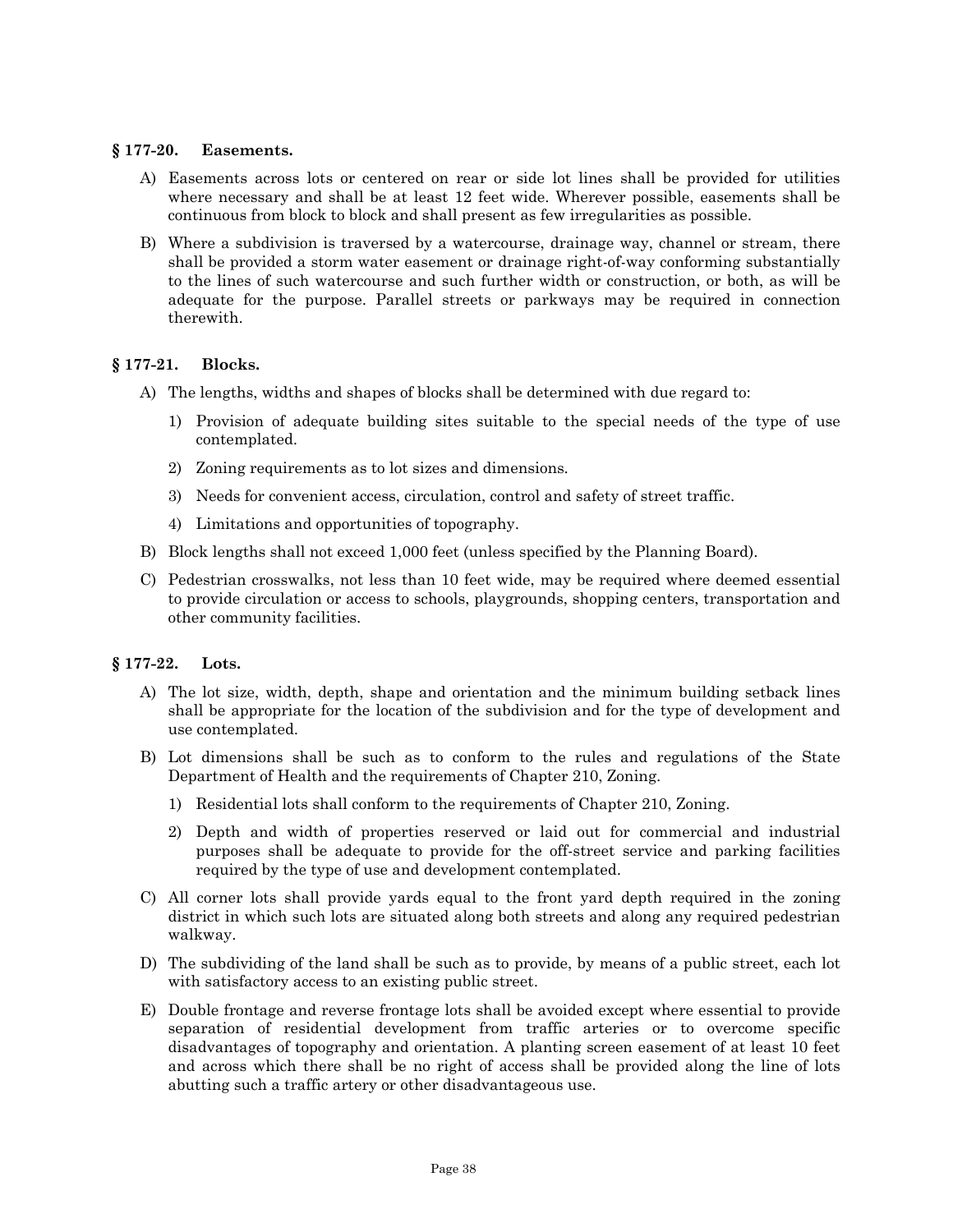- F) Side lot lines shall be substantially at right angles or radial to street lines.
- G) No lots shall be platted on land subject to flooding for residential or any other use where danger to life or property or an aggravation of the flood hazard may result. Such land may be set aside for such uses as shall not be endangered by periodic or occasional inundation.

# **§ 177-23. Reserved.**

#### **§ 177-24. Parks and playgrounds.**

- A) The Planning Board may require adequate, convenient and suitable areas for parks and playgrounds or other recreational purposes to be reserved on the plat but in no case more than 10% of the gross area of any subdivision. The area shall be shown and marked on the plat "Dedicated for Park or Playground Purposes."
- B) If the Planning Board determines a suitable park or parks of adequate size cannot be properly located in any such plat or is otherwise not practical, the Board may require, as a condition to approval of any such plat, a payment to the Town of Poughkeepsie in the sum of \$5,000 per lot (e.g., a ten-lot subdivision: \$50,000), and such money shall be used by the Town for park and recreation purposes, including the acquisition of property. The current provision which provides that said provision shall not be applicable to subdivisions of two lots or less means that said lots do not pay a recreation fee.
- C) In requiring the set-aside of land for recreation or the payment of a fee in-lieu of recreation land the Planning Board shall adhere to the requirements of §277, Subdivision 4, of the Town Law, which provides for the reservation of parkland on subdivision plats containing residential units.

#### **§ 177-25. General grading.**

A) No final slope on the property shall exceed the normal angle of repose of the soil of such slope and, except where slope consists of a natural rock formation, in no case shall it be greater than 1:3 unless such slope is sodded and/or supported by a retaining wall of a design acceptable to the Planning Board.

#### **§ 177-26. Reserved.**

# **§ 177-27. Reserved.**

# **ARTICLE IV DOCUMENTS TO BE SUBMITTED**

#### **§ 177-28. Pre-application plans and data; minor and major subdivisions.**

- A) The following documents shall be submitted prior to a formal application for conditional approval:
	- 1) General subdivision information shall describe or outline the existing conditions of the site and the proposed development as necessary to supplement the drawings required below. This information may include data on existing covenants, land characteristics, and available community facilities and utilities and information describing the subdivision proposal, such as number of residential lots, typical lot width and depth,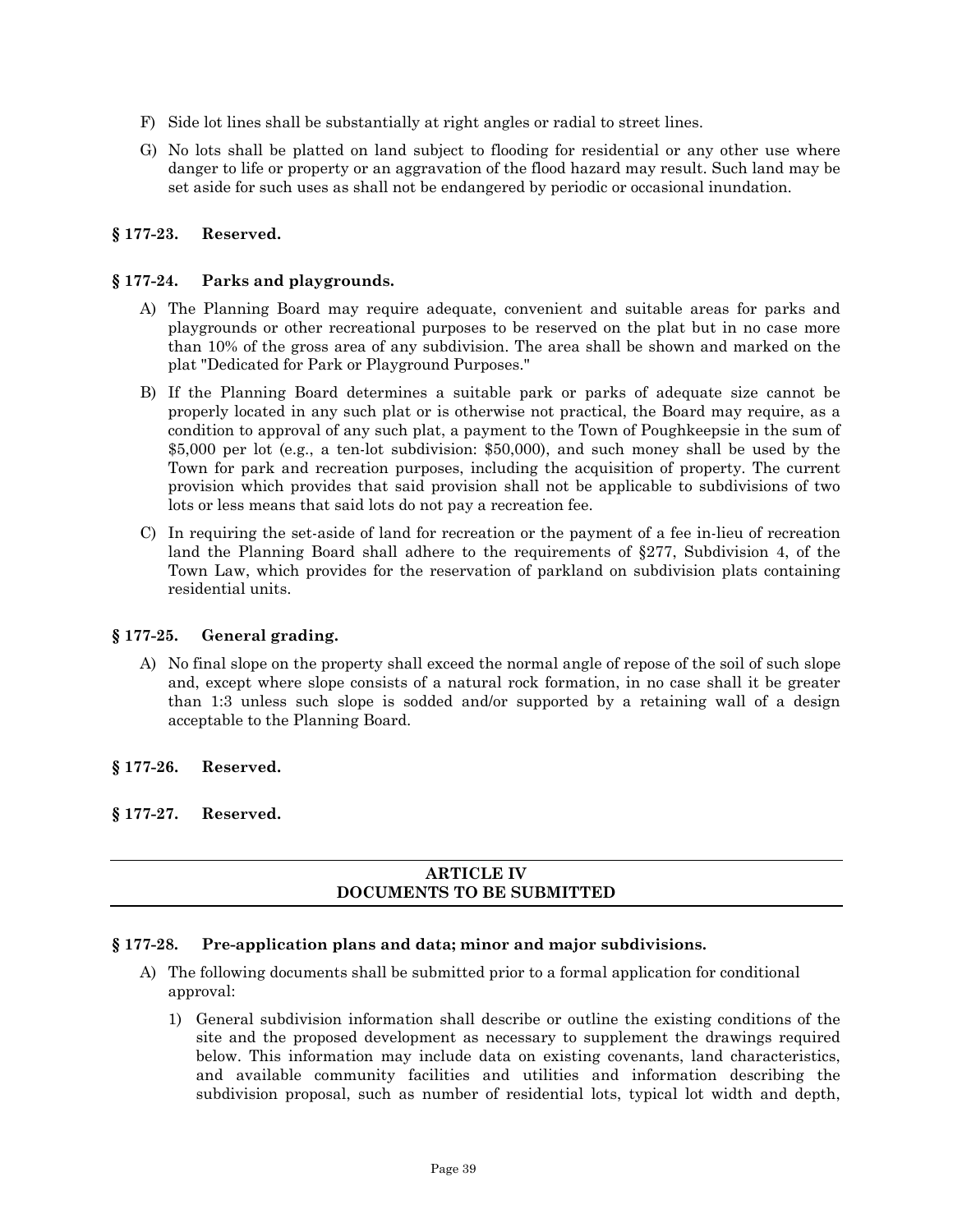price range, business areas, playgrounds, park area and other public areas, proposed protective covenants and proposed utilities and street improvements.

2) The topographic survey shall show the proposed layout of streets, lots and other features in relation to existing conditions.

#### **§ 177-29. Preliminary layout and accompanying data; major subdivisions.**

A) The following documents shall be submitted for preliminary plat approval:

- 1) Subdivision application must be completed in full.
- 2) Consent of Property Owner(s) form must be completed in full with original signatures.
- 3) Fourteen (14) Full Environmental Assessment Forms must be completed in full.
- 4) Three (3) photographic enlargements at a minimum scale of 1 inch = 100 feet. Clearly outline subject parcel, street that it is on and adjacent streets. Label the back of the map with the project name and grid number.
- 5) Fourteen (14) folded copies of the plot plan at a scale of not less than 1 inch = 50 feet on a  $24$ " x  $36$ " sheet. Plus, 14 copies of the plot plan reduced in scale on 11" x 17" paper in addition to the full size set of plans. The plot plan shall show:
	- a) Proposed subdivision name, date, North point, scale, name and address of record owner, subdivider and engineer or surveyor.
	- b) Site data table listing the name of any school, fire or special districts, zoning designations of parcel, required and proposed lot area, required and proposed lot width, required and proposed road frontage. Lot sizes must be shown in square feet and acres.
	- c) Location map: scale  $1$  inch  $=$  400 feet. Tax map is acceptable.
	- d) Location of existing water courses, marshes, rock outcrops, wooded areas, single trees with a diameter of 8 inches or more and other significant existing features.
	- e) Location of existing sewers, water mains, culverts, driveways and drains on the property with pipe sizes, grades and direction of flow.
	- f) Existing contours with intervals of five feet or less.
	- g) Location of existing property lines, streets, easements and buildings.
	- h) All proposed streets with profiles indicating grades, lots, easements and public or community areas, with approximate dimensions.
	- i) The approximate location of all proposed water lines, valves and hydrants and of all sewer lines with profiles indicating connections with existing lines or alternate means of water supply or sewage disposal and treatment as provided in the Public Health Law.
	- j) Storm drainage plan.
	- k) The names of all proposed streets and alleys and the cross sections of proposed streets showing the width of roadways, the location and width of sidewalks, and the locations and size of utility lines.
	- l) Deeds of cession of streets, rights-of-way, easements and any sites for public use and copies of agreements, covenants or other documents showing the manner in which areas to be reserved for the common use of the residents of the subdivision is to be maintained, all certified as to their legal sufficiency by the Town Attorney.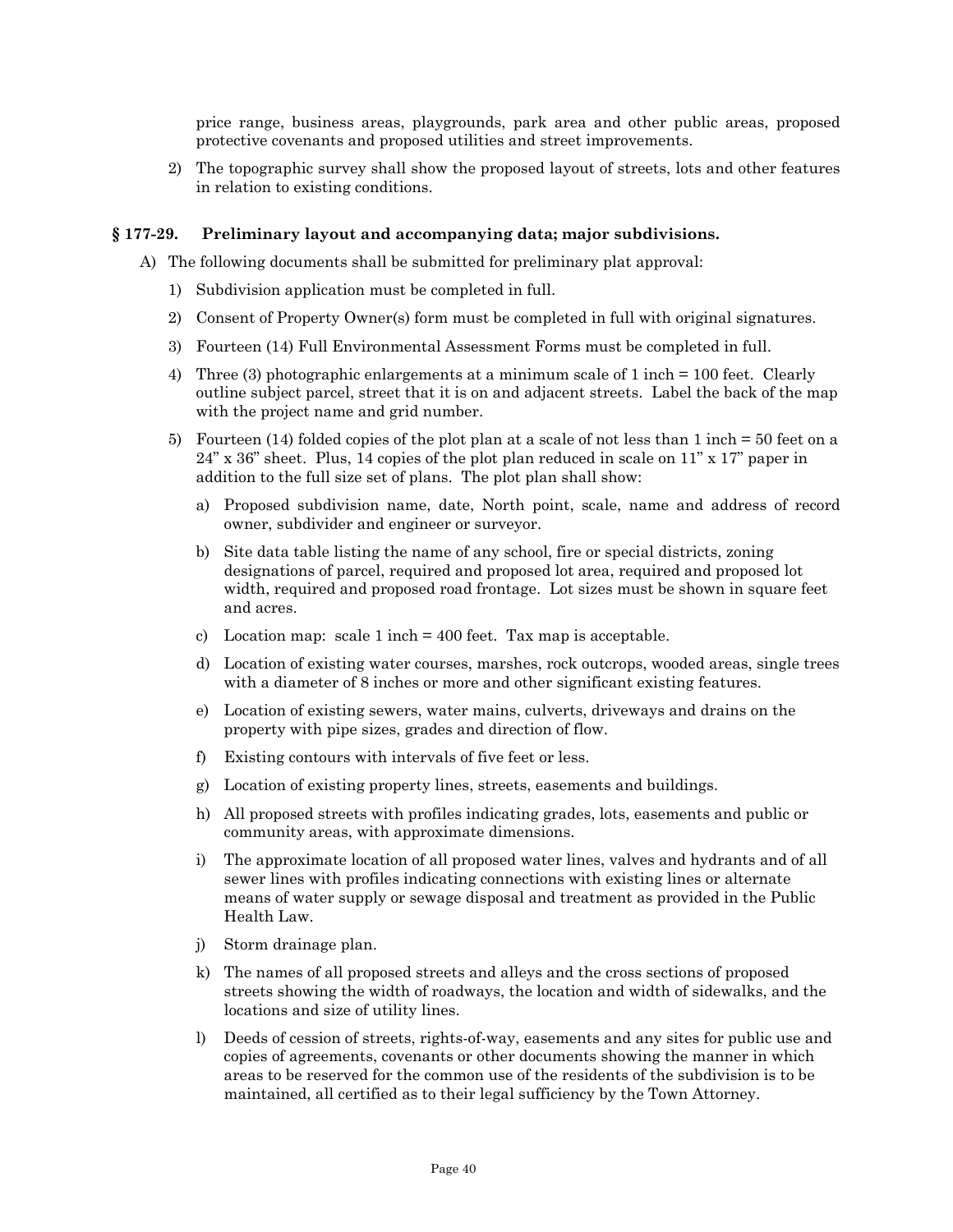- m) If the application covers only a portion of the applicant's entire holding, a map of the entire tract, drawn at a scale of not less than four hundred (400) feet to one inch showing an outline of the plotted area must be shown on the plans.
- n) Names, addresses, and tax identification numbers of all adjacent property owners.
- o) Sanitary and Sewer Notes, Water Notes and Special Notes for Plans required by the Town of Poughkeepsie Engineer, to be incorporated in the plans (if applicable).
- p) If the application covers only a part of the applicant's entire holding(s), together with all parcels owned in whole or in part by the applicant must be disclosed on the plans.
- 6) Copies of such covenants or deed restrictions as are intended to cover all or any part of the tract.
- 7) A storm water pollution prevention plan (SWPPP) consistent with the requirements of Chapter 173, Part 2, Articles II, III and IV, shall be required for preliminary subdivision plat approval. The SWPPP shall meet the performance and design criteria and standards in Chapter 173, Part 2, Articles III and IV. The approved preliminary subdivision plat shall be consistent with the provisions of Chapter 173, Part 2, Storm water Control.

#### **§ 177-30. Plat and accompanying data; minor and major subdivisions.**

A) The following documents shall be submitted for final plat approval:

- 1) The plat shall be drawn in ink on tracing cloth in sheets not exceeding 24 inches by 36 inches and at a scale of not less than 100 feet to the inch. When more than one sheet is required, an additional index sheet of the same size shall be filed showing to scale the entire subdivision with lot and block numbers clearly legible.
- 2) The plat shall show:
	- a) Subdivision name, date, scale and North arrow.
	- b) Certification of title showing ownership.
	- c) Names of owners of adjacent land.
	- d) Certification by a licensed engineer or surveyor as to the accuracy of the survey and plat.
	- e) Primary control points (wherever possible including monuments included in the state system of plane coordinates or reference points previously established by public authority) or descriptions and ties to such control points, to which all dimensions, angles, bearings and similar data on the plat shall be referred.
	- f) Boundaries of the property; building or setback lines if different from those required in Ch. 177, Zoning, and lines of streets, lots, reservations, easements and areas to be dedicated to public use; lengths and deflection angles of all straight lines; radii, lengths, central angles, long chords and tangent distances of all curves. All lengths shall be in feet and decimals of a foot, and all angles shall be given to the nearest 10 seconds or closer if deemed necessary by the surveyor. The error of closure shall not exceed one to 10 thousand.
	- g) Area of all lots in square feet.
	- h) The location, material and size of all permanent monuments.
	- i) Proposed street names.
	- j) Designation and purpose of all areas to be dedicated or reserved for public use and of any streets which are not to be dedicated.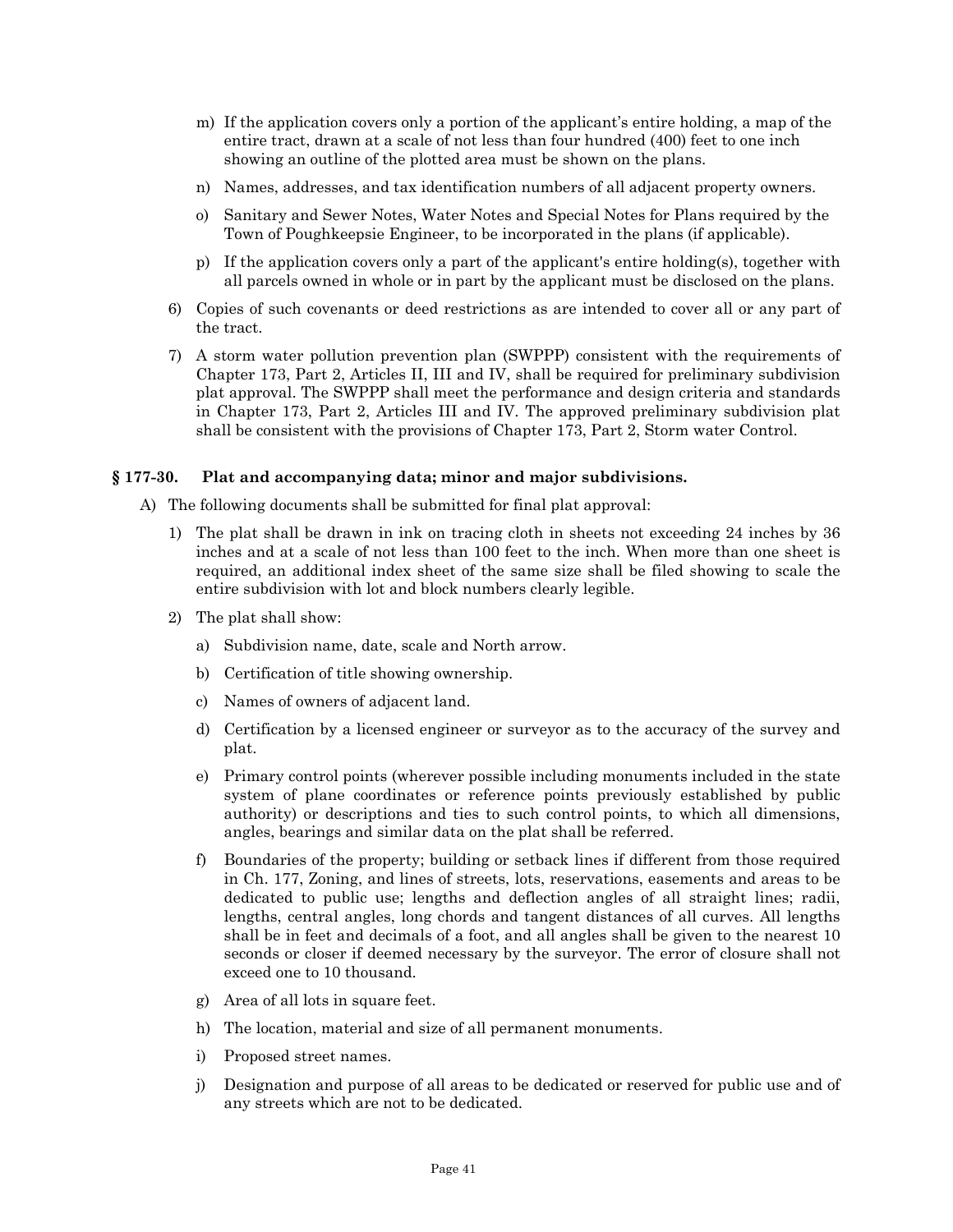- 3) Deeds of cession of streets, rights-of-way, easements and any sites for public use and copies of agreements, covenants or other documents showing the manner in which areas to be reserved for the common use of the residents of the subdivision are to be maintained, all certified as to their legal sufficiency by the Town Attorney.
- 4) Cross sections and profiles of all proposed streets showing existing and proposed grades. The cross sections shall show pavements and, where required, gutters, curbs and sidewalks.
- 5) Street trees are to be planted by the subdivider, planting plans showing the types and spacing of trees.
- 6) A storm water pollution prevention plan consistent with the requirements of Chapter 173, Part 2, Articles II, III and IV, and with the terms of preliminary plan approval. The SWPPP shall meet the performance and design criteria and standards in Chapter 173, Part 2, Articles III and IV. The approved final subdivision plat shall be consistent with the provisions of Chapter 173, Part 2, Storm water Control.

# **§ 177-31. Reserved.**

#### **ARTICLE VI STREETS**

# **§ 177-32. Preparation and submission of highway plan.**

- A) Plans including profiles and construction details of the proposed highways shall be prepared by a qualified professional engineer properly licensed by the State of New York. The plans shall clearly define the limits of the proposed right-of-way and shall include the location, widths, profiles and grades of proposed roadways, typical road sections, storm drainage, including culverts and other drainage structures, and the location of easements and utilities. Plans shall first be submitted to the Town Planner for review and approval under the applicable subdivision regulations of the Town. When any proposed highway drains toward or may otherwise affect a county or state highway, plans shall be submitted to County Commissioner of Public Works or New York State Department of Transportation for their review and comments. Such plans so submitted shall not be altered, modified or amended after having been approved by the Planning Board unless revised plans are resubmitted and approved by all proper authorities. If construction has not been started within one year from the date of final approval by the Town Planning Board, plans shall be resubmitted and approved as above.
- B) Security; performance bond.
	- 1) Prior to the start of construction of any approved highway, the developer shall deposit with the Town Clerk a performance bond by a bonding company licensed to do business in New York of acceptable surety or shall deposit with the chief fiscal officer of the Town acceptable negotiable government bonds, cash or certified check drawn upon a national or state bank payable at sight to the Town Board, guaranteeing that:
	- 2) Within two years, the developer will complete the construction of all required improvements within the right-of-way in accordance with the approved plans and these specifications.
	- 3) Upon certification by the developer's professional engineer and by the Town Superintendent of Highways that the construction of the highway has been completed in accordance with the approved plans and specifications, the developer will dedicate the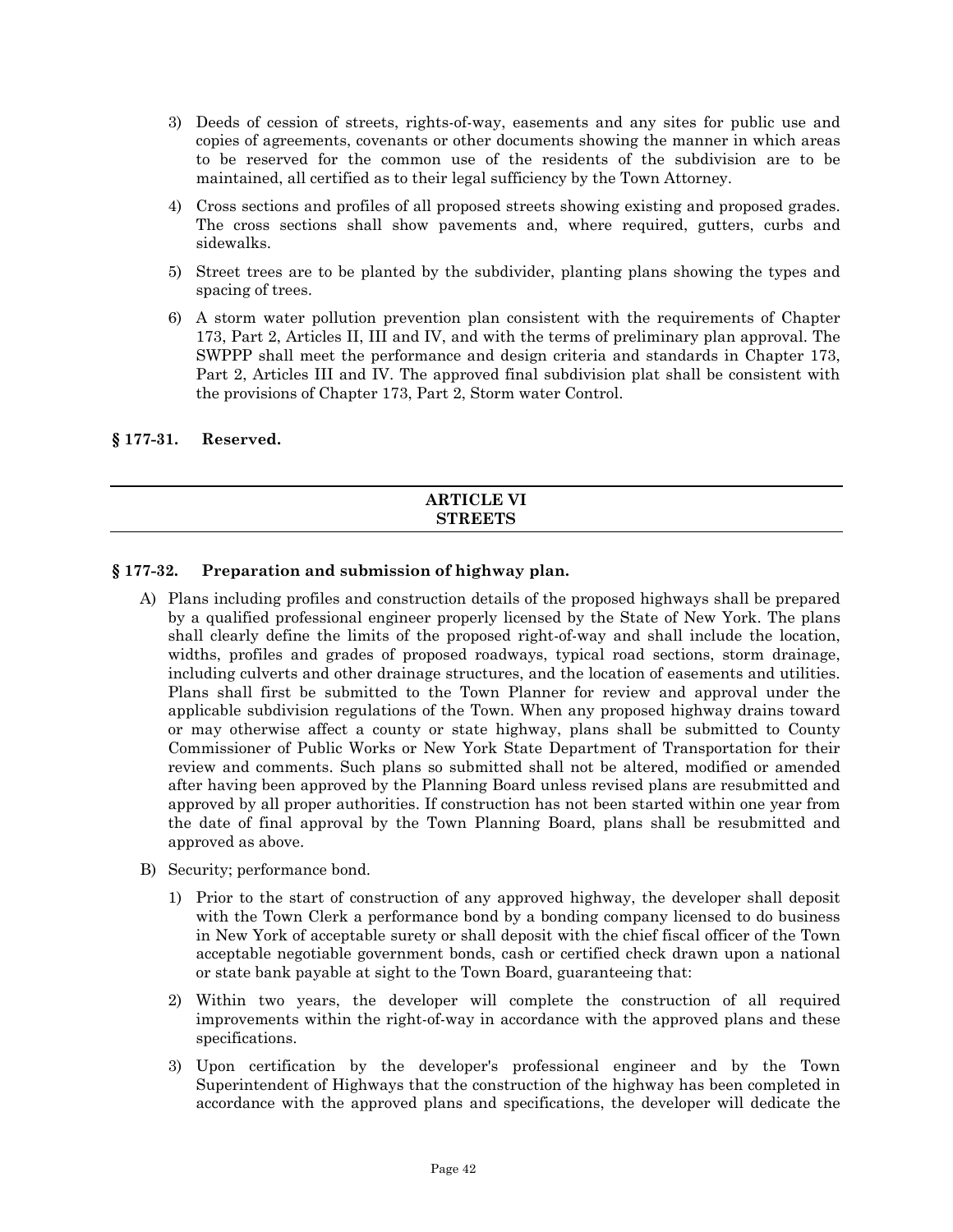highway free and clear of all liens and encumbrances. This guaranty of dedication shall apply to the owner of the property as well as the developer where the two are not synonymous.

- 4) The developer shall maintain to the satisfaction of the Town Superintendent of Highways such improvements for a period of one year from the official date of acceptance of such construction.
- 5) As guaranty for the performance of the above requirements, the developer shall deposit, as heretofore set forth, a surety bond, negotiable government bonds, cash or a certified check in the amount of 100% of the total construction cost. This amount shall be determined by the Town Superintendent of Highways. Upon certification by the Town Superintendent of Highways that the construction of the right-of-way has been completed by the developer in accordance with the plan and the Town specifications and after the Town Board has been satisfied that the stipulated guaranties have been complied with, the Town Board may release the bond, surety, cash or certified check to the developer or his or her assigns, except that the Town Board shall require a maintenance bond in the amount of 10% of the original road bond for a period of one year from the date of such official completion as guaranty that the developer shall maintain such completed right-of-way as set forth herein. At the expiration of the one-year maintenance period the Town Board shall release such maintenance guaranty to the developer or his or her assigns, provided that prior to such final release of guaranty, the Town Board may deduct from such deposit all just charges for any maintenance, exclusive of charges for plowing of snow which the Town may have incurred for work on such right-of-way during the one-year period. The Town Superintendent of Highways will request a hold harmless agreement for any damage done during winter maintenance operations such as sanding, salting or plowing.
- C) Insurance. The developer shall procure and maintain at his or her own expense and without expense to the Town, until final acceptance by the Town of the work covered by approved plan and specifications, insurance for damages imposed by law, of the kinds and in amounts hereafter provided, in insurance companies authorized to do such business in the state covering all operations under the approved plan and specifications, whether performed by him or her or subcontractors. Before commencing the work, the developer shall furnish to the Town a certificate or certificates of insurance in form satisfactory to the Town showing that he or she has complied with this subsection, which certificate or certificates shall provide that the policies shall not be changed or canceled until thirty (30) days' written notice has been given to the Town. The kind and amount of insurance is as follows:
- D) Liability and property damage insurance: Unless otherwise specifically required by special specifications, each policy shall have a combined single limit of \$3,000,000.
- E) Inspection. The developer shall afford the Town Superintendent of Highways the opportunity to inspect the work in order that he or she, the Superintendent, may assure himself or herself that these minimum specifications are being complied with. Such inspections shall occur at the following listed places in order of construction, and the developer shall give the Superintendent at least two (2) days' notice, in writing, of such expected completions and shall not proceed to the next order of work until the Superintendent or his or her agent has approved the work inspected:
	- 1) Upon completion of the subgrade.
	- 2) Upon completion of the foundation course, at which time the developer shall furnish the Superintendent with men and equipment to dig or have dug test holes to establish and confirm the depth and quality of the foundation course.
	- 3) The Superintendent or his or her representatives shall be given access to the work at all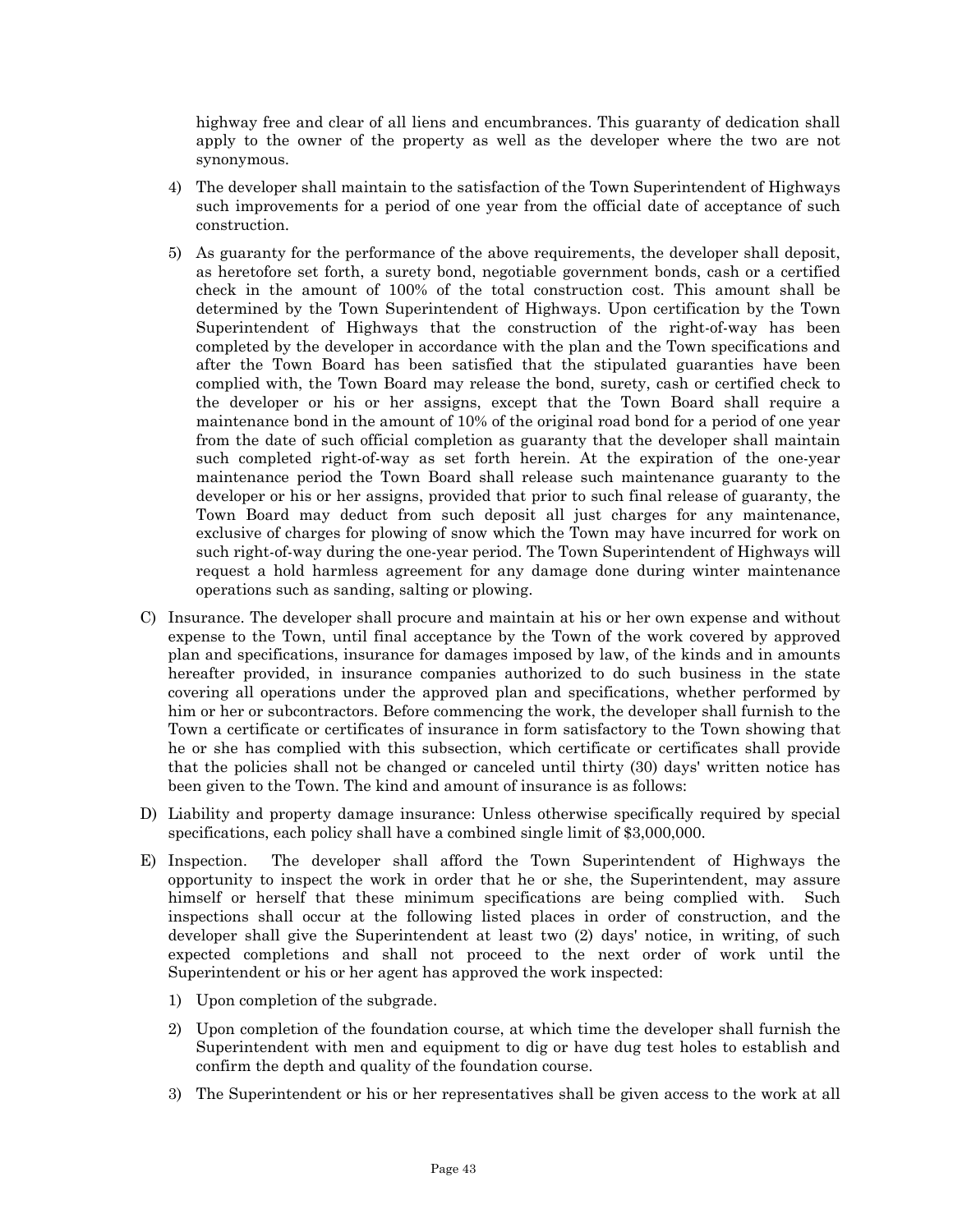times in order that he or she may inspect the work as it progresses.

- F) Maintenance during development construction prior to final acceptance. It is expected and it is understood that as part of conditions of approval of the subdivision, the developer shall agree to maintain the roads giving access to the houses in such condition that the residents shall have safe, convenient access. The minimum conditions for such access are listed below:
- G) Paved surface.
	- 1) The edges of the road (i.e., the gutter line) shall be kept free and clear of debris, stone, gravel or any material which prevents the free flow of water. Driveways shall be so constructed that the flow line remains clear.
	- 2) The storm sewer system shall be kept clean and operational.
	- 3) The surface pavement shall be maintained on a continuing basis. Soft spots or other structural defects shall be repaired immediately by excavation and replacement with approved material. "Immediate" shall be considered to be 24 hours from the time of oral or written notification by the Superintendent to the developer, unless arrangements are made, satisfactory to the Superintendent, to protect the traveling public by lights and barricades until such time as repairs can be made. Potholes and edge raveling shall be remedied on a continuing basis or as ordered by the Superintendent. Repairs shall be made with asphalt concrete (hot mix when available).
	- 4) Permits. No certificate of occupancy shall be issued unless the three-inch asphalt concrete base course has been completed back to the nearest paved road.
	- 5) All lots must have preliminary plot plans furnished to the Building Inspector, indicating house location and drainage flow patterns with elevations relative to road surface before building permit can be issued.
- H) Before a certificate of occupancy is issued, a final plot plan must be furnished to the Building Inspector for his or her review. A certified plat plan may be required and must include the stamp and signature of a licensed professional engineer or land surveyor where deemed necessary by the Building Inspector.
- I) Dedication. Conditions to be satisfied before the Town Board considers the acceptance of a new highway:
- J) A set of as-built plans of the highway, showing right-of-way lines, drainage and water and sewer easements where installed by the developer, and a road center-line profile must be submitted to the Town Engineer and Highway Superintendent. These plans must bear the stamps of a licensed professional engineer.
- K) Metes and bounds description of all rights-of-way and easements prepared by a licensed land surveyor must be submitted to the Town Clerk.
- L) The plans and descriptions must be reviewed by the Town Engineer and Highway Superintendent who shall indicate his or her approval either by letter to the Town Board or by the stamping of said plans and descriptions. This shall be done within five (5) working days.
- M) The submitted deeds must be checked by the Town Attorney as to form and sufficiency. A title insurance policy may be substituted in lieu of a title search if approved by the Town Attorney.
- N) The work completed on the highways at the date of submittal must be approved by the Town Highway Superintendent, and the Town Board shall be notified of this approval.
- O) Approved permanent concrete or granite monuments shall be set according to the Town highway specifications or as directed by the Town Engineer, and their locations shall be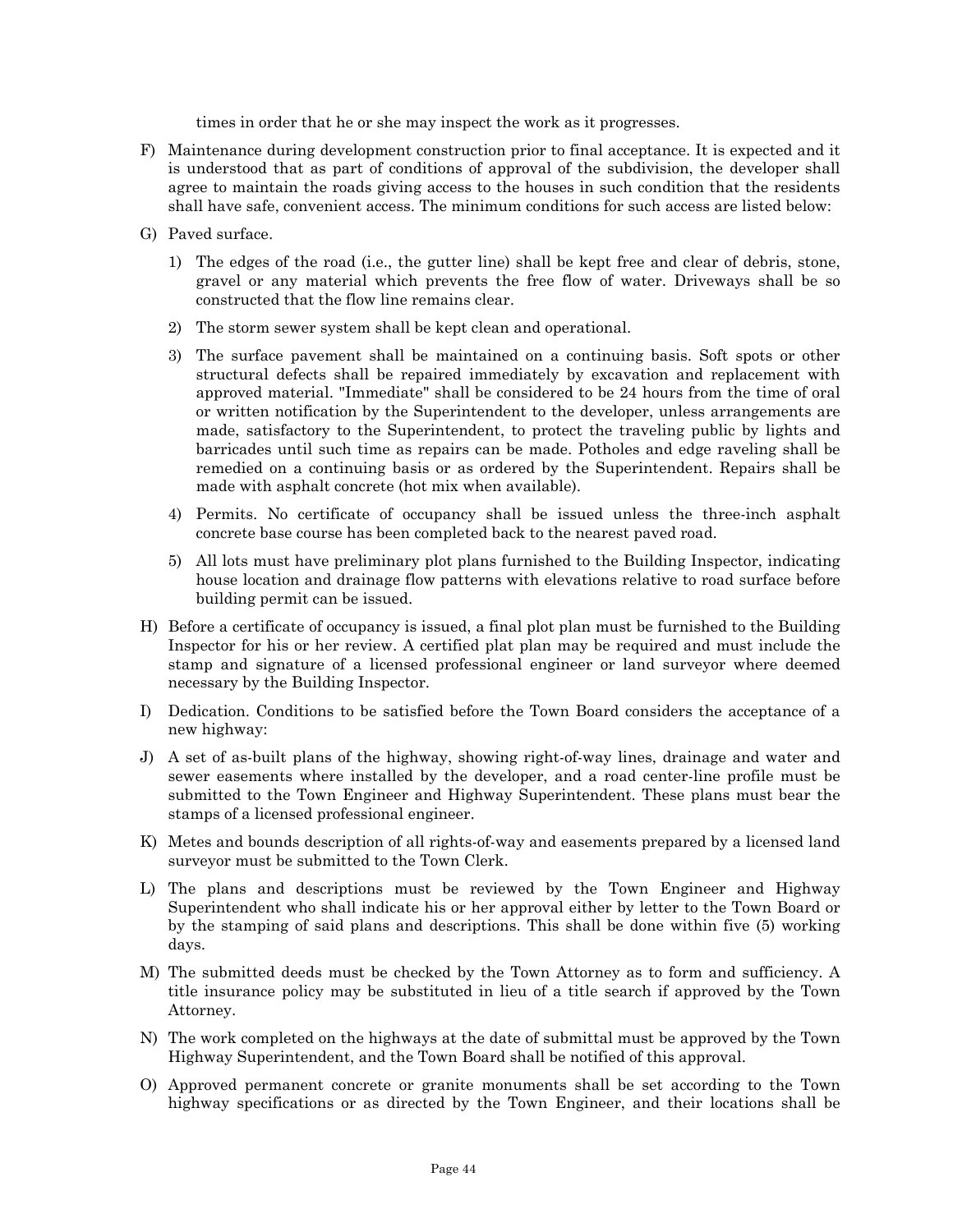shown on the road plan. A copper rod embedded in concrete shall also be acceptable as a permanent monument. These monuments must be physically shown to the Highway Superintendent and/or Engineer if requested within two weeks after their installation.

# **§ 177-33. Reserved.**

#### **§ 177-34. Construction specifications.**

- A) Right-of-way layout. The developer shall establish and clearly mark on site the limits of highway right-of-way and easements, the center line and grades of the road pavement and the location and elevation of drainage and drainage structures if and when required by the Town Engineer or Highway Superintendent.
- B) Clearing and grubbing.
	- 1) The developer shall clear the entire area within the limits of:
		- a) The highway right-of-way, unless certain trees or other features have been identified on the approved plans, or the negative declaration, or findings statement as features to be preserved.
		- b) Stream channels and ditches.
		- c) Easement areas.
	- 2) All roots and stumps shall be grubbed, excavated and removed from the above areas.
- C) Excavation, filling and rough grading.
	- 1) The developer shall complete the shaping of the highway right-of-way, streams and ditches and easement areas to the line and grade as shown on the approved plan and as otherwise may be directed by the Town Superintendent of Highways. All unsuitable or unstable materials shall be completely excavated and removed from the right-of-way.
	- 2) Where fills are necessary to complete the required line and grade, the materials incorporated in the work shall be acceptable to the Town Superintendent of Highways and shall be placed in layers not exceeding twelve-inch depth, each layer to be thoroughly compacted by rolling. All compaction shall continue until the fills are firm and unyielding. Special care shall be exercised in placing and compacting material immediately adjacent to pipes in order to avoid damage to the pipe and to prevent pipe misalignment.
	- 3) The area between the road shoulder edge or curbing and the right-of-way line must be graded and seeded in order to prevent erosion.
	- 4) The rough grade of the road pavement and curb areas shall be completed within one inch above or below finished subgrade as shown on the approved cross section of the right-ofway improvement.
	- 5) Earth shoulders and flow line of ditches and gutters shall be maintained in satisfactory condition at the developer's expense at all times during the course of construction of the subdivision and until such time as the Town Board has accepted dedication of the rightof-way.
- D) Trench excavation, laying and backfilling.
	- 1) The width of the trench in which the pipe is placed shall be sufficient to permit thorough tamping of the backfill under the haunches and around the pipe. Where rock in either boulder or ledge formation is encountered, it shall be removed below grade and replaced with suitable materials in such a manner as to provide an earth cushion having a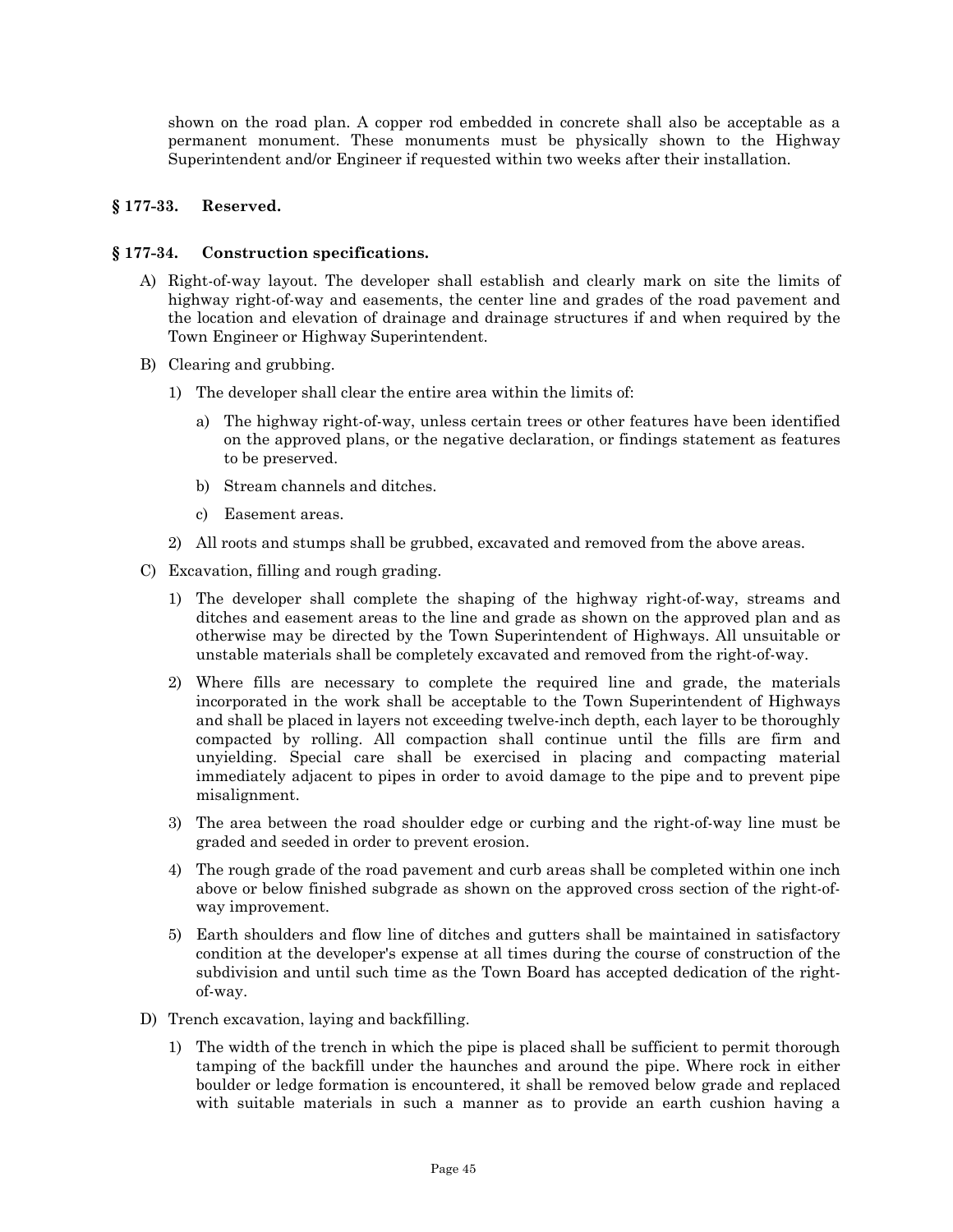thickness under the pipe of not less than eight inches; and where there are excessively heavy fills over the top of the pipe, the Town Superintendent of Highways may specify that a sand cushion up to one-half (1/2) inch in thickness per foot of fill be placed over the top of the pipe. In no case shall the tip of any drainage pipe be less than 18 inches below the finished grade of the pavement unless written permission is received from the Superintendent of Highways. Where soft, spongy or other unstable soil is encountered at the grade established, all such unstable soil under the pipe and for a width of one diameter on each side of the pipe shall be removed and replaced with run-of-bank gravel or other acceptable material. In all cases the bed shall be thoroughly compacted and shall provide a firm foundation for the pipe.

- 2) Pipe line shall be laid to a true line and grade. Pipe laying shall begin at the downstream end and progress upstream, unless particular conditions require otherwise.
- 3) Any additional drainage facilities not shown on the approved plan may be ordered by the Town Superintendent of Highways or Town Engineer, in any case where the lack of such additional drainage would adversely affect the pavement of right-of-way. These additional facilities shall be constructed by the developer at the developer's expense and in accordance with these specifications.
- E) Restoration of disturbed areas. All disturbed easements shall be restored to their original condition. All debris shall be removed, including dead trees.
- F) Areas shown on the approved plans, or identified in the negative declaration or findings statement as "non-disturbance area", or "area to be remain undisturbed", or identified by similar language, shall be staked out prior to the commencement of any construction and left in an undisturbed state during and after construction.
- G) Grades and vertical curves. All roads shall be designed so that finished tangent grades are between 1% and 10%. Every change in grade shall be accomplished with a proper fitting vertical curve.

#### **§ 177-35. Drainage requirements.**

- A) Drainage assessment. Each lot in each approved subdivision will be assessed an amount as set forth in Chapter 105, Fees, as its representative share of the cost of the off-site drainage work, whether or not this work is immediately required and whether or not this particular subdivision will receive any future benefit from this assessment.
- B) Drainage report.
	- 1) A hydraulic design report prepared by a professional engineer shall be submitted to the Town Engineer and Highway Superintendent together with the drainage plan. This report shall contain the basic design data required to compute the size and type of all drainage structures and shall include such information as volume of runoff before and after development, capacity of receiving pipes or streams, storm frequency and severity, percolation data, velocities, etc. It will be the responsibility of the developer's engineer to produce a drainage plan that will so contain or control the additional runoff that is generated by this development that no property damage shall result off-site because of it. The design engineer under his or her professional liability insurance will be liable for all legitimate claims of damage that may result due to a change in natural drainage patterns that was caused by this development.
	- 2) If, in the opinion of the Town officials, the drainage plan as submitted is inadequate for the above purposes, approval will be denied.
	- 3) There should be enough information shown on plans and profiles to properly construct all the required drainage facilities. Type and size of culvert, end treatments of inlet and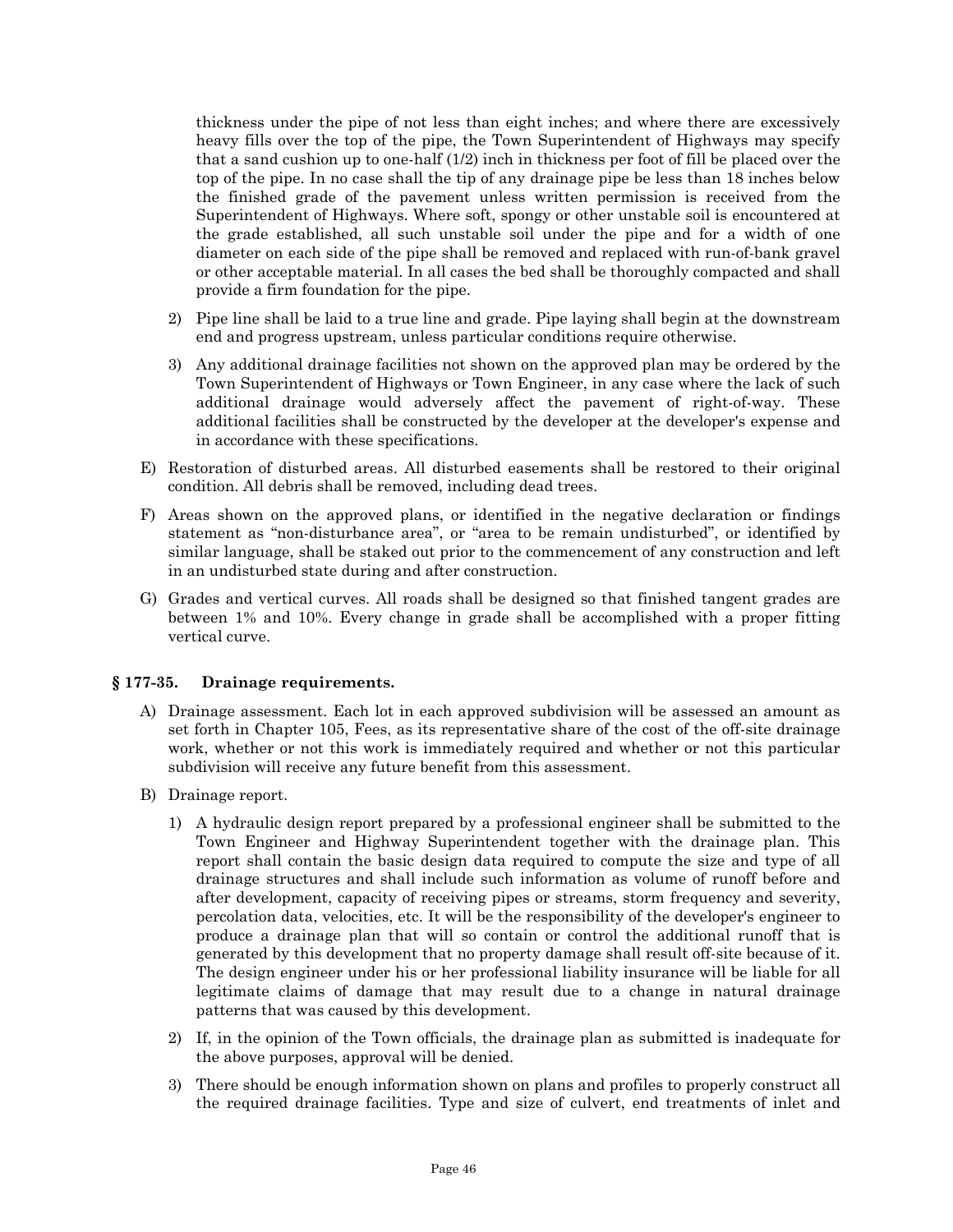outlet, the gauge of metal pipe or class of concrete pipe, invert elevation of inlet and outlet, ditch and channel section, gutters, channel protection and alignment of ditches are some of the information required on plan and profiles.

- C) Drainage easements. The developer shall dedicate to the Town by recordable instrument all easements as shown on the plot. All drainage easements must have a minimum width of 20 feet and shall include the right to enter upon said property for the purposes of installing, maintaining and repairing the ditches and pipes as placed in such easement.
- D) Pipe.
	- 1) Storm drain and culvert pipe may be aluminum corrugated, coated corrugated metal, reinforced concrete or asbestos cement type with a minimum diameter of 12 inches.
	- 2) Round corrugated steel pipe and pipe arches, fully bituminous coated, and end sections shall conform to Section 707-02 of the current Standard Specifications of the State of New York Department of Transportation, with the following exceptions:
		- a) All collars or connecting bands shall be 12 inches wide and shall be furnished with bolts six inches long.
		- b) Round corrugated aluminum pipe, pipe arches and end sections shall conform to Section 707-13 of the current Standard Specifications of the State of New York Department of Transportation.
		- c) Reinforced concrete pipe and asbestos cement pipe shall conform to Sections 706-02 and 706-10, respectively, of the current Standard Specifications of the State of New York Department of Transportation.
		- d) All reinforced concrete pipes shall be manufactured with slip joints or bell and spigot joints.
		- e) Corrugated metal pipe and pipe arch connections for making field joints shall consist of corrugated bands, so constructed as to lap on equal portions of each culvert section to be connected.
		- f) Asbestos cement pipe joint assemblies with proper accessories shall be constructed in accordance with manufacturer's standards and instructions. When plastic couplings are used, the asbestos cement pipes shall be pulled together until the machined shoulder of each pipe contacts the plastic coupling. The couplings and joint shoulder configuration shall be such that the maximum space between the ends of the pipe inside the couplings shall not be greater than one-half (1/2) inch.
		- g) Height of the fill and pipe classes shall be designed to meet the minimum requirements of H-20 Highway Loading.
- E) Treatment of culvert ends.
	- 1) Whenever a drain pipe begins or ends in an open ditch, pond or stream, inlet and outlet end shall be designed to protect embankments and channels and to preserve the hydraulic efficiency of the pipe.
	- 2) The following end treatments shall be used for drainage pipes:
		- a) Prefabricated end sections.
		- b) Headwall and wingwalls, with or without concrete apron.
		- c) Beveled pipe ends.
	- 3) Prefabricated end sections shall be of similar material and construction to the pipe. End sections shall be connected to the pipe in the same manner as pipe sections are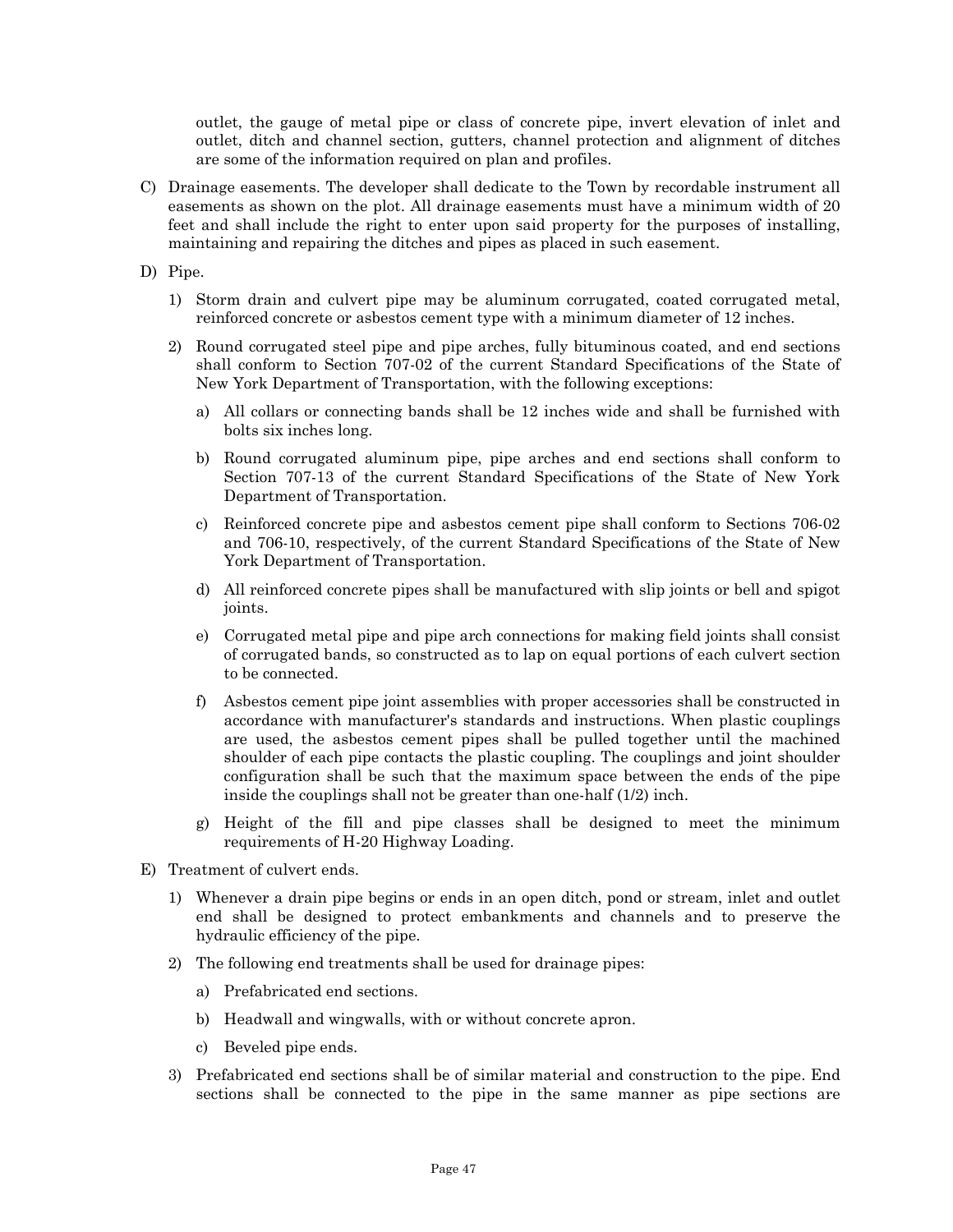connected.

- F) Underdrains.
	- 1) Underdrains, if required, may be a perforated metal or porous pipe type and placed in trenches and surrounded by material which is both pervious to water and capable of protecting the pipe infiltration by the surrounding soil.
	- 2) Underdrains must be sloped positively to an outlet such as a drainage channel or a closed drainage system.
	- 3) The underdrains should be placed at the interface of the pavement and shoulder or curb and should intercept the water from the highest water bearing layer of the pavement section.
- G) Catch basins and curb inlets. Specification and drawings on Figure 5, in the Appendix, show the minimum acceptable construction for typical catch basins and curb inlets. Whenever, in the opinion of the Town Superintendent, ground conditions or other circumstances require, larger or heavier materials, additional materials, reinforcing or other modifications and improvements in design and construction shall be made as directed by the Town Superintendent at any time prior to paving.
	- 1) Location. Catch basins shall be constructed at all points of change of slope or alignment and at all junction points. Catch basins shall be located in the lows of sag vertical curves as necessary to prevent excess ponding. At no time shall catch basins be spaced further apart than 300 feet on slopes up to 6% and 250 feet on slopes over 6% in steepness.
	- 2) Excavation and construction.
		- a) Holes for catch basins shall be excavated to a depth of 26 inches below the designated elevation of the invert of the effluent pipe. Crushed stone or run-of-bank gravel to a uniform depth of six inches shall be leveled and compacted over the entire area under the base. On this stone or gravel base an eight-inch-thick slab of 1-2-4 mix portland cement concrete shall be placed. The slab shall extend four inches beyond the outside of the walls of the catch basin on every side and shall be smooth and level.
		- b) To a maximum depth of 10 feet below the finished surface, the catch basin walls shall be constructed of solid concrete catch basin corner and stretcher blocks eight inches thick or cast-in-place concrete.
		- c) Below 10 feet from the finished surface, the catch basin walls shall be 13 inches thick and shall be constructed of concrete block or cast-in-place concrete.
		- d) All blocks forming the catch basin walls shall be laid up with mortar composed of portland cement and mortar sand in the proportion 1:2.
		- e) Inside dimensions of the catch basin shall remain constant from top to bottom and shall match the frame opening or the curb inlet to be used.
		- f) All construction and materials shall comply with Section 604 of the current Standard Specifications of the State of New York Department of Transportation.
	- 3) Installation of pipes. Concrete blocks around all pipes entering or leaving the catch basin shall be cut to fit the contours of the pipes as closely as possible. Remaining interstices shall be solidly filled with mortar for the full thickness of the wall. Ends of all pipes shall be cut off flush with the inside surfaces of the catch basin walls and shall project outside a sufficient distance to allow for proper connection with adjoining pipe section.
	- 4) Curb inlets.
		- a) Wherever required catch basins shall be capped with curb inlets having a minimum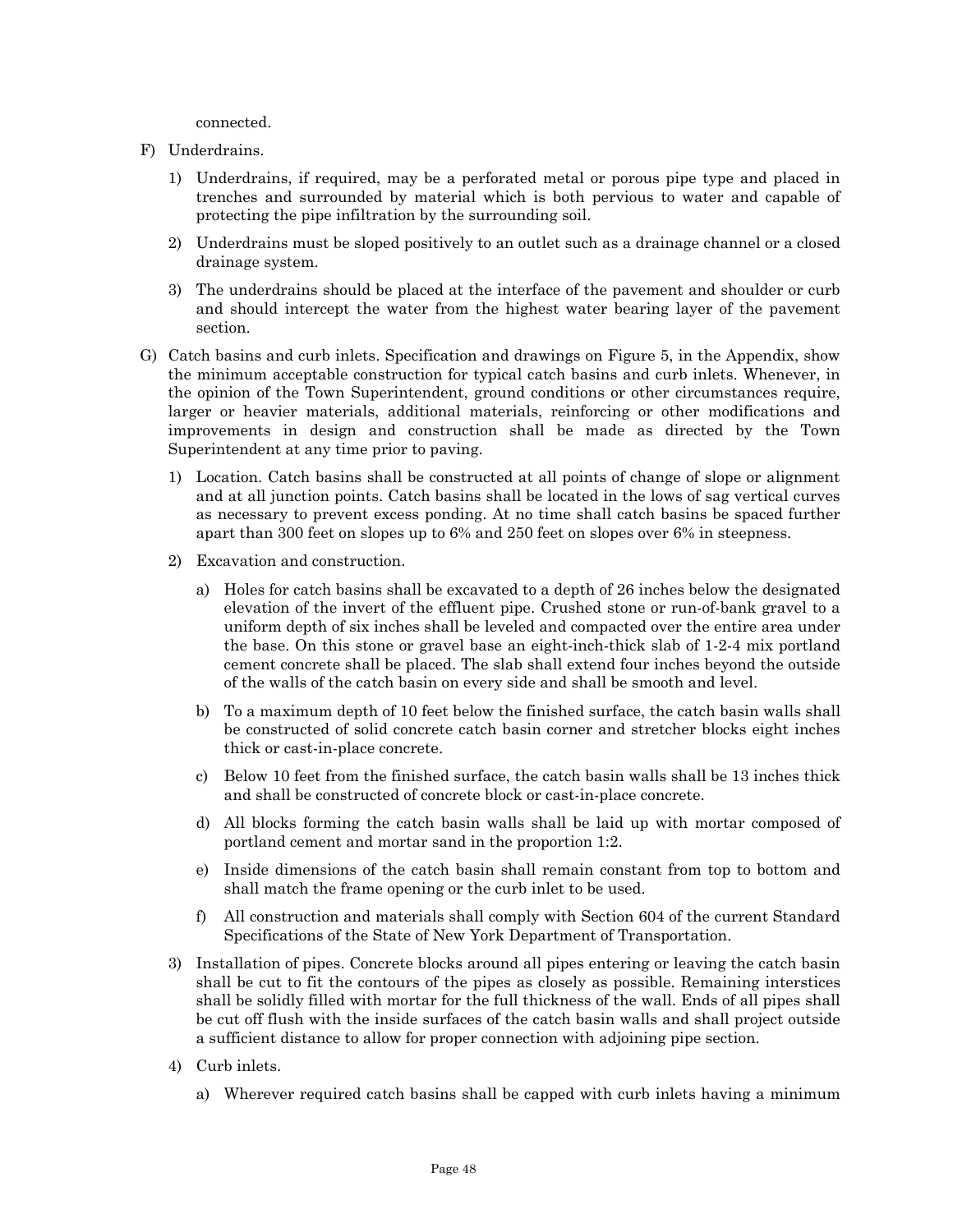frame opening of 36 inches by 48 inches of a type as designated by the Town Superintendent of Highways.

- b) Curb-type inlets shall be installed so that the top of the grating shall be flush with the finished grade and the pavement shall be sloped toward the inlet.
- 5) Steps for catch basins. Catch basins having a depth greater than 48 inches from the finished surface to the top of the concrete base shall be provided with steps. Steps shall be of wrought iron having a minimum diameter of one inch which shall be hot-bent to shape and hot-dipped galvanized after bending. They shall be solidly set in the masonry at the time of construction and shall extend all the way through the wall. The steps shall extend 4 1/2 inches inside the wall of the catch basin. The top step shall be not more than 18 inches below finished surface, and then to the base steps shall be no more than 18 inches apart.

# **§ 177-36. Bases and subbases.**

- A) Subgrade.
	- 1) After completion of the rough grade and prior to the laying of the foundation course, the subgrade shall be shaped to line and grade and thoroughly compacted with an approved self-propelled roller weighing not less than 10 tons. All hollows and depressions which develop under rolling shall be filled with acceptable granular material and again rolled; this process to continue until no depressions develop. The subgrade shall not be muddy or otherwise unsatisfactory when the foundation course is laid upon it.
	- 2) Any soft or unstable portion of the subgrade which develops under the roller shall be completely excavated and removed from the right-of-way and shall be replaced with acceptable granular material and the area regraded and compacted as above.
- B) Fine grading. Fine grade shall conform to the prescribed width of pavement and shall extend equidistant from the center line of the road right-of-way and shall conform to the typical cross sections of the road pavement and to the approved line and grade.
- C) Foundation course, granular material.
	- 1) After the fine grading has been completed to the satisfaction of the Town Superintendent of Highways, the developer shall furnish and place a foundation course of approved runof-bank gravel or crusher run gravel, to the depths as called for in these specifications. All materials acceptable for these courses shall be hard, durable and sound and shall be well-graded from coarse to fine. One hundred percent by weight of the particles shall be of such size as will pass through a four-inch square hole; not more than 30% shall pass one-fourth (1/4) inch; not more than 70% by weight shall pass the Number 40 mesh sieve; and not more than 10% by weight shall pass the Number 200 mesh sieve.
	- 2) The materials shall be placed on the finished subgrade in six-inch layers and shall be thoroughly compacted by rolling with a self-propelled ten-ton roller. Water shall be added to the materials in such amounts as the Town Superintendent of Highways may consider necessary for proper compaction. After compaction, the course shall be true to grade and cross sections, and any depressions shall be eliminated by the use of additional granular materials, thoroughly rolled in place. In all cases, the foundation course must be so thoroughly compacted that it will not weave under the roller and the total depth after compaction shall not be less than 12 inches.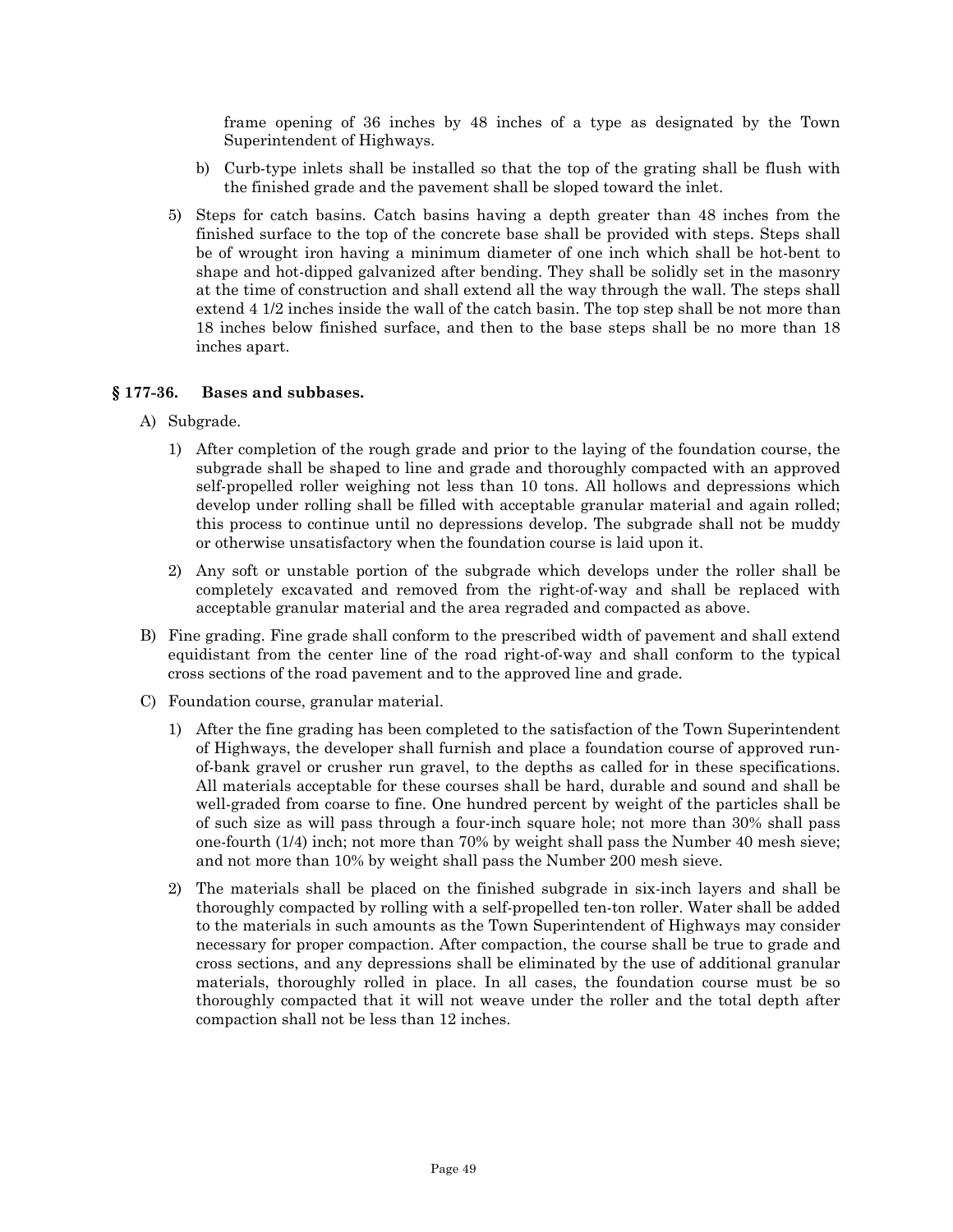# **§ 177-37. Bituminous pavements.**

- A) Asphalt concrete (plant mix).
	- 1) The contractor shall construct a two-course bituminous concrete pavement laid to conform to the required grade, thickness and cross section shown on the plans and specifications (three inches base course, two inches top course).
	- 2) Materials and method of construction shall conform to Section 401 of the current Standard Specifications of New York State Department of Transportation.
	- 3) An asphaltic concrete binder course shall be uniformly spread by a self-propelled mechanical spreader with tamping bars and heating unit in sufficient depth as to provide a finished compacted thickness of three inches after rolling thoroughly with a ten-ton roller.
	- 4) After the binder course has been completed and thoroughly cleaned of foreign material, a tack coat of asphalt emulsion shall be applied to the surface at the rate of 0.1 to 0.2 gallons per square yard in the event that the binder course has been subject to traffic for an extended period of time. A final wearing course of fine asphaltic concrete shall be uniformly spread by a self-propelled mechanical spreader equipped with tamping bars and heating unit and in sufficient depth as to provide the required finished compacted thickness after rolling thoroughly with a two- or three-wheel tandem roller weighing approximately 10 tons.
	- 5) Extreme care shall be exercised in the placing of bituminous concrete to ensure that all longitudinal joints shall be lapped in the placing of adjoining strips and that all lateral joints are trimmed before continuing with the placing of additional materials on that strip.
- B) Bituminous surface treatment (double course).
	- 1) The contractor shall construct bituminous surface treatment (double course) as specified in approved plans and meeting the requirements of Section 410-3.02 of the current Standard Specifications of the New York State Department of Transportation.
	- 2) When ordered by the Town Superintendent of Highways, liquid herbicide shall be added to the bituminous surface treatment with the intent of discouraging weed growth on shoulders of Town highways. The herbicide shall be added in the primer oil only, and the concentration shall be determined by the Town Superintendent of Highways.

# **§ 177-38. Incidental construction.**

- A) Curbs.
	- 1) Whenever required, portland cement concrete curbs shall be constructed on both sides of the street as shown on Figure 3.
	- 2) Ramps for the handicapped, required by Highway Law §330, shall be provided at each curbed intersection and midblock crosswalk where curbs are constructed.
- B) Sidewalks.
	- 1) Whenever required, the developer shall construct sidewalks on both sides of streets as shown on Figures 3 and 4, Appendix. Sidewalks shall be constructed of asphalt concrete. Bituminous material shall meet the requirement of Type 1AC, 1ACF of Section 401 of the current Standard Specifications of the New York State Department of Transportation. Compacted thickness of asphalt concrete shall be a minimum of four inches.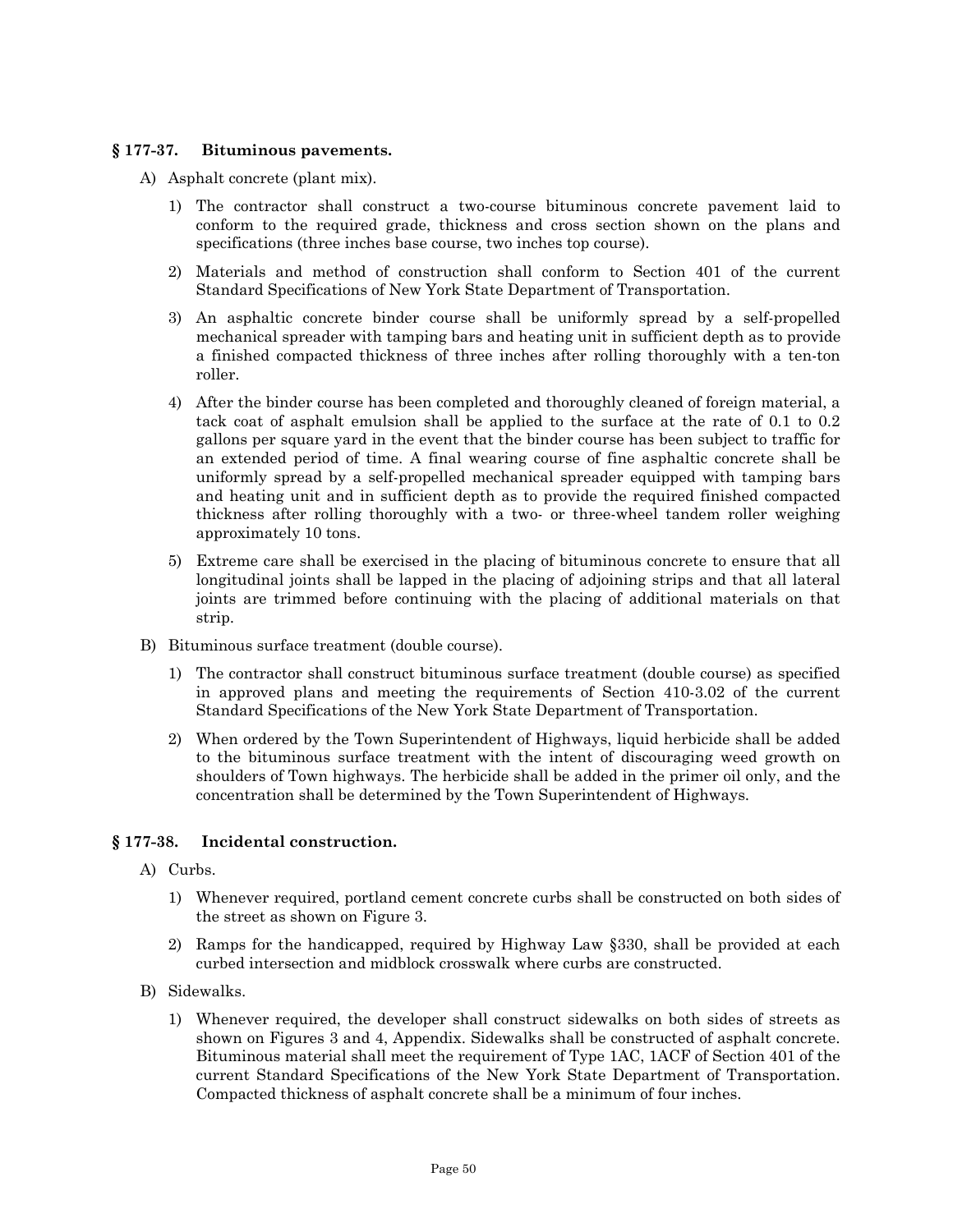- 2) All sidewalks shall be constructed on a base of approved gravel or crushed stone of at least four inches depth. Sidewalks shall be constructed with a transverse slope of onefourth (1/4) inch per foot toward the traveled way, except that the slope may be away from the traveled way if the runoff will not affect adjacent properties. The longitudinal slope of a sidewalk shall not exceed 10%.
- C) Driveways.
	- 1) The developer shall so design, lay out and construct all driveways both within and without the limits of the rights-of-way so that the latest models of modern cars may enter and leave the right-of-way without difficulty.
	- 2) The developer shall obtain all necessary permits and construct all driveway entrances to the satisfaction of the governing agency. No driveway entrance shall be constructed below the level of the finished road without written consent of the Building Inspector.
- D) Intersections.
	- 1) A minimum of 275 feet of unobstructed stop line sight distance shall be provided for both approaches along the highway.
	- 2) Stop line sight distance shall be measured from a point on the center line of the approaching lane of the minor road or driveway 12 feet behind the projected edge of roadway of the major road, to a point on the center line of the approaching lane of the major road. The height of eye and height of object shall both be assumed to be 44 inches above the road pavement. Each approach to the intersection shall be considered separately.
- E) Road name signs. The developer shall furnish and install a four-way road name sign at every road intersection made by the roads he or she constructs. Signs and posts shall conform to the standards established by the Uniform Traffic Manual of New York State, and street names shall be as designated by the Town.
- F) Guide railing. The type and need for guide rail installation shall be approved by the Town Superintendent of Highways. General guidelines for determining the need for guide rails are shown below:
	- 1) Height or dropoff from break of road shoulder slope to the top of slope. Slopes less than one or two having a height dropoff more than 10 feet will be protected with guide rail.
	- 2) Guardrails shall be installed to protect drivers from fixed objects and roadside hazards as shown on the following list:
		- (a) Guide rail installation shall be in accordance with Sections 710-20, Corrugated beam guide railing, and 710-22, Cable guide railing, of the current Standard Specifications of the New York State Department of Transportation.
- G) Traffic signs. All signs, signals, markings and other control devices for maintenance and protection of traffic must conform to the requirements of the New York State Manual of Uniform Traffic Control Devices.
- H) Turning circles.
	- 1) Whenever a permanent dead end is allowed on a subdivision highway, a turnaround shall take the form of a circle as required by the Town Planning Board. A snow lane must be provided on all turning circles.
	- 2) If curbs and/or sidewalks are planned, the radius of the right-of-way shall be increased to accommodate the additional width.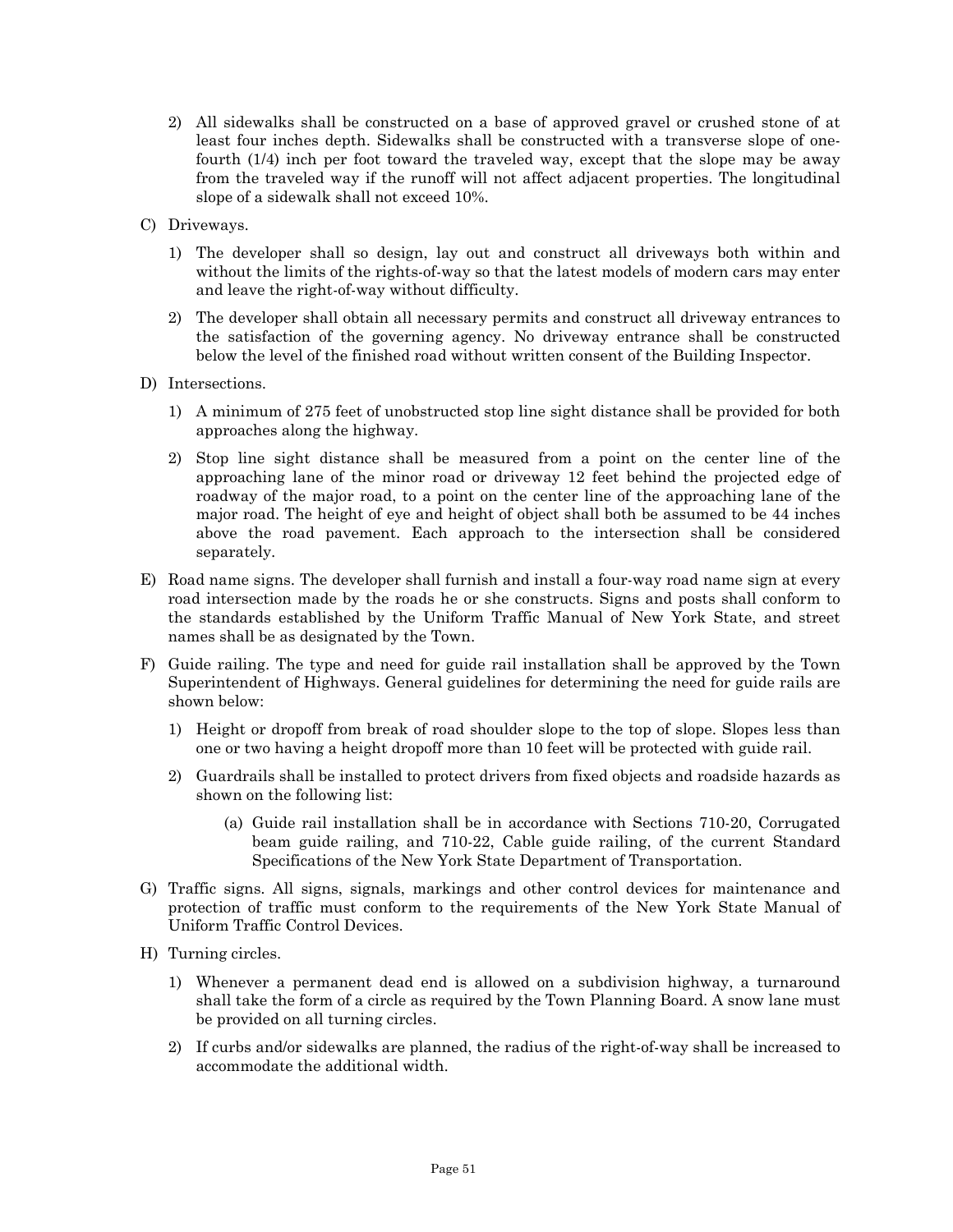- I) Berms.
	- 1) In general, the construction of berms will be the primary responsibility of the developer as he or she has posted the road bond and is responsible for the overall operation of the drainage system. Berms will be placed where directed by the Highway Superintendent.
	- 2) In the event that additional berming for individual building lots is required in the future, it shall be the responsibility of the home builder to provide it where directed by the Superintendent of Highways. The material used shall conform to Item SIM of the New York State Highway Specifications.
	- 3) All berms, as well as seeded areas behind the berm, must be maintained by the property owner.
- J) Finish grading and seeding. The surface from the edge of pavement to the property line shall be finish graded with a minimum of four inches of topsoil, and sown with hardy grass seed or planted with ivy, myrtle or other suitable ground cover in sufficient quantity to stabilize any slope present. This area must be maintained by the property owner.
- K) Underground utilities. The Planning Board may require that electrical power lines, telephone poles and other utility lines and appurtenances be installed underground.
- L) Unauthorized discharges of water.
	- 1) No subdivision, nor any individual lot within a subdivision, shall connect any water drainage pipe into an existing Town catch basin or pipe without prior approval from the Highway Superintendent.
	- 2) Water from basement sump pumps cannot be outletted directly onto a Town road.
- M) Street lighting. Lights to be installed in a new subdivision shall be approved by the Town Planning Board. Prior to the Town Planning Board's approval, the proposed lighting design shall be submitted to the Town Engineer. The Town Engineer and Town Planner shall make written recommendations to the Town Planning Board. The proposed lighting plan shall take into account such matters as cost, safety, aesthetics, energy efficiency or any other factor which is appropriate to a given subdivision. Unless demonstrated to be impracticable or impossible, all lighting for subdivisions, applications for which are submitted subsequent to the adoption of this regulation, shall be wired underground. Upon receipt of said recommendations, the Planning Board and its Chairman shall deliberate upon the appropriate lighting to be installed in each subdivision, taking into account the options made available from qualified vendors.

#### **§ 177-39. Reserved.**

| <b>ARTICLE VII</b>        |  |
|---------------------------|--|
|                           |  |
| <b>IVEDC</b><br><b>WA</b> |  |
|                           |  |

#### **§ 177-40. Waiver of regulations.**

A) Where the Planning Board finds that certain data and information is not required or are unnecessary to understand the application and the potential effects of proposed development, it may waive the regulations upon written request of the applicant, provided that such waiver will not have the effect of nullifying the intent and purpose of this Chapter, or Chapter 210 of the Town Code, or the State Environmental Quality Review Act.